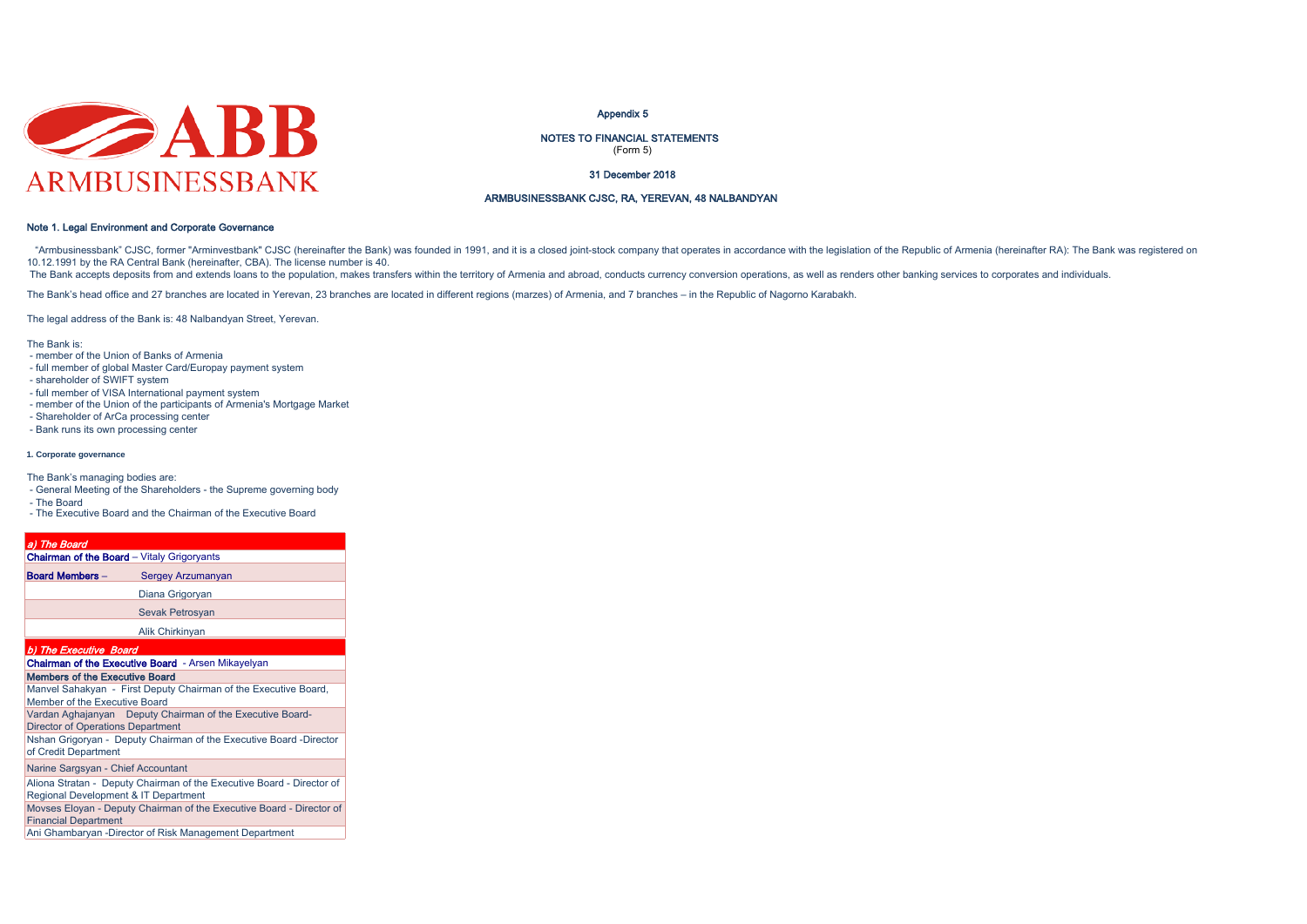| c) Major Participants      |
|----------------------------|
| Vitaly Grigoryants - 100 % |
|                            |

## d) Management Remuneration Policy

Remuneration of the Management is provided in accordance with signed employment contracts and the staff list approved by the Board of the Bank.

#### Note 2. Accounting Policy

#### 2.1 Preparation of financial statements

The Bank prepares its financial statements in accordance with the International Financial Reporting standards (IFRS), other legal acts regulating the accounting, and the requirements of the accounting policy approved by the Board of the Bank.

#### 2.2 Going Concern

The financial statements have been prepared on a going concern basis which assumes that the Bank's assets should be realised and obligations met during the time of the Bank's operation.

#### 2.3 Comparability

The comparable numbers have been adjusted where required to ensure the comparability with the numbers of the current period.

#### 2.4 Recognition of income and expense

2.4.1 Interest income and expense

Interest income and interest expense in the Statement of Comprehensive Income are recognized on the accrual basis using the effective interest method.

2.4.2 Commissions and other income and expense Loan origination fees together with correspondent expenses are deferred as an adjustment to the effective yield of the loans. Fees, other income and expense are recognized on an accrual basis during the time of service provision.

#### 2.5 Foreign currency transactions

Foreign currency transactions are translated to the functional currency using the exchange rate as of the transaction date. Monetary assets and liabilities denominated in foreign currency are translated to the functional currency using the exchange rate established as of the balance sheet date.

Gain and loss resulting from the difference between the exchange rate provided by the contract concerning the transaction and the exchange rate as of the transaction date are accounted for in the Statement of Comprehensive and purchase of foreign currency" in net trading income.

The following exchange rates were used by the Bank when preparing the financial statements:

|                        |        | 31 December 2018 31 December 2017 |
|------------------------|--------|-----------------------------------|
| <b>AMD/1 US Dollar</b> | 483.75 | 484.1                             |
| <b>AMD/1 EUR</b>       | 553.65 | 580.1                             |

#### 2.6 Cash and cash equivalents

Cash and cash equivalents comprise cash on hand, demand amounts of correspondent banks, balances with the CBA (excluding funds deposited for the settlement of ArCa payment cards), which can be converted into cash at short insignificant risk of changes in value.

#### 2.7 Amounts due from other banks

In the normal course of business, the Bank maintains current and deposits accounts opened with other banks for various periods of time.

#### 2.8 Securities

On initial recognition, financial assets at fair value through other comprehensive income are accounted for at initial cost and thereafter remeasured at fair value. When revaluating at fair value, the revaluation result is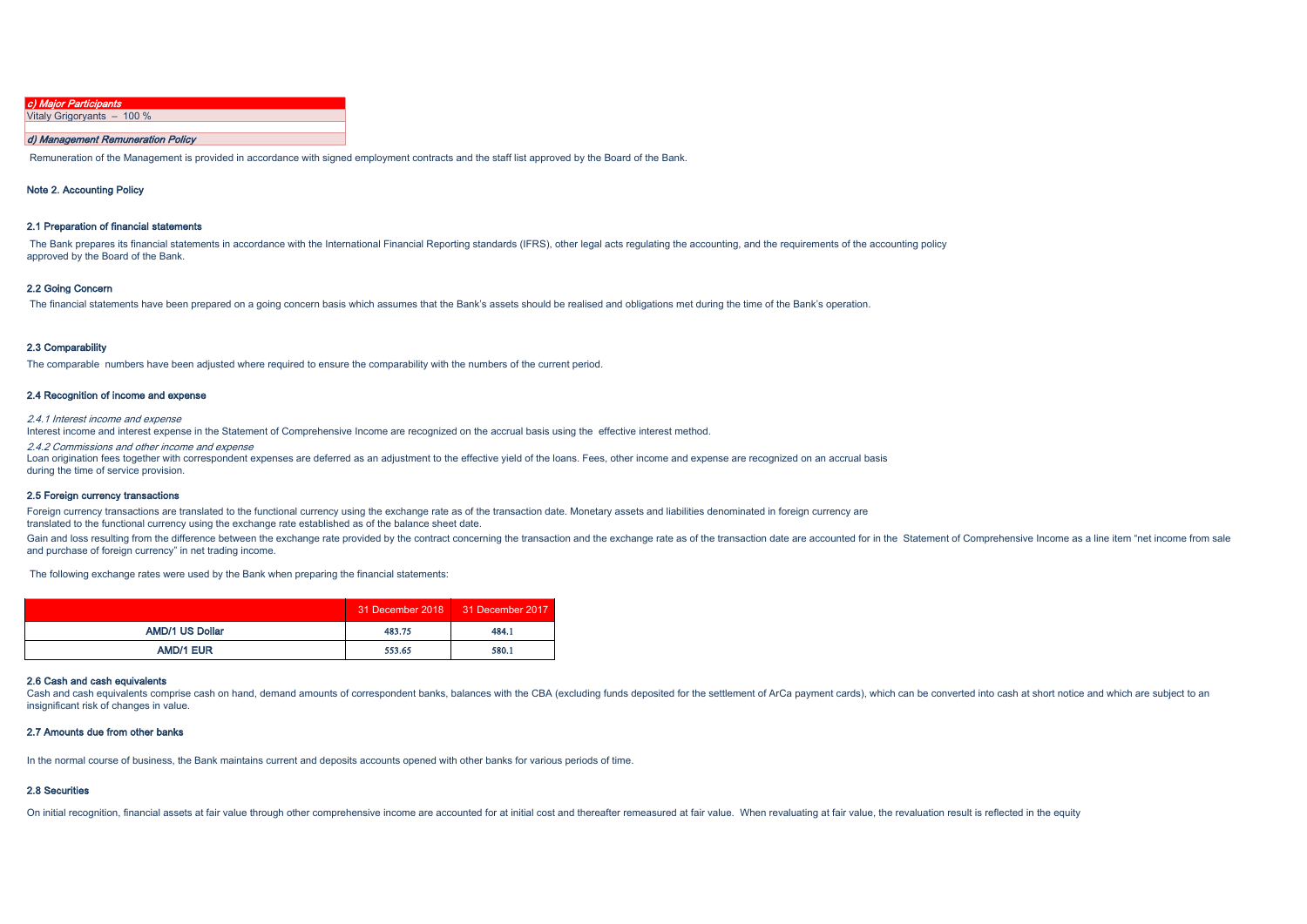## 2.9 Loans and advances to customers at amortized value

Loans and advances are financial assets with fixed payments, which arise when the Bank provides money directly to a debtor with no intention of trading the receivable. Loans granted by the Bank with fixed maturities are in transaction costs. Subsequently, loans and advances are measured at amortized cost using the effective interest method. Loans and advances to customers at amortized value are carried net of any allowance for impairment los

#### 2.10 Leasing

Lease payments under an operating lease are recognised in the statement of financial results as expenses on a straight-line basis over the lease term.

#### 2.11 Possible losses reserve

The Bank makes an impairment assessment for financial assets or a group of financial assets as of the each balance sheet date.

#### 2.12 Intangible assets

Intangible assets include computer software, licences and similar items. Intangible assets acquired separately are initially recognized at cost. After initial recognition, intangible assets are carried at cost less accumul can have either an identifiable or indefinite useful life. Intangible assets with identifiable useful lives are amortized on a straight-line basis over their useful life, that is 15 years. Intangible assets with indefinite for impairment.

#### 2.13 Property, plant and equipment

Property, plant and equipment ("PPE") are recorded at historical cost less accumulated depreciation.

Depreciation is calculated using the straight-line method based on the estimated useful life of the asset. The following depreciation annual rates have been applied:

|                               | <b>Useful life</b> |
|-------------------------------|--------------------|
|                               | (years)            |
| <b>Buildings</b>              | 30                 |
| <b>Computers</b>              |                    |
| <b>Transportation means</b>   |                    |
| Automatic teller machines     | 10                 |
| Other PPE                     |                    |
| Property and office equipment |                    |

Leasehold improvements are capitalized and depreciated over the shorter of the lease term and their useful lives on a straight-line basis.

The expenditures as regards PPE repairs and maintenance are recognized as an expense in the statement of financial results during the period in which they are incurred.

#### 2.14 Financial instruments

The Bank implements measurement, recognition, use and accounting for the financial instruments according to the order established by the RA legislation as well as the regulations, decrees, orders and acts issued by the Ban

#### 2.15 Events occurring after the balance sheet date

2.15.1 In case material errors revealed by the auditor result from the differences between the requirements of the International Accounting Standards and RA legislation, then the accounting records are made in accordance w of the Bank.

2.15.2 In case material errors appear or are revealed after publication of the Bank's annual financial statements according to the established order, then no adjustments are made, and it is considered that repeated present

2.16 Taxation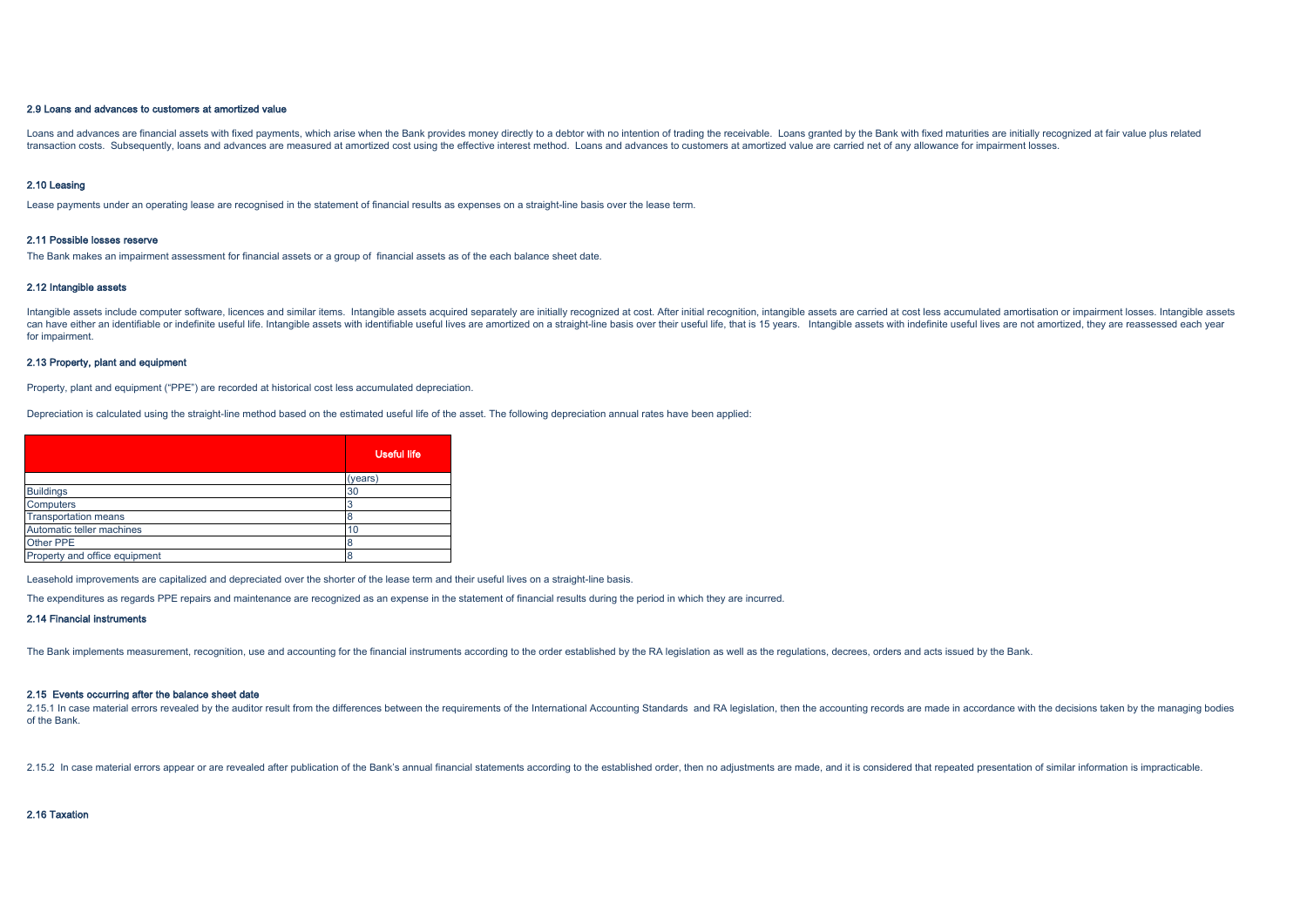Income tax on the profit for the reporting year comprises current and deferred taxes. Current tax is the expected tax payable on the taxable income for the year, using tax rates enacted or substantially enacted at the bala respect of previous years. Deferred taxes are calculated taking into account all the temporary differences arising between carrying values of assets and liabilities recognized in the financial statements and the amounts ca

The Bank pays also other taxes during the course of its activity. These taxes are included as a component of other expenses in the statement of comprehensive financial results

## 2.17 Functional and presentation currency

The national currency of the Republic of Armenia is RA Dram (AMD). For the purposes of these financial statements, RA Dram is the presentation currency as well.

The intermediary financial statements are presented in thousands of AMD.

#### Note 3. Net Interest and Similar Income

| <b>Interest and Similar Income</b>                                | 01.10.18-31.12.18 | 01.01.18-31.12.18 | 01.10.17-31.12.17 | 01.01.17-31.12.17 |
|-------------------------------------------------------------------|-------------------|-------------------|-------------------|-------------------|
|                                                                   |                   |                   |                   |                   |
| Interest income from bank current accounts, invested deposits and | 196,171           | 726,372           | 185,011           | 576,363           |
| loans in banks and other financial institutions                   |                   |                   |                   |                   |
| Interest income from loans and advances to customers at amortized | 9.662.696         | 37,997,163        | 8.822.417         | 31,519,628        |
| value                                                             |                   |                   |                   |                   |
| Interest income from debt securities                              | 328,780           | 1,376,707         | 439,982           | 1,666,094         |
| Interest income from REPO agreements and currency swaps           | 357,053           | 1,522,607         | 354,943           | 1,446,759         |
| Other interest income                                             | 1.954             | 9.463             | 466               | 51.263            |
| <b>Total</b>                                                      | 10,546,654        | 41,632,312        | 9,802,819         | 35,260,107        |



| <b>Interest and Similar Expense</b>                                  | 01.10.18-31.12.18 | 01.01.18-31.12.18 | $01.10.17 - 31.12.17$ $01.01.17 - 31.12.17$ |           |
|----------------------------------------------------------------------|-------------------|-------------------|---------------------------------------------|-----------|
| Interest expense as regards current bank accounts, deposits involved | 1.013.719         | 4.435.181         | 1.286.013                                   | 4,534,417 |
| and loans received from banks and other financial institutions       |                   |                   |                                             |           |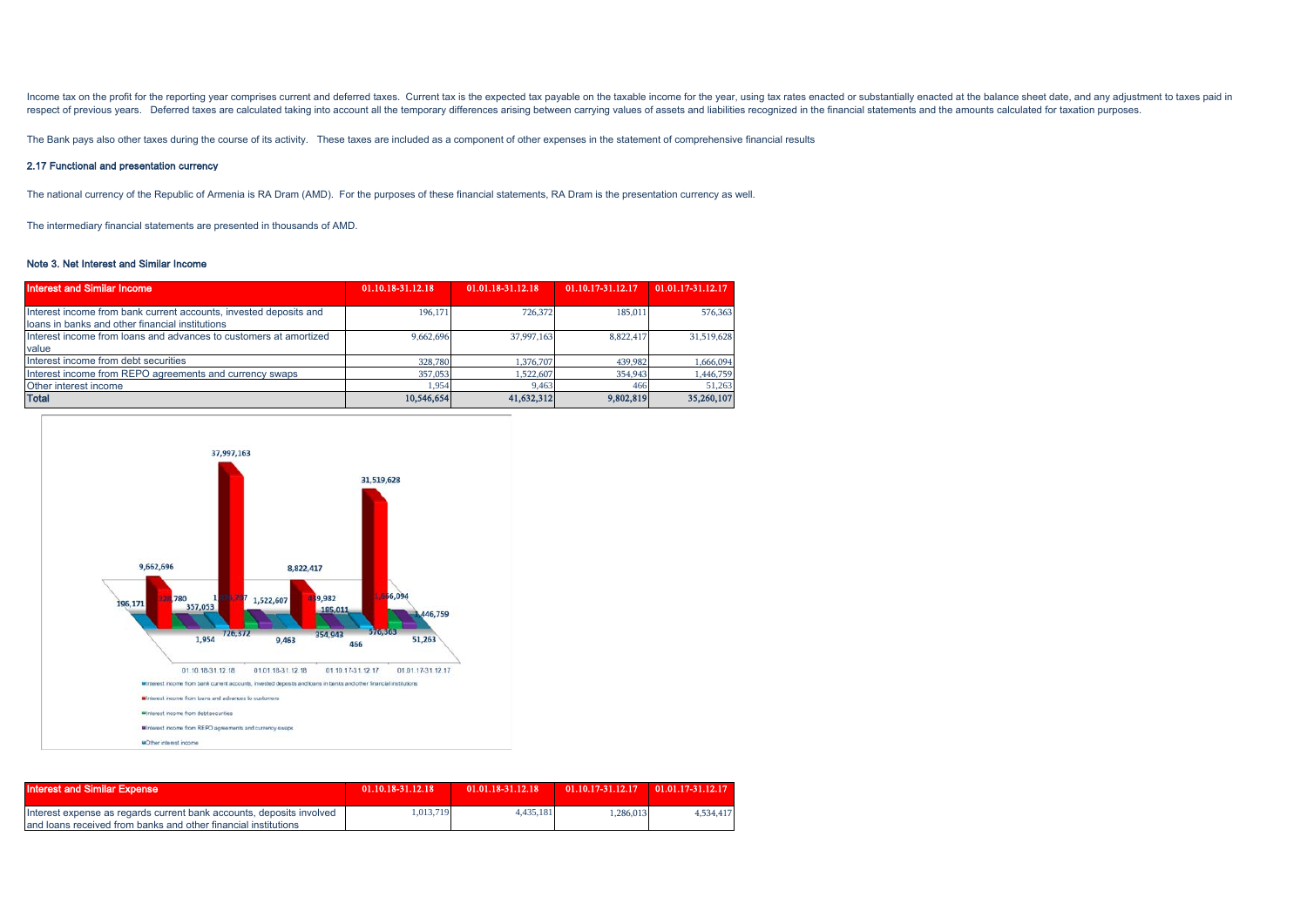| Interest expense as regards customers' time deposits and current | 6.479.489 | 27, 207, 440 | 6.925.145 | 23,801,971 |
|------------------------------------------------------------------|-----------|--------------|-----------|------------|
| accounts                                                         |           |              |           |            |
| Interest expense as regards securities issued by the Bank        | 221.414   | 860,102      | 59,602    | 97,593     |
| Interest expense as regards repo agreements and currency swaps   | 433.962   | 1.037.155    | 42.568    | 214,892    |
| Other interest expense                                           |           | 14.521       | 511       | 30.199     |
| <b>Total</b>                                                     | 8.148.584 | 33,554,399   | 8.313.839 | 28,679,072 |
| Net interest and similar income                                  | 2,398,070 | 8,077,913    | 1.488.980 | 6,581,035  |



## Note 4. Income and Expense in the form of Commissions and Other Fees

| Income in the form of Commissions and Other Fees                     | 01.10.18-31.12.18 | 01.01.18-31.12.18 | 01.10.17-31.12.17 | 01.01.17-31.12.17 |
|----------------------------------------------------------------------|-------------------|-------------------|-------------------|-------------------|
| Cash operations                                                      | 340,878           | 996,392           | 93,243            | 296,310           |
| Settlement services                                                  | 461,855           | 1,487,794         | 309,205           | 897,562           |
| Guarantee, acceptance, letter of credit, trust management operations | 211,141           | 356,345           | 114.015           | 294,852           |
| Transaction in foreign currency and securities                       |                   |                   |                   |                   |
| Plastic card operations                                              | 242,167           | 1,073,462         | 258,443           | 867,343           |
| Other commission payments                                            | 257,709           | 837,579           | 252,212           | 952,532           |
| <b>Total</b>                                                         | 1,513,751         | 4,751,577         | 1,027,118         | 3,308,599         |

Expenses in the form of Commissions and Other Payments

01.10.18-31.12.18 01.01.18-31.12.18 01.10.17-31.12.17 01.01.17-31.12.17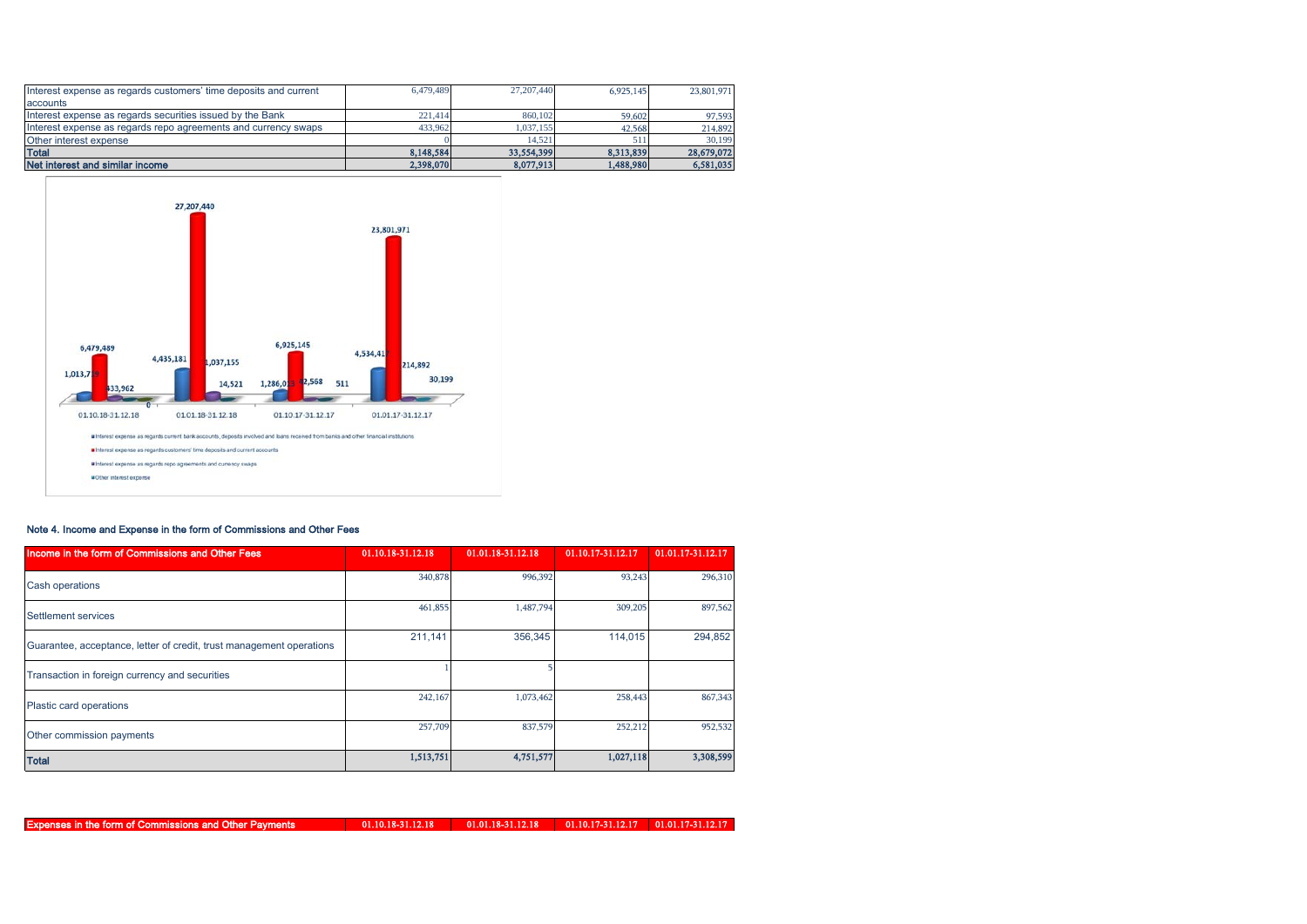| Commission payments as regards correspondent and other<br>accounts/bank transactions            | 95,649    | 316,851   | 78,806  | 258,593   |
|-------------------------------------------------------------------------------------------------|-----------|-----------|---------|-----------|
| Commission payments as regards transactions with plastic cards/cash<br>transactions             | 63,165    | 251,589   | 27,918  | 102,973   |
| Payments as regards guarantees, acceptance, letters of credit, trust<br>management transactions | 6,561     | 34,807    | 9,516   | 14,178    |
| Commission payments as regards transactions in foreign currency and<br>securities               |           |           |         |           |
| Other commission payments                                                                       | 6,126     | 28,269    | 4.424   | 14,466    |
| <b>Total</b>                                                                                    | 171,501   | 631,516   | 120,664 | 390,210   |
|                                                                                                 |           |           |         |           |
| Net Commissions and other payments received                                                     | 1,342,250 | 4,120,061 | 906,454 | 2,918,389 |

# Note 5. Net income from trading transactions

| Income from investments remeasured at fair value and held at fair<br>value      | 01.10.18-31.12.18 | 01.01.18-31.12.18 | 01.10.17-31.12.17 | 01.01.17-31.12.17 |
|---------------------------------------------------------------------------------|-------------------|-------------------|-------------------|-------------------|
| Net income from purchase and sale of investments held for trading,<br>including |                   |                   |                   |                   |
| - shares                                                                        |                   |                   |                   |                   |
| - debt securities                                                               |                   |                   |                   |                   |
| - derivative instruments                                                        | 149,410           | $-5.662$          | $-24.747$         | 20,185            |
| Net income from change in fair value of investments held for trading            |                   |                   |                   |                   |
| <b>Total</b>                                                                    | 149,410           | $-5,662$          | $-24.747$         | 20,185            |

| Net income from investments available for sale                                           | 01.10.18-31.12.18 | 01.01.18-31.12.18 | 01.10.17-31.12.17 | 01.01.17-31.12.17 |
|------------------------------------------------------------------------------------------|-------------------|-------------------|-------------------|-------------------|
| Net income from purchase and sale of investments available for sale,<br><i>including</i> |                   |                   |                   |                   |
| - shares                                                                                 |                   |                   |                   |                   |
| - debt securities                                                                        |                   |                   | 3.438             | 86,363            |
| - derivative instruments                                                                 |                   |                   |                   |                   |
| Net income from change in fair value of investments held for trading                     |                   |                   |                   | $-69,375$         |
| <b>Total</b>                                                                             |                   |                   | 3,438             | 16,988            |

| <b>From foreign currency transactions</b>    | 01.10.18-31.12.18 | 01.01.18-31.12.18 | 01.10.17-31.12.17 | 01.01.17-31.12.17 |
|----------------------------------------------|-------------------|-------------------|-------------------|-------------------|
| Net income from foreign currency dealings    | 656,783           | 2.050.735         | 453.661           | 1,450,705         |
| Net income from foreign currency revaluation | $-93,615$         | 113,602           | 51,189            | $-4.755$          |
| <b>Total</b>                                 | 563,168           | 2,164,337         | 504,850           | 1,445,950         |

| From bank standardized precious metal bullions and commemorative<br><b>coins</b>                      | 01.10.18-31.12.18 | 01.01.18-31.12.18 | 01.10.17-31.12.17 | 01.01.17-31.12.17 |
|-------------------------------------------------------------------------------------------------------|-------------------|-------------------|-------------------|-------------------|
| Net income from purchase and sale of bank standardized precious<br>metal bars and commemorative coins | 6.192             | 35,100            | 8.180             | 15.657            |
| Net income from revaluation of bank standardized precious metal<br>bullions and commemorative coins   | 9.229             | $-4.160$          | $-11,082$         | 20,332            |
| <b>Total</b>                                                                                          | 15.421            | 30,940            | $-2.902$          | 35,989            |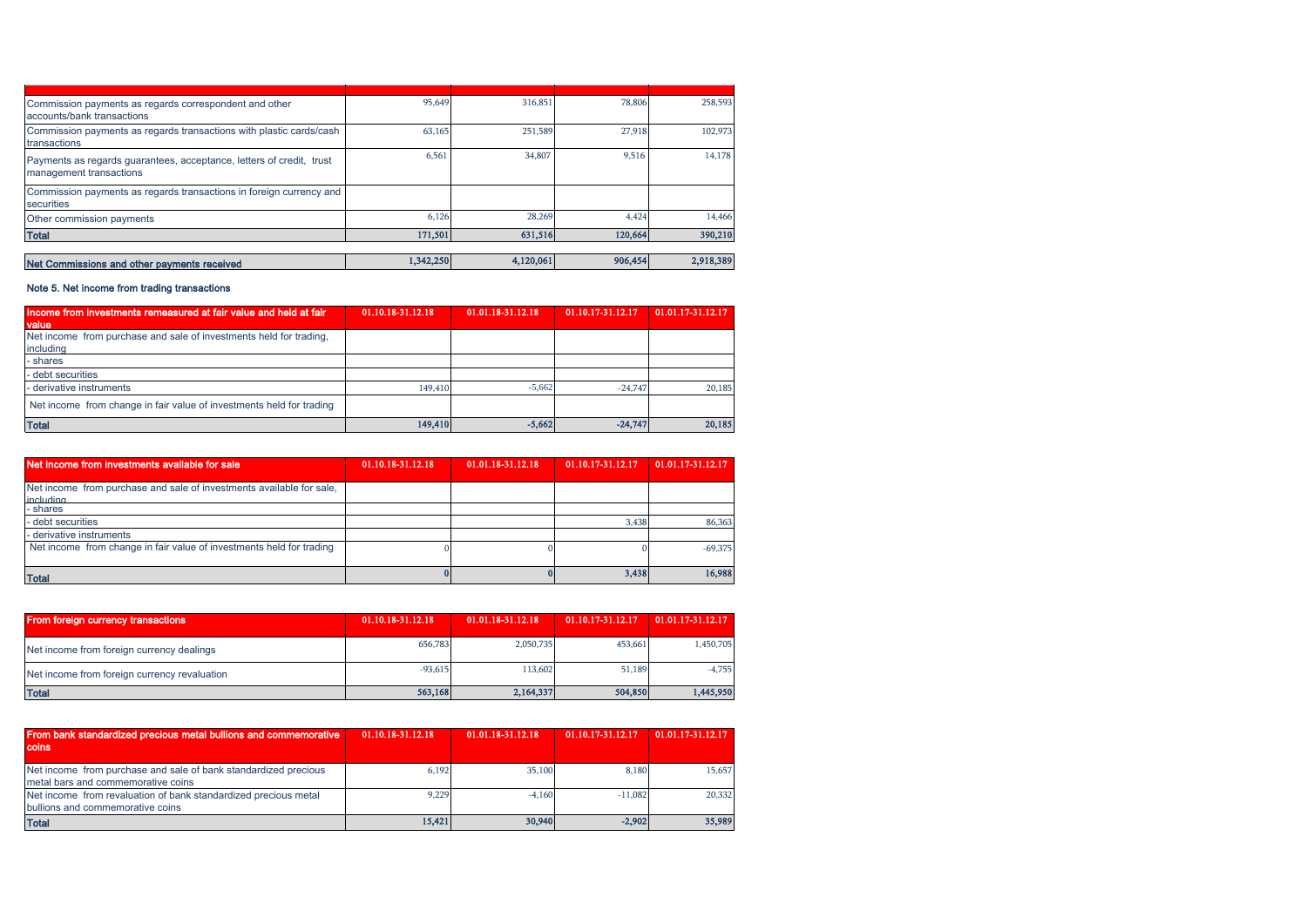| Net income from trading transactions | 727,999 | 2.189.615<br>--- | 480,639 | .,519<br>.<br>--- |
|--------------------------------------|---------|------------------|---------|-------------------|

## Note 6. Other operating income

| Other operating income                                                              | 01.10.18-31.12.18 | 01.01.18-31.12.18 | 01.10.17-31.12.17 | 01.01.17-31.12.17 |
|-------------------------------------------------------------------------------------|-------------------|-------------------|-------------------|-------------------|
| Fines and penalties received                                                        | 968,484           | 3,316,683         | 736,818           | 2,403,364         |
| Income received from factoring                                                      | 37                | 1,115             | 451               | 3,644             |
| Net income from disposal of PPE and intangible assets                               | 40,035            | 74.895            | 2,850             | 27,891            |
| Net income from revaluation and impairment reversal of PPE and<br>intangible assets |                   |                   |                   |                   |
|                                                                                     |                   |                   |                   |                   |
| Other income                                                                        | 116,795           | 469,075           | 98,677            | 289,777           |
| <b>Total</b>                                                                        | 1,125,351         | 3,861,768         | 838,796           | 2,724,676         |

# Note 7. Net allocations to the assets possible loss reserve

| As regards amounts due from banks                                 |   | 01.10.18-31.12.18 | 01.01.18-31.12.18 | 01.10.17-31.12.17 | 01.01.17-31.12.17 |
|-------------------------------------------------------------------|---|-------------------|-------------------|-------------------|-------------------|
| Opening balance                                                   |   | 387,020           | 95,832            | 67,303            | 59,187            |
| Allocations to the reserve                                        |   | 467,702           | 1,299,260         | 94,564            | 728,300           |
| Return of reserve allocations                                     | ₹ | $-636,632$        | $-1,177,002$      | $-66,035$         | $-691,655$        |
| Net allocations to the reserve                                    | 횾 | $-168,930$        | 122,258           | 28,529            | 36,645            |
| Return of amounts previously written-off to the off-balance sheet |   |                   |                   |                   |                   |
| <b>Reserve utilization</b>                                        |   |                   |                   |                   |                   |
| <b>Closing balance</b>                                            |   | 218,090           | 218,090           | 95,832            | 95,832            |

| As regards amounts due from financial institutions                | 01.10.18-31.12.18 | 01.01.18-31.12.18 | 01.10.17-31.12.17 | $01.01.17 - 31.12.17$ |
|-------------------------------------------------------------------|-------------------|-------------------|-------------------|-----------------------|
|                                                                   |                   |                   |                   |                       |
| Opening balance                                                   | 34,809            | 78.692            | 73,903            | 57,370                |
| Allocations to the reserve                                        | 1.135             | 155,251           | 6.366             | 55,795                |
| Return of reserve allocations                                     | $-5.684$          | $-203,683$        | $-1.577$          | $-34,473$             |
| Net allocations to the reserve                                    | $-4.549$          | $-48,432$         | 4.789             | 21,322                |
| Return of amounts previously written-off to the off-balance sheet |                   |                   |                   |                       |
| <b>Reserve utilization</b>                                        |                   |                   |                   |                       |
| <b>Closing balance</b>                                            | 30,260            | 30,260            | 78,692            | 78,692                |

| As regards loans and advances provided to the customers | 01.10.18-31.12.18 | 01.01.18-31.12.18 |              | $01.10.17 - 31.12.17$ 01.01.17-31.12.17 |
|---------------------------------------------------------|-------------------|-------------------|--------------|-----------------------------------------|
|                                                         |                   |                   |              |                                         |
| Opening balance                                         | 7.543.513         | 5.623.825         | 5,856,008    | 4,239,633                               |
| Allocations to the reserve                              | 3.166.864         | 11.102.038        | 2.401.350    | 8,785,962                               |
| Return of reserve allocations                           | $-2.026639$       | $-7.622.428$      | $-2.989.301$ | $-7.054.393$                            |
| Net allocations to the reserve                          | ,140,225          | 3.479.610         | $-587.951$   | 1,731,569                               |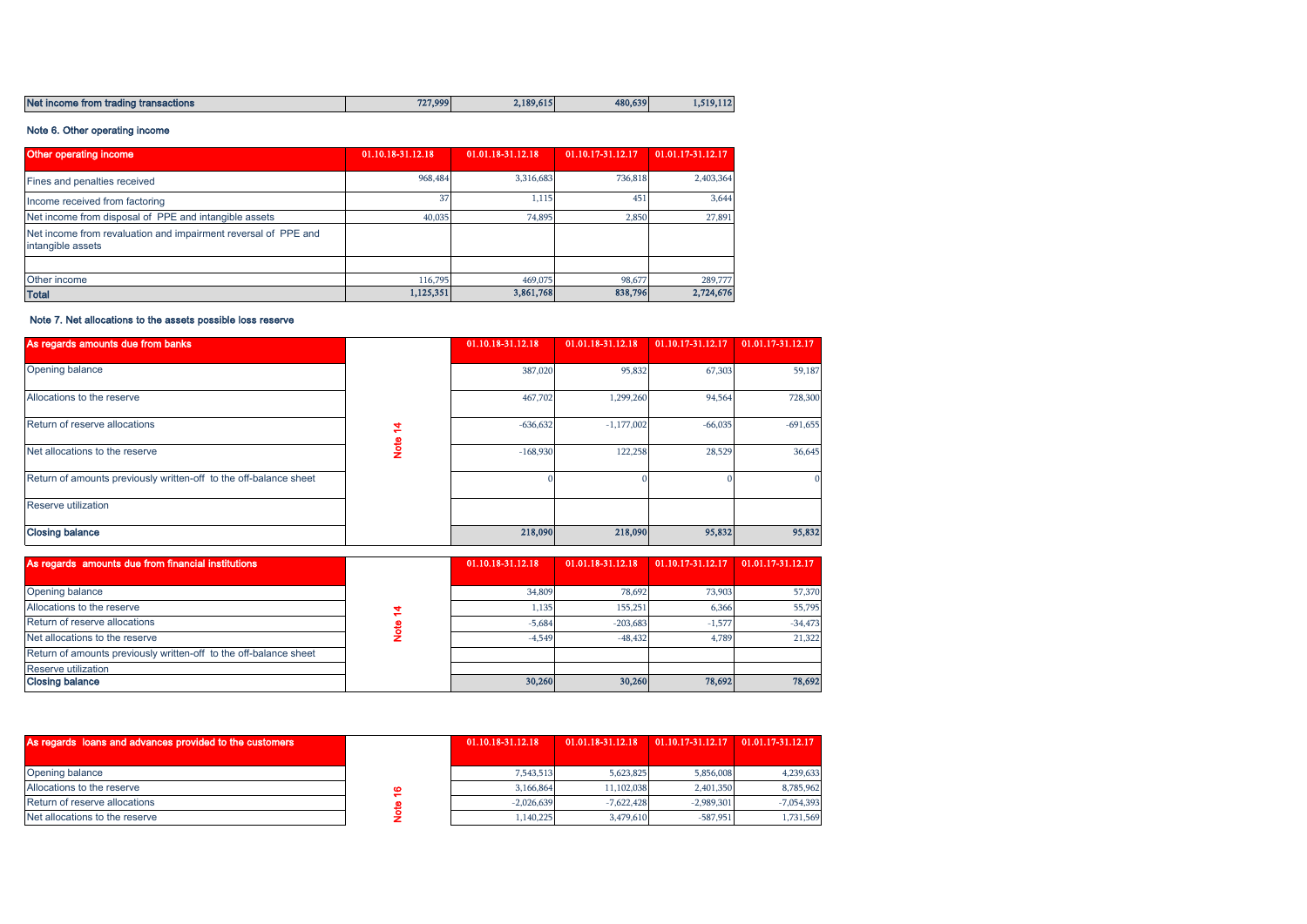| Return of amounts previously written-off to the off-balance sheet | 288,361    | 2.532.578 | 1,184,971  | 2,980,115    |
|-------------------------------------------------------------------|------------|-----------|------------|--------------|
| Reserve utilization                                               | $-616.840$ | 3.280.754 | $-829.203$ | $-3,327,492$ |
| Closing balance                                                   | 8,355,259  | 8,355,259 | 5,623,825  | 5.623.825    |

| Return of amounts previously written-off to the off-balance sheet |             | 288,361           | 2,532,578         | 1,184,971         | 2,980,115             |
|-------------------------------------------------------------------|-------------|-------------------|-------------------|-------------------|-----------------------|
| Reserve utilization                                               |             | $-616,840$        | $-3,280,754$      | $-829,203$        | $-3,327,492$          |
| <b>Closing balance</b>                                            |             | 8,355,259         | 8,355,259         | 5,623,825         | 5,623,825             |
|                                                                   |             |                   |                   |                   |                       |
| As regards investments                                            |             | 01.10.18-31.12.18 | 01.01.18-31.12.18 | 01.10.17-31.12.17 | 01.01.17-31.12.17     |
| Opening balance                                                   |             | 421               |                   |                   | 1,235                 |
| Allocations to the reserve                                        | e,          |                   | 42 <sup>2</sup>   |                   |                       |
| Return of reserve allocations                                     |             |                   |                   |                   | $-1,235$              |
| Net allocations to the reserve                                    | Note        |                   | 42 <sup>2</sup>   |                   | $-1,235$              |
| Return of amounts previously written-off to the off-balance sheet |             |                   |                   |                   |                       |
| Reserve utilization                                               |             |                   |                   |                   |                       |
| <b>Closing balance</b>                                            |             | 421               | 421               |                   |                       |
|                                                                   |             |                   |                   |                   |                       |
| As regards other assets                                           |             | 01.10.18-31.12.18 | 01.01.18-31.12.18 | 01.10.17-31.12.17 | $01.01.17 - 31.12.17$ |
| Opening balance                                                   |             | 475,412           | 516,385           | 539,688           | 545,321               |
| Allocations to the reserve                                        | ₽           | 1,166,547         | 5,557,825         | 1,441,063         | 5,164,447             |
| Return of reserve allocations                                     |             | $-1,198,704$      | $-5,207,397$      | $-1,214,319$      | $-4,936,900$          |
| Net allocations to the reserve                                    | <b>Note</b> | $-32,157$         | 350,428           | 226,744           | 227,547               |

| As regards other assets                                           |   | 01.10.18-31.12.18 | 01.01.18-31.12.18 | 01.10.17-31.12.17 | 01.01.17-31.12.17 |
|-------------------------------------------------------------------|---|-------------------|-------------------|-------------------|-------------------|
| Opening balance                                                   |   | 475,412           | 516,385           | 539,688           | 545,321           |
| Allocations to the reserve                                        | œ | 1.166.547         | 5,557,825         | 1,441,063         | 5,164,447         |
| Return of reserve allocations                                     |   | $-1,198,704$      | $-5.207.397$      | $-1,214,319$      | $-4,936,900$      |
| Net allocations to the reserve                                    |   | $-32.157$         | 350,428           | 226.744           | 227,547           |
| Return of amounts previously written-off to the off-balance sheet |   | 41,155            | 55,569            | 20,260            | 46,469            |
| Reserve utilization                                               |   | $-4.252$          | $-442,224$        | $-270,307$        | $-302,952$        |
| <b>Closing balance</b>                                            |   | 480,158           | 480,158           | 516,385           | 516,385           |

| As regards off-balance sheet items containing credit risk |  | 01.10.18-31.12.18 | 01.01.18-31.12.18 | 01.10.17-31.12.17 | 01.01.17-31.12.17 |
|-----------------------------------------------------------|--|-------------------|-------------------|-------------------|-------------------|
|                                                           |  |                   |                   |                   |                   |
| Opening balance                                           |  | 676.042           | 615,498           | 655,706           | 591,471           |
| Allocations to the reserve                                |  | 449,190           | 1,105,371         | 207,373           | 709,532           |
| Return of reserve allocations                             |  | $-185.454$        | $-781.091$        | $-247.581$        | $-685,505$        |
| Net allocations to the reserve                            |  | 263,736           | 324,280           | $-40.208$         | 24,027            |
| <b>Closing balance</b>                                    |  | 939,778           | 939,778           | 615,498           | 615,498           |
|                                                           |  |                   |                   |                   |                   |
| Total net allocations to the reserves                     |  | 1,198,325         | 4,228,565         | $-368,097$        | 2,039,875         |

## Note 8. General administrative expenses

| General administrative expenses                                     | 01.10.18-31.12.18 | 01.01.18-31.12.18 | 01.10.17-31.12.17 | 01.01.17-31.12.17 |
|---------------------------------------------------------------------|-------------------|-------------------|-------------------|-------------------|
| Expenses as regards calculated salary and other equivalent payments | 1.224.079         | 3.949.278         | 1.127.391         | 3,619,092         |
| Expenses as regards social payments                                 |                   |                   |                   |                   |
| Expenses as regards training and tuition                            | 818               | 1.266             | 1,352             | 7,028             |
| Expenses as regards business trips                                  | 61,674            | 161.245           | 57,993            | 130,185           |
| Expenses as regards operating lease                                 | 68,727            | 271,710           | 54,393            | 184,310           |
| Insurance expenses                                                  | 7,856             | 33,693            | 18.017            | 65,336            |
| Expenses as regards maintenance and security of Bank's equipment    | 61,662            | 188,250           | 59,961            | 215,595           |
| Expenses as regards maintenance and security of Bank's buildings    | 83,169            | 300,272           | 71.785            | 288,503           |
| Expenses as regards audit and other consulting services             | 4,208             | 17,390            | 77,140            | 111,355           |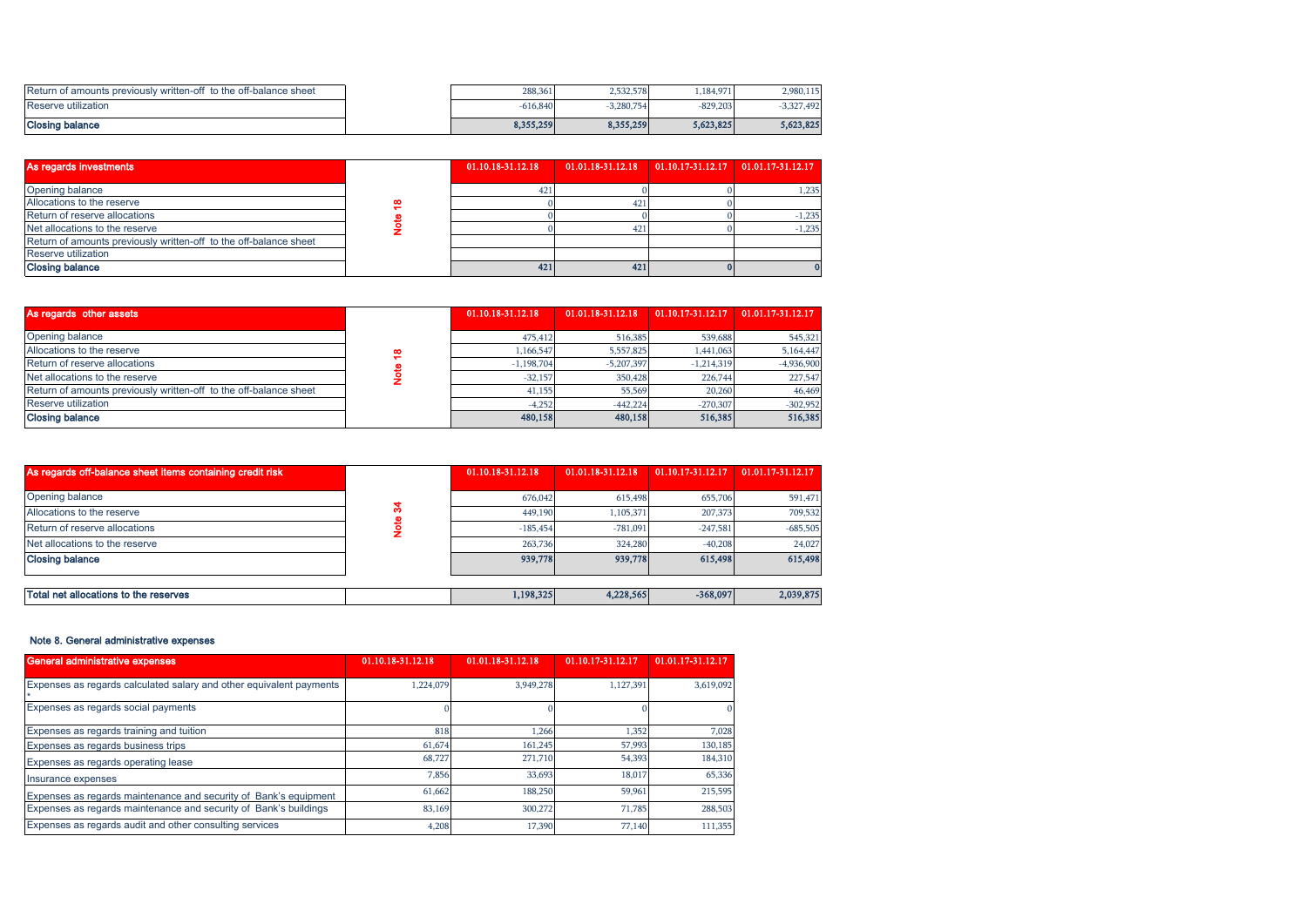| Expenses as regards communication means                                                | 31,030    | 131.423   | 35,170    | 124,236   |
|----------------------------------------------------------------------------------------|-----------|-----------|-----------|-----------|
| <b>Transportation expenses</b>                                                         | 22,774    | 70.518    | 15,754    | 58,953    |
| Expenses as regards taxes, duties and other obligatory payments<br>(except profit tax) | 142,335   | 464,811   | 103,116   | 310,128   |
| Office and organizational expenses                                                     | 47.232    | 93,740    | 46.634    | 91,996    |
| Expenses as regards loans provision and return                                         | 9.234     | 44.995    | 17,487    | 70,098    |
| Other administrative expenses                                                          | 230.681   | 755,997   | 107.956   | 507,551   |
| <b>Total</b>                                                                           | 1,995,479 | 6,484,588 | 1,794,149 | 5,784,366 |

The number of the Bank employees as at 31 December 2018 is 947.

The size of average monthly salary per employee is 214 thous. drams.

## Note 9. Other Operating Expenses

| <b>Other Operating Expenses</b>                   | 01.10.18-31.12.18 | 01.01.18-31.12.18 | 01.10.17-31.12.17 | 01.01.17-31.12.17 |
|---------------------------------------------------|-------------------|-------------------|-------------------|-------------------|
| Fines and penalties paid                          | 12.139            | 13.117            | 240               | 677               |
|                                                   |                   |                   |                   |                   |
| Advertising and representation expenses           | 86,004            | 301.158           | 87,407            | 245,182           |
| <b>Fcatoting expenses</b>                         |                   |                   |                   |                   |
| Fixed and intangible assets amortization expenses | 279,163           | 1.051.373         | 244,881           | 980,957           |
| Loss from impairment of tangible assets           |                   |                   |                   |                   |
| Allocations to deposit guarantee fund             | 179.933           | 748.918           | 293,904           | 997,683           |
| Other expenses                                    | 266,046           | 1.105.983         | 280,933           | 960,348           |
| <b>Total</b>                                      | 823,285           | 3,220,549         | 907,365           | 3,184,847         |

## Note 11. Profit Tax Expense

| <b>Profit tax expense</b>                                               | 01.10.18-31.12.18 | 01.01.18-31.12.18 | 01.10.17-31.12.17 | 01.01.17-31.12.17 |
|-------------------------------------------------------------------------|-------------------|-------------------|-------------------|-------------------|
| <b>Current tax expense</b>                                              | 386,215           | 983,135           | 310.293           | 601,104           |
| Adjustments of current tax for previous periods recognized in the given |                   |                   |                   |                   |
| period                                                                  |                   |                   |                   |                   |
| Deferred tax expense                                                    |                   |                   |                   |                   |
| <b>Total</b>                                                            | 386,215           | 983.135           | 310,293           | 601.104           |

## Note 12. Basic Earnings per Share

| <b>Basic Earnings per Share</b>                                                           | 01.10.18-31.12.18 | 01.01.18-31.12.18 | 01.10.17-31.12.17 | 01.01.17-31.12.17 |
|-------------------------------------------------------------------------------------------|-------------------|-------------------|-------------------|-------------------|
| Net profit of the reporting period after taxation                                         | 1,190,366         | 3,332,520         | 1,071,159         | 2,133,020         |
| Dividends calculated for the current reporting period as regards<br>preference shares     |                   |                   |                   |                   |
| Net gain/loss for the current period attributable to the owners of the<br>ordinary shares |                   |                   |                   |                   |
| Weighted average number of ordinary shares in circulation within the<br>current period    | 41,120            | 41,120            | 41,120            | 41,120            |
| Basic earnings per share                                                                  | 29                |                   |                   | 52                |
| Diluted earnings per share                                                                |                   |                   |                   |                   |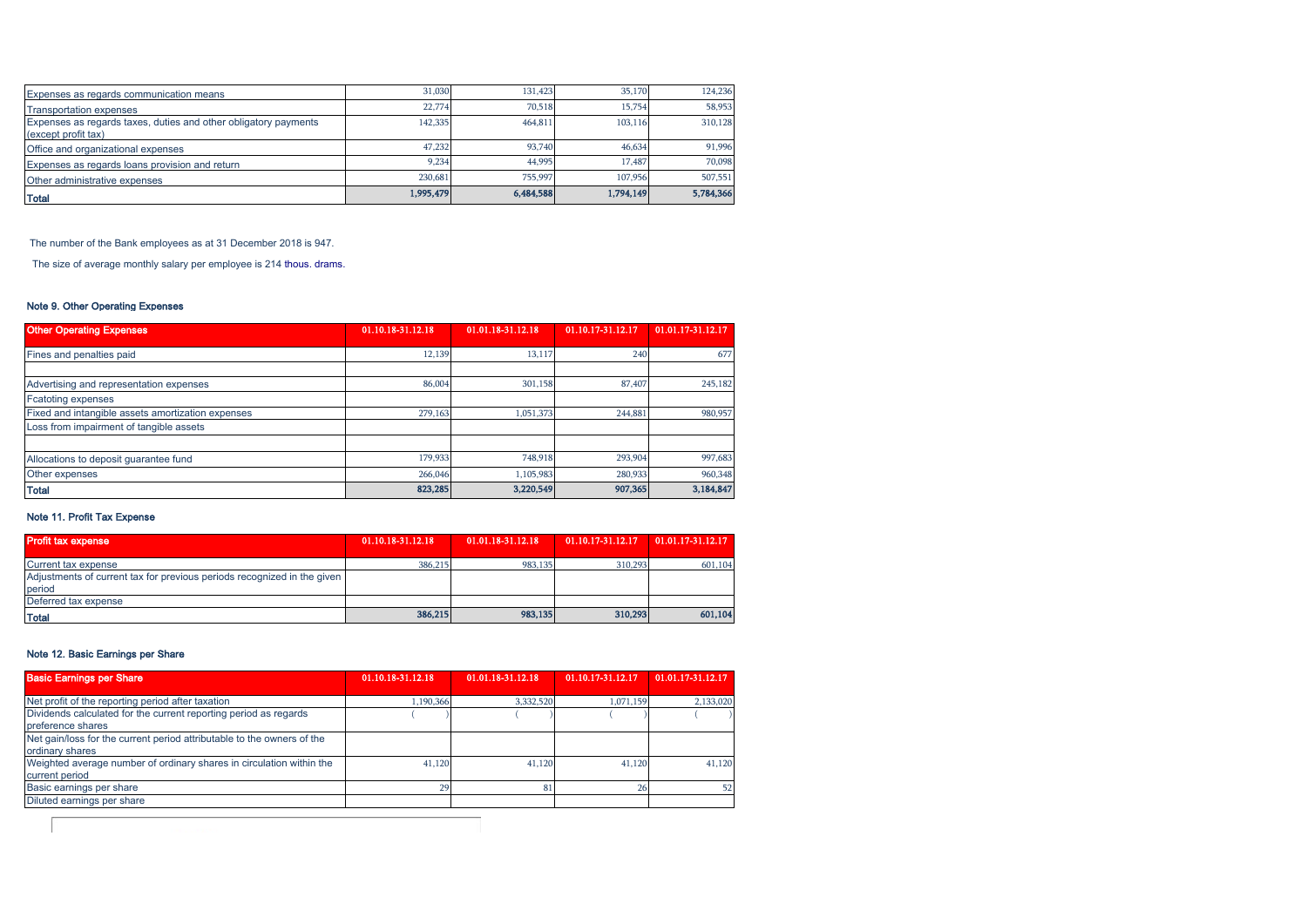

## Note. Other Comprehensive Income

| Other Comprehensive Income                                                          | 01.10.18-31.12.18 | 01.01.18-31.12.18 | 01.10.17-31.12.17 | 01.01.17-31.12.17 |
|-------------------------------------------------------------------------------------|-------------------|-------------------|-------------------|-------------------|
| Exchange rate differences from recalculation of foreign transactions                |                   |                   |                   |                   |
| Revaluation of financial assets at fair value through other<br>comprehensive income | (26, 022)         | 180,350           | 251,280           | 505,727           |
| Cash flow hedging                                                                   |                   |                   |                   |                   |
| Gains from PPE revaluations                                                         |                   |                   |                   |                   |
| Deferred tax expense                                                                |                   |                   |                   |                   |
| <b>Total</b>                                                                        | (26, 022)         | 180,350           | 251,280           | 505,727           |

/

## Note 13. Cash means, Cash Equivalents and Balances with the RA Central Bank

| Cash, cash equivalents and balances with the CBA<br><b>Reporting period</b> |             | <b>Previous period</b> |  |  |
|-----------------------------------------------------------------------------|-------------|------------------------|--|--|
|                                                                             |             |                        |  |  |
| Cash means                                                                  | 4,378,021   | 4,460,159              |  |  |
| Other placements of cash                                                    | 2.698.895   | 2,576,781              |  |  |
| Correspondent accounts with the CBA *                                       | 109.194.765 | 54,978,114             |  |  |
| <b>Total</b>                                                                | 116,271,681 | 62,015,054             |  |  |
| Deposit accounts with the CBA                                               |             | 50,016,638             |  |  |
| Deposited means with the CBA**                                              | 210,000     | 120,000                |  |  |
| <b>Accrued interest</b>                                                     |             |                        |  |  |
| Cash means and balances with the CBA                                        | 116,481,681 | 112,151,692            |  |  |
| Standardized precious metal bullions                                        | 154,475     | 115,135                |  |  |
| Placements with other banks (Note 14)                                       | 21,591,292  | 9,488,517              |  |  |
| Total cash and cash equivalents                                             | 127,503,012 | 65,674,706             |  |  |

\* Correspondent accounts with the CBA include funds calculated against amounts involved by the Bank according to the RA bank legislation, subjected to obligatory provisioning

\*\* The deposited amount with CBA represents an insured deposit for settlements realized through ArCa payment system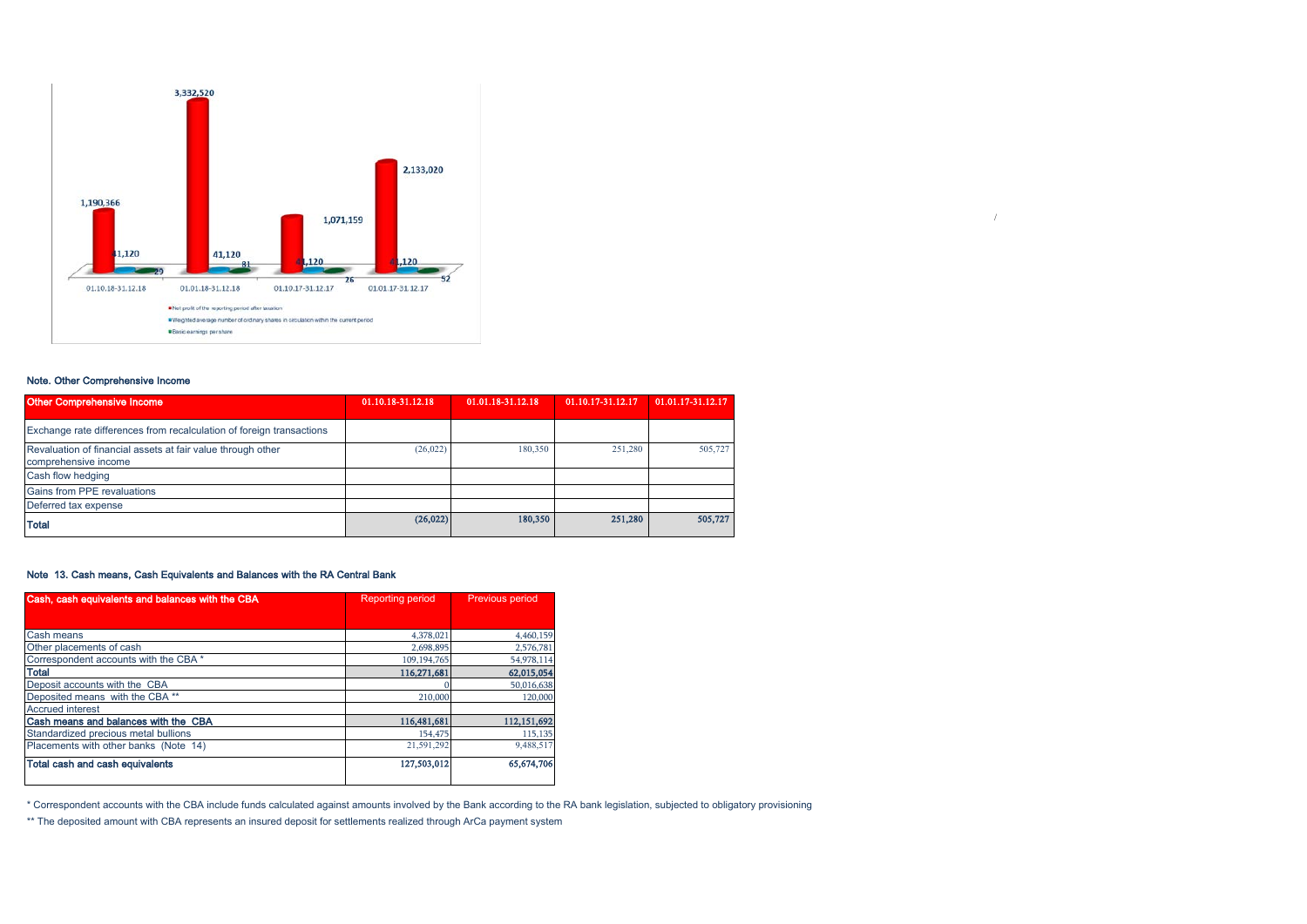## Note 14. Amounts due from banks and other financial institutions

| <b>Current accounts</b>                          | <b>Reporting period</b> | Previous period |  |
|--------------------------------------------------|-------------------------|-----------------|--|
|                                                  |                         |                 |  |
| <b>RA</b> banks                                  | 3.643                   | 9,941           |  |
| Banks with BBB - (Baa3) and higher rating        | 8,462,195               | 3,325,589       |  |
|                                                  | 2,611,018               | 208,987         |  |
| Banks with no rating and rating below BBB-(Baa3) |                         |                 |  |
| <b>Accrued interest</b>                          |                         |                 |  |
| <b>Total</b>                                     | 11,076,856              | 3,544,517       |  |

| Interbank loans and deposits, etc.                                  |            |             |
|---------------------------------------------------------------------|------------|-------------|
| <b>CBA</b>                                                          |            |             |
| Loans and deposits                                                  |            |             |
| Factoring                                                           |            |             |
| <b>Financial lease</b>                                              |            |             |
| Repo (repurchase) agreements                                        |            |             |
| Swap                                                                |            |             |
| Other                                                               |            |             |
| <b>RA Banks</b>                                                     |            |             |
| Loans and deposits                                                  | $\Omega$   | $\Omega$    |
| Factoring                                                           |            |             |
| <b>Financial lease</b>                                              |            |             |
| Repo (repurchase) agreements                                        | $\Omega$   | 2,018,473   |
| Swap                                                                | $\Omega$   | $\mathbf 0$ |
| Letters of credit and bank guarantees                               |            |             |
| Other                                                               |            |             |
| Banks with BBB - (Baa3) and higher rating                           |            |             |
| Loans and deposits                                                  | 9,291,010  | 1,923,600   |
| Factoring                                                           |            |             |
| <b>Financial lease</b>                                              |            |             |
| Repo (repurchase) agreements                                        |            |             |
| Swap                                                                | $\Omega$   | $\mathbf 0$ |
| Letters of credit and bank guarantees                               |            |             |
| Other                                                               | $\Omega$   | $\Omega$    |
|                                                                     |            |             |
| Banks with no rating and rating below BBB-(Baa3)                    |            |             |
| Loans and deposits                                                  |            |             |
| Factoring                                                           |            |             |
| <b>Financial lease</b>                                              |            |             |
| Repo (repurchase) agreements                                        |            |             |
| Swap                                                                | $\Omega$   | $\mathbf 0$ |
| Letters of credit and bank guarantees                               |            |             |
| Other                                                               | 1,434,717  | 2,095,798   |
| <b>Accrued interest</b>                                             | 6799       | 1961        |
| <b>Total</b>                                                        | 21,809,382 | 9,584,349   |
| Reserve for possible losses as regards amounts due from Banks (Note | $-218,090$ | $-95,832$   |
| 7)                                                                  |            |             |
|                                                                     |            |             |
| Net amounts due from banks                                          | 21,591,292 | 9,488,517   |

| Loans and deposits with financial institutions, other amounts due |           |           |
|-------------------------------------------------------------------|-----------|-----------|
| <b>RA</b> financial institutions                                  | 1.980.892 | 6.503.214 |
| Loans and deposits                                                | 1.071.435 | 4.400.183 |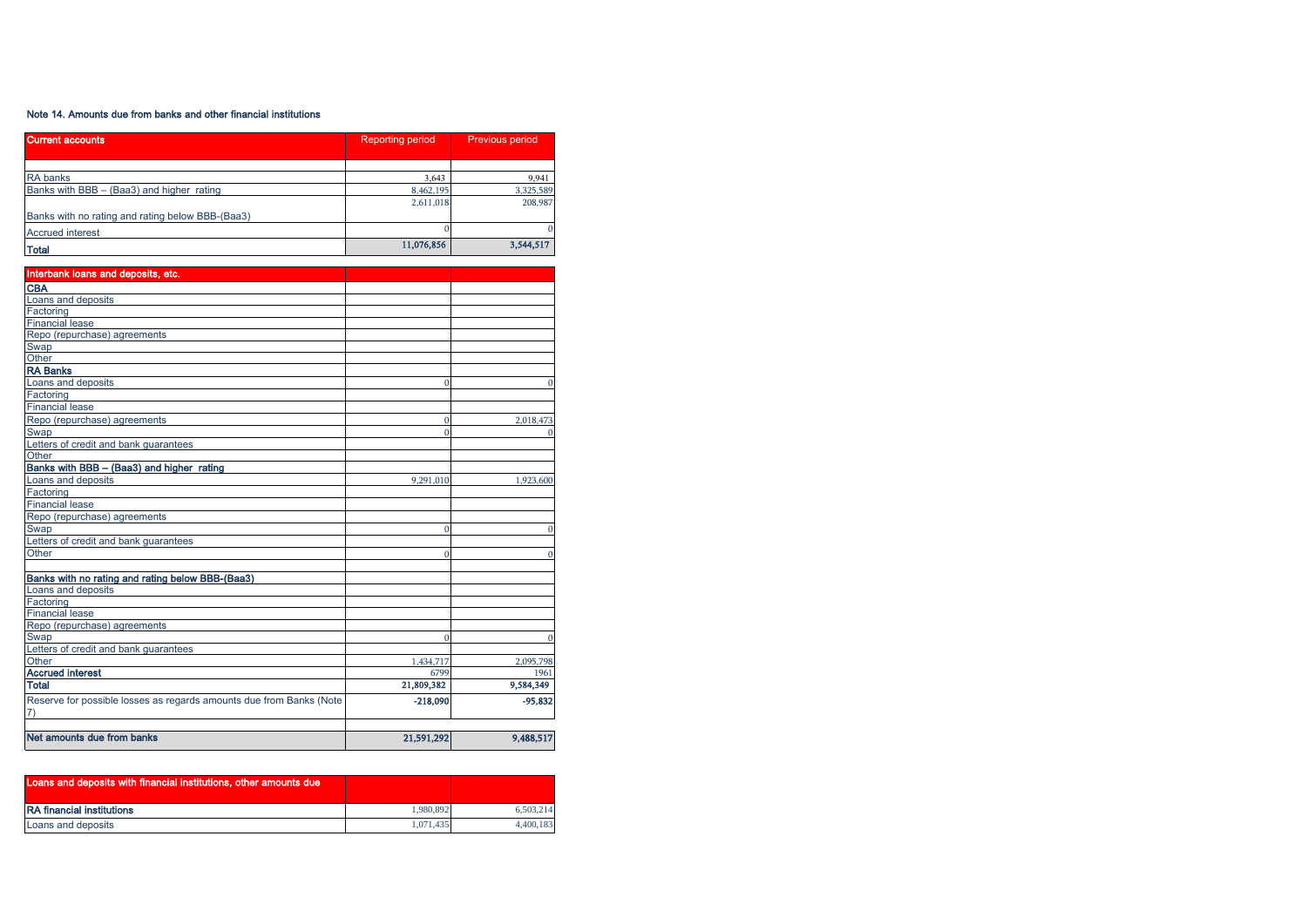| Net amounts due from banks and financial institutions                                      | 24,575,629 | 17,278,031 |
|--------------------------------------------------------------------------------------------|------------|------------|
| Net amounts due from financial institutions                                                | 2,984,337  | 7,789,514  |
| Reserve for possible losses as regards amounts due from financial<br>institutions (Note 7) | $-30,260$  | $-78,692$  |
| <b>Total</b>                                                                               | 3,014,597  | 7.868.206  |
| <b>Accrued interest</b>                                                                    | 20.574     | 35.189     |
| Other                                                                                      | 1.013.131  | 1,329,803  |
| Letters of credit and bank guarantees                                                      |            |            |
| Swap                                                                                       |            |            |
| Repo (repurchase) agreements                                                               |            |            |
| <b>Financial lease</b>                                                                     |            |            |
| Factoring                                                                                  |            |            |
| Loans and deposits                                                                         |            |            |
| Financial institutions with no rating and rating below BBB-(Baa3)                          | 1,013,131  | 1,329,803  |
| Other                                                                                      |            |            |
| Letters of credit and bank guarantees                                                      |            |            |
| Swap                                                                                       |            |            |
| Repo (repurchase) agreements                                                               |            |            |
| <b>Financial lease</b>                                                                     |            |            |
| Factoring                                                                                  |            |            |
| Loans and deposits                                                                         | $\Omega$   |            |
| Financial institutions with BBB - (Baa3) and higher rating                                 |            |            |
| Other                                                                                      |            |            |
| Letters of credit and bank guarantees                                                      |            |            |
| Swap                                                                                       |            |            |
| Repo (repurchase) agreements                                                               | 909.457    | 2.103.031  |
| <b>Financial lease</b>                                                                     |            |            |
| Factoring                                                                                  |            |            |

## Note 15. Financial assets at fair value through profit/loss

| <b>Government securities</b>                                       | <b>Reporting period</b> | Previous period |  |
|--------------------------------------------------------------------|-------------------------|-----------------|--|
| RA Government securities, including                                |                         |                 |  |
| <b>Treasury bonds</b>                                              | 23,252,698              | 24,556,156      |  |
| <b>Central Bank bonds</b>                                          |                         |                 |  |
| Other                                                              |                         |                 |  |
| Government securities of countries with BBB - (Baa3) and higher    |                         |                 |  |
| rating, including                                                  |                         |                 |  |
| <b>Treasury bonds</b>                                              |                         |                 |  |
| <b>Central Bank bonds</b>                                          |                         |                 |  |
| Other                                                              |                         |                 |  |
| Government securities of countries with no rating and rating below |                         |                 |  |
| BBB-(Baa3)                                                         |                         |                 |  |
| <b>Treasury bonds</b>                                              |                         |                 |  |
| Central Bank bonds                                                 |                         |                 |  |
| Other                                                              |                         |                 |  |
| <b>Total Government securities</b>                                 | 23,252,698              | 24,556,156      |  |

| Non-government securities of RA      | Listed | Non-Listed | Listed | Non-Listed |
|--------------------------------------|--------|------------|--------|------------|
| Issuer with A-/A3/ and higher rating |        |            |        |            |
| Long term debt instruments           |        |            |        |            |
| Short term debt instruments          |        |            |        |            |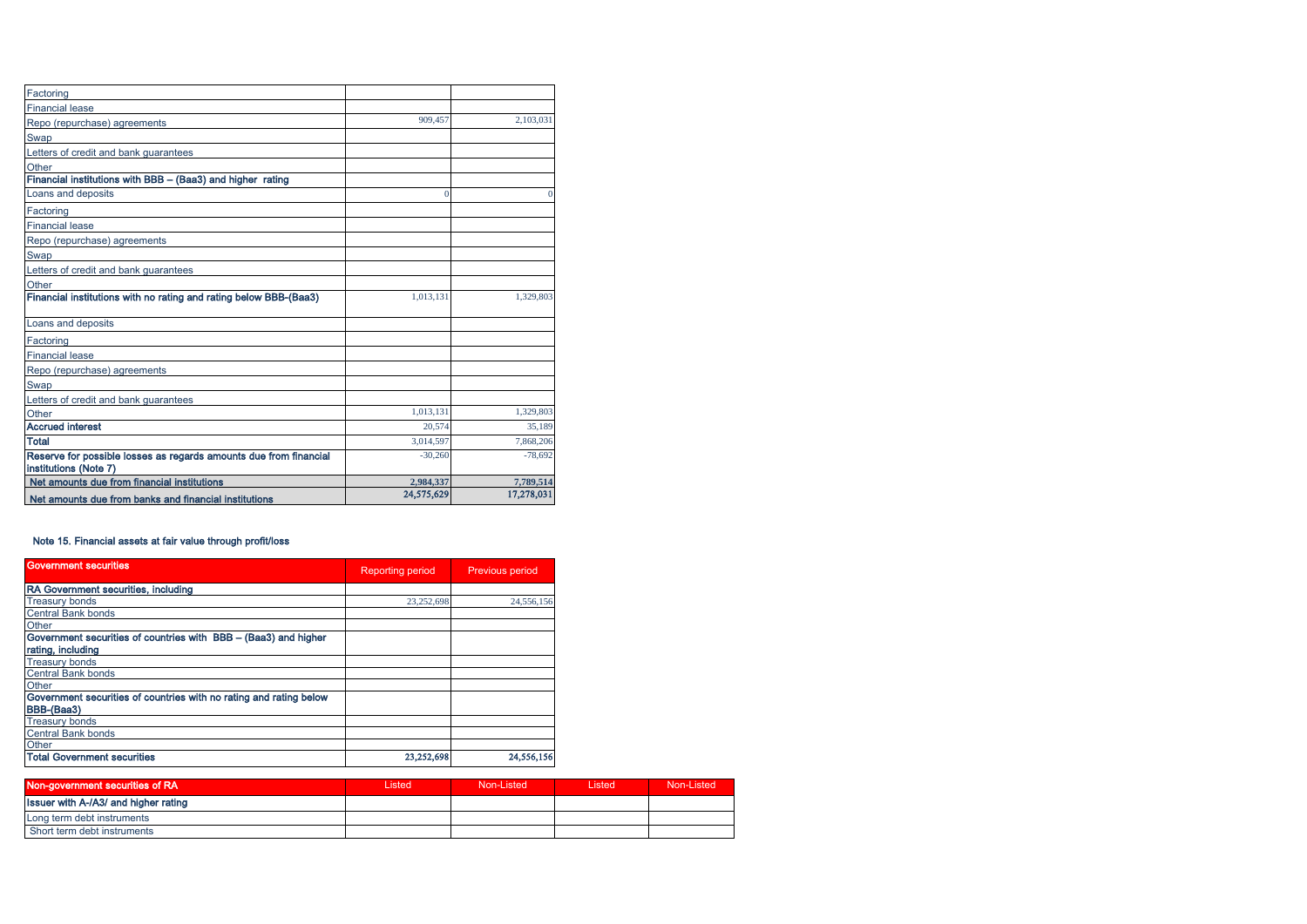| Deposit certificates                                                |  |   |
|---------------------------------------------------------------------|--|---|
| <b>Equity instruments</b>                                           |  |   |
| Other                                                               |  |   |
| Issuer with "C" and higher rating by CBA                            |  |   |
| Long term debt instruments                                          |  |   |
| Short term debt instruments                                         |  |   |
| Deposit certificates                                                |  |   |
| <b>Equity instruments</b>                                           |  |   |
| Other                                                               |  |   |
| Issuer with BBB+/Baa1/ and below rating, other rating and no rating |  |   |
| Long term debt instruments                                          |  |   |
| Short term debt instruments                                         |  |   |
| Deposit certificates                                                |  |   |
| <b>Equity instruments</b>                                           |  |   |
| Other                                                               |  |   |
| Total non-government securities of RA held for trading              |  | 0 |
|                                                                     |  |   |

| Non-government securities of other countries                        | Listed     | Non-Listed | Listed | Non-Listed |
|---------------------------------------------------------------------|------------|------------|--------|------------|
| Issuer with A-/A3/ and higher rating                                |            |            |        |            |
| Long term debt instruments                                          |            |            |        |            |
| Short term debt instruments                                         |            |            |        |            |
| Deposit certificates                                                |            |            |        |            |
| <b>Equity instruments</b>                                           |            |            |        |            |
| Other                                                               |            |            |        |            |
| Issuer with BBB+/Baa1/ and below rating, other rating and no rating |            |            |        |            |
| Long term debt instruments                                          |            |            |        |            |
| Short term debt instruments                                         |            |            |        |            |
| Deposit certificates                                                |            |            |        |            |
| <b>Equity instruments</b>                                           |            |            |        |            |
| Other                                                               |            |            |        |            |
| Total non-government securities of other countries held for trading | 0          |            |        |            |
| <b>Total securities held for trading</b>                            | 23,252,698 | 24,556,156 |        | 0          |
|                                                                     |            |            |        |            |

| Other financial assets held for trading                                   | <b>Reporting period</b> | <b>Reporting period</b> | <b>Previous period</b> | Previous period |
|---------------------------------------------------------------------------|-------------------------|-------------------------|------------------------|-----------------|
| Loans, factoring, accounts receivable                                     |                         |                         |                        |                 |
| Borrowers with A-/A3/ or higher rating                                    |                         |                         |                        |                 |
| Borrowers with BBB+/Baa1/ and lower rating, other rating and no<br>roting |                         |                         |                        |                 |
| - Mortgage                                                                |                         |                         |                        |                 |
| - Consumer loans                                                          |                         |                         |                        |                 |
| Other                                                                     |                         |                         |                        |                 |
| <b>Derivative instruments</b>                                             |                         |                         |                        |                 |
| - Futures                                                                 |                         |                         |                        |                 |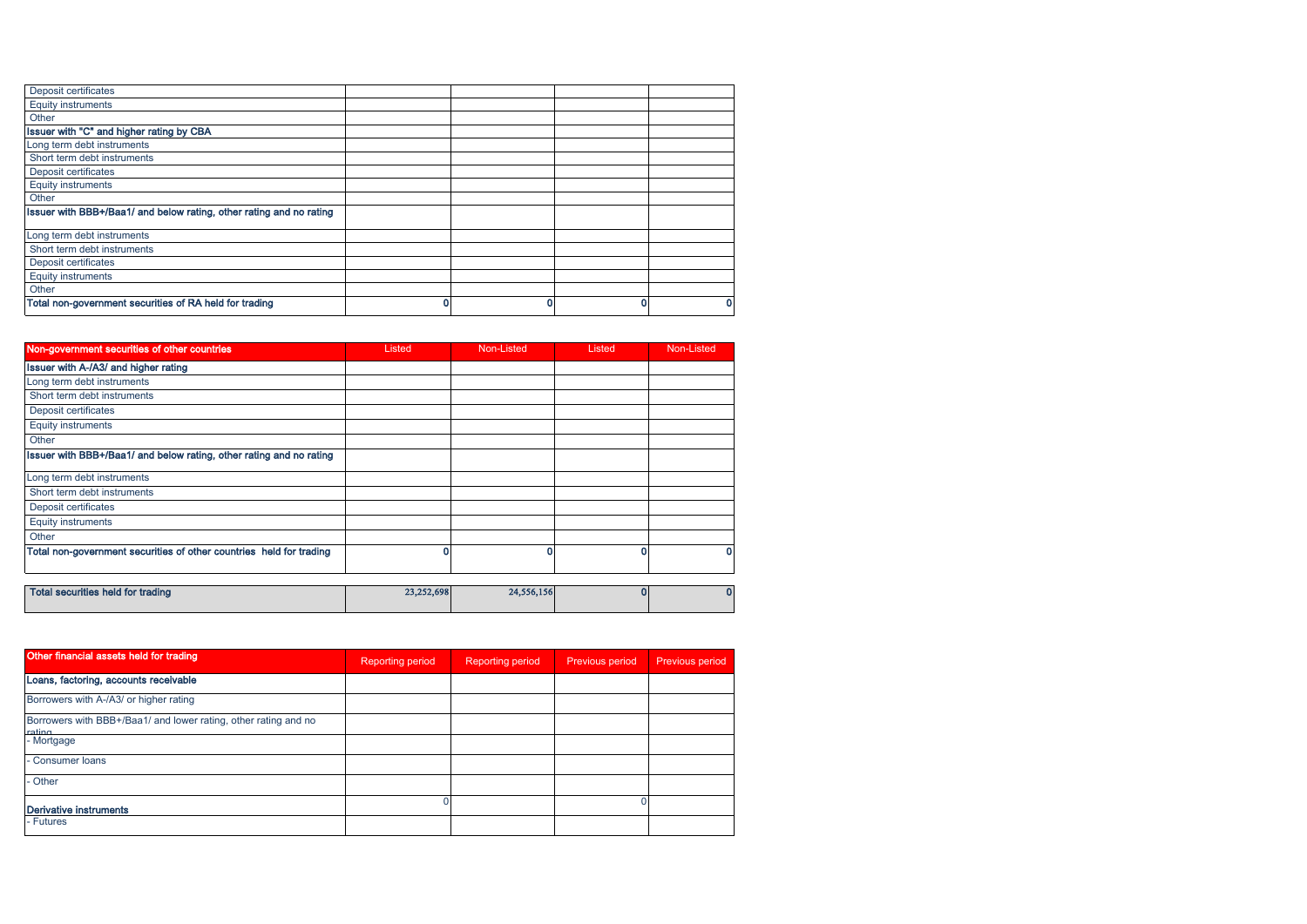| - Forward          |  |  |
|--------------------|--|--|
| - Option<br>- Swap |  |  |
|                    |  |  |
| - Other            |  |  |
| <b>Total</b>       |  |  |

| <b>Tota</b><br><sup>.</sup> trading<br><b>nei</b><br>-----<br>.u tor :<br>111<br>.<br><b>CONTRACTOR</b> | 23.252.698 | 788488<br>556.156<br>14. |  |
|---------------------------------------------------------------------------------------------------------|------------|--------------------------|--|

#### Note 16. Loans and advances to customers at amortized value

| <b>Issued loans and other advances</b>                                                                | <b>Reporting period</b> | <b>Previous period</b> |  |
|-------------------------------------------------------------------------------------------------------|-------------------------|------------------------|--|
| Loans, including                                                                                      | 223,511,127             | 201,718,417            |  |
| - to banks                                                                                            |                         |                        |  |
| - to RA Government                                                                                    |                         |                        |  |
| - to local authorities                                                                                |                         |                        |  |
| - mortgage                                                                                            | 11,333,671              | 10,614,355             |  |
| Overdraft and credit line                                                                             | 132,864,129             | 104,301,142            |  |
| <b>Credit cards</b>                                                                                   | 25,039,910              | 24,285,245             |  |
| Factoring                                                                                             | 1,515,202               | 1,568,319              |  |
| <b>Financial lease</b>                                                                                |                         |                        |  |
| Repurchase agreements                                                                                 | 22,252,849              | 20,480,316             |  |
| <b>Currency swap</b>                                                                                  |                         |                        |  |
| Letters of credit and bank guarantees                                                                 | 509,863                 | 567,242                |  |
| Other                                                                                                 |                         |                        |  |
| Accrued interest concerning the mentioned items                                                       | 40,811,194              | 29,084,129             |  |
| Total Ioans                                                                                           | 446,504,274             | 382,004,810            |  |
| Reserve for possible losses as regards loans and advances to<br>customers at amortized value (Note 7) | $-8,355,259$            | $-5,623,825$           |  |
| <b>Total net loans</b>                                                                                | 438.149.015             | 376,380,985            |  |



Breakdown of Performing and Non-Performing Loans and advances to customers at amortized value as of the End of the Reporting Period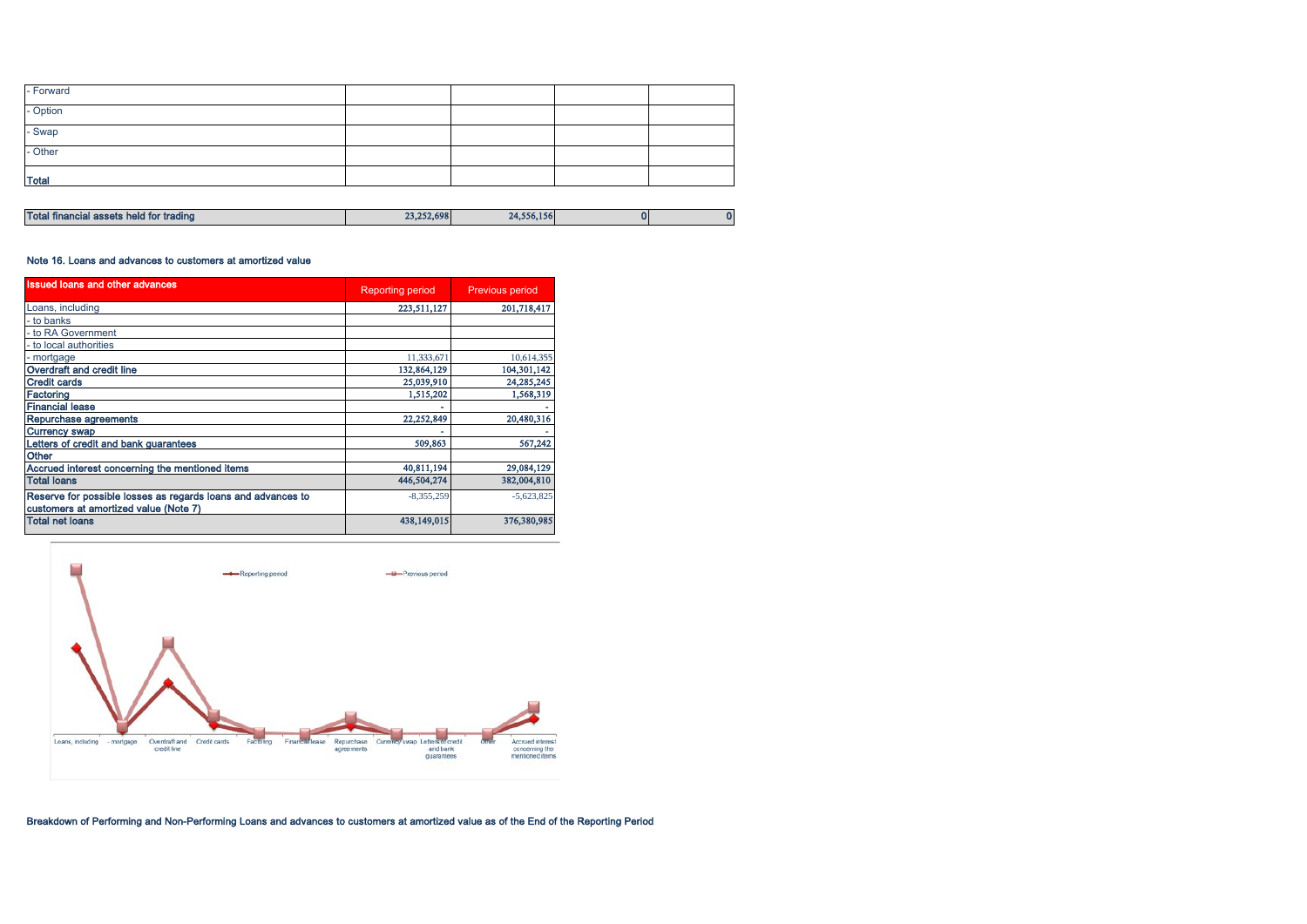| Breakdown of performing and non-performing loans and advances<br>provided to customers at amortized     |          | <b>Reporting period</b> | Previous period |
|---------------------------------------------------------------------------------------------------------|----------|-------------------------|-----------------|
| Performing loans and advances                                                                           | Amount   | 433, 333, 643           | 374,687,920     |
|                                                                                                         | Quantity | 55,557                  | 55,888          |
| Non-Performing loans and advances, including                                                            |          | 13,170,631              | 7,316,890       |
|                                                                                                         |          | 1858                    | 1797            |
| Overdue                                                                                                 | Amount   | 6,311,113               | 4,818,421       |
|                                                                                                         | Quantity | 1356                    | 1431            |
|                                                                                                         |          |                         |                 |
| <b>Accrued interests</b>                                                                                |          |                         |                 |
| <b>Total loans</b>                                                                                      | Amount   | 446,504,274             | 382,004,810     |
|                                                                                                         | Quantity | 57.415                  | 57,685          |
| Provision for possible losses as regards loans and advances to<br>customers at amortized value (Note 7) |          | $-8,355,259$            | $-5,623,825$    |
| <b>Total net loans</b>                                                                                  |          | 438,149,015             | 376,380,985     |

## Analysis of provided loans and advances to customers at amortized value by customer group

| Analysis of the provided loans and advances by customer group | <b>Reporting period</b> | Previous period |
|---------------------------------------------------------------|-------------------------|-----------------|
| <b>State enterprises</b>                                      | 34,619,588              | 25,904,305      |
| Private enterprises, including                                | 308,695,021             | 273,748,657     |
| - large enterprises                                           | 158,532,320             | 145,250,059     |
| small and medium enterprises                                  | 150,162,701             | 128,498,598     |
| Natural persons, including                                    | 60,542,257              | 51,238,906      |
| - consumer loans                                              | 18,404,021              | 14,795,188      |
| - mortgage loans                                              | 11,314,911              | 10,597,225      |
| - credit cards                                                | 29,677,299              | 24,467,733      |
| Sole entrepreneurs                                            | 1,836,214               | 2,028,813       |
| <b>Accrued interest</b>                                       | 40,811,194              | 29,084,129      |
| <b>Total loans</b>                                            | 446,504,274             | 382,004,810     |
| Provision for possible losses as regardsloans and advances to | (8.355.259)             | (5.623.825)     |
| customers at amortized value                                  |                         |                 |
| <b>Total net loans</b>                                        | 438,149,015             | 376,380,985     |

a) Total loans provided to major borrowers and related persons as of 31.12.2018 made AMD 172.032.614 thous, as of 31.12.2017 – AMD 163.050.892 thous.

b) Share in total loan portfolio as of 31.12.2018 made 39.80 %, as of 31.12.2017 -44.86 %

c) Percentage to Capital as of 31.12.2018 was 498.77 %, as of 31.12.2017 – 497.25 % :

| Analysis of loan portfolio according to number of borrowers | <b>Reporting period</b> | <b>Previous period</b> |
|-------------------------------------------------------------|-------------------------|------------------------|
| <b>State enterprises</b>                                    |                         |                        |
| <b>Private enterprises</b>                                  | 367                     | 365                    |
| <b>Natural persons</b>                                      | 44.846                  | 45,365                 |
| Sole entrepreneurs                                          | 130                     | 153                    |
| <b>Total</b>                                                | 45,349                  | 45,892                 |

## Analysis of loan portfolio according to the industry sectors (less the reserve amount for possible losses)

|                                                               |                         | 31.12.18   |
|---------------------------------------------------------------|-------------------------|------------|
| Analysis of loans and advances according to crediting sectors | <b>Reporting period</b> | Percentage |
| 1. Agriculture, forestry and fishing                          | 10.057.215              | 2.25       |
| 2. Mining and quarrying                                       | 17.237.292              | 3.86       |
| 3. Processing industry                                        | 36.326.633              | 8.14       |
| 4. Electricity, gas, steam and air conditioning supply        | 27,352,130              | 6.13       |
| 5. Water supply, sewerage, waste management and recycling     | 11.696                  | 0.00       |

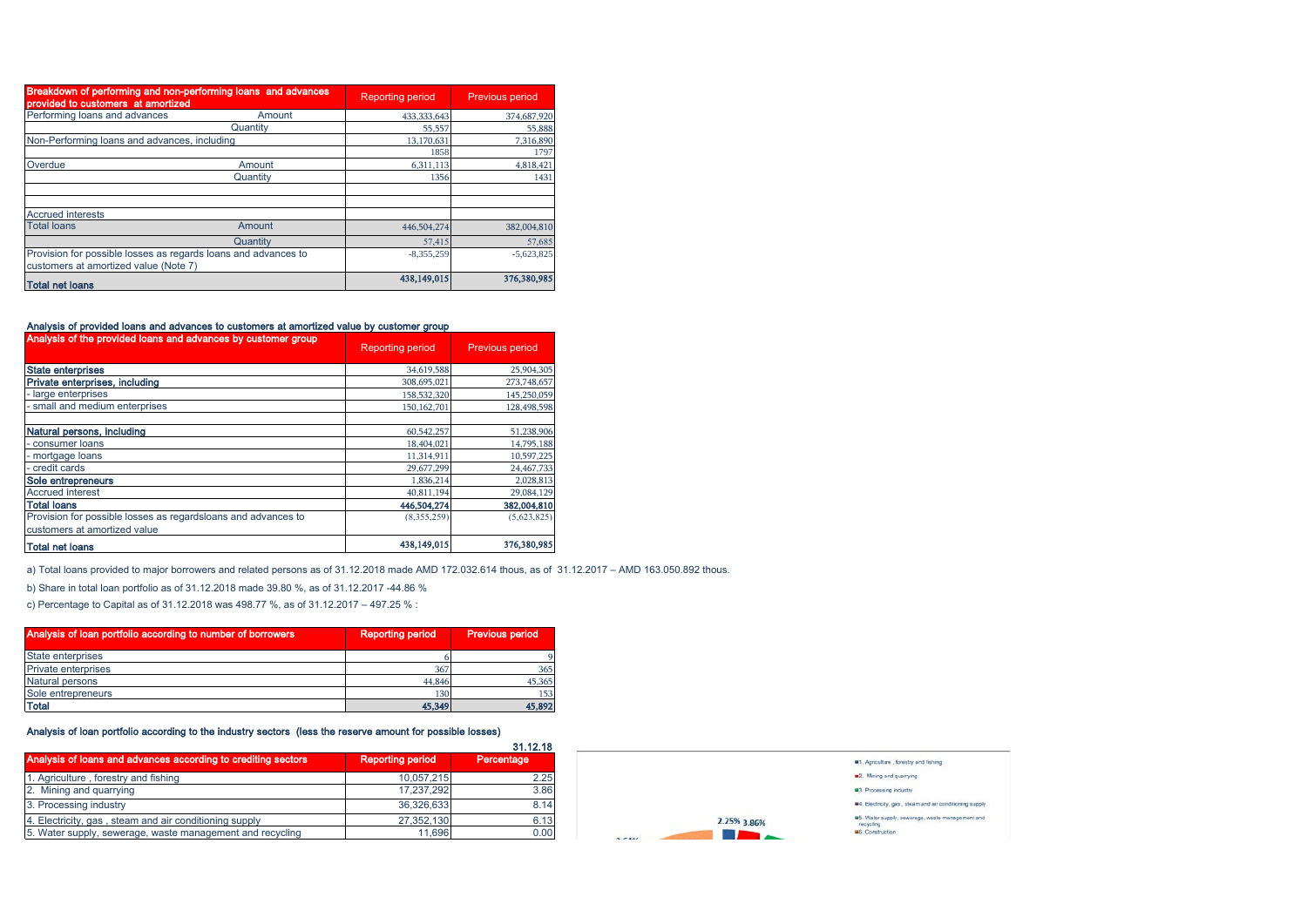| 6. Construction                                       | 46.961.260  | 10.52 |
|-------------------------------------------------------|-------------|-------|
| 7. Trade                                              | 120.319.044 | 26.95 |
| 8. Transportation and warehouse business              | 9,070,790   | 2.03  |
| 9. Accommodation and catering                         | 27,767,754  | 6.22  |
| 10. Information and communication                     | 5,038,682   | 1.13  |
| 11. Real estate collateral                            | 34,161      | 0.01  |
| 12. Professional, scientific and technical activities | 11,800,785  | 2.64  |
| 13. Education                                         | 5.469.996   | 1.23  |
| 14. Healthcare                                        | 958,668     | 0.21  |
| 15. Arts, entertainment, recreation                   | 377,558     | 0.08  |
| 16. Other sectors of economy                          | 63,479,535  | 14.22 |
| 17. Mortgage loans                                    | 11,768,956  | 2.64  |
| 18. Consumer and other loans                          | 52,472,119  | 11.75 |
| Total                                                 | 446,504,274 | 100   |



|                                                               |                        | 31.12.17   |
|---------------------------------------------------------------|------------------------|------------|
| Analysis of loans and advances according to crediting sectors | <b>Previous period</b> | Percentage |
| 1. Agriculture, forestry and fishing                          | 8,874,560              | 2.32       |
| 2. Mining and quarrying                                       | 5,836,444              | 1.53       |
| 3. Processing industry                                        | 26,658,975             | 6.98       |
| 4. Electricity, gas, steam and air conditioning supply        | 21,748,714             | 5.69       |
| 5. Water supply, sewerage, waste management and recycling     | 8,611                  | 0.00       |
| 6. Construction                                               | 47,511,463             | 12.44      |
| 7. Trade                                                      | 103,266,591            | 27.03      |
| 8. Transportation and warehouse business                      | 13,272,715             | 3.47       |
| 9. Accommodation and catering                                 | 22,891,412             | 5.99       |
| 10. Information and communication                             | 7,610,670              | 1.99       |
| 11. Real estate collateral                                    | 183,843                | 0.05       |
| 12. Professional, scientific and technical activities         | 11,722,104             | 3.07       |
| 13. Education                                                 | 2,129,712              | 0.56       |
| 14. Healthcare                                                | 966,898                | 0.25       |
| 15. Arts, entertainment, recreation                           | 189,114                | 0.05       |
| 16. Other sectors of the economy                              | 55,126,549             | 14.43      |
| 17. Mortgage loans                                            | 10,976,985             | 2.87       |
| 18. Consumer and other loans                                  | 43,029,450             | 11.26      |
| <b>Total</b>                                                  | 382,004,810            | 100        |



#### Analysis of the loan portfolio as regards customers' residency

| Analysis of the loan por<br>residency<br>ortfolio as regards customers' | <b>Reporting period</b> | Percentage | <b>Previous period</b> | Percentage |
|-------------------------------------------------------------------------|-------------------------|------------|------------------------|------------|
| <b>RA</b> residents                                                     | 387, 399, 749           | 88.42      | 334,868,906            | 88.97      |
| Non-residents                                                           | 50,749,266              | 11.58      | 11.512.079             | 0.1.03     |
| Total                                                                   | 438,149,015             | 100        | 376,380,985            | 100        |

31.12.17

| <b>Region (Marz)</b> | 31.12.18 |             | 31.12.17 |             |
|----------------------|----------|-------------|----------|-------------|
|                      | Quantity | Amount      | Quantity | Amount      |
| Yerevan              | 14857    | 209,129,313 | 15158    | 194,710,690 |
| Gegharkunik          | 8114     | 9,021,321   | 8338     | 8,244,789   |
| <b>Shirak</b>        | 6338     | 4,715,273   | 6202     | 3,858,636   |
| Lori                 | 2858     | 7,595,147   | 2869     | 4,797,513   |
| <b>Vayots Dzor</b>   | 197      | 382,571     | 161      | 756,433     |
| Armavir              | 1804     | 3,232,881   | 1777     | 3,113,093   |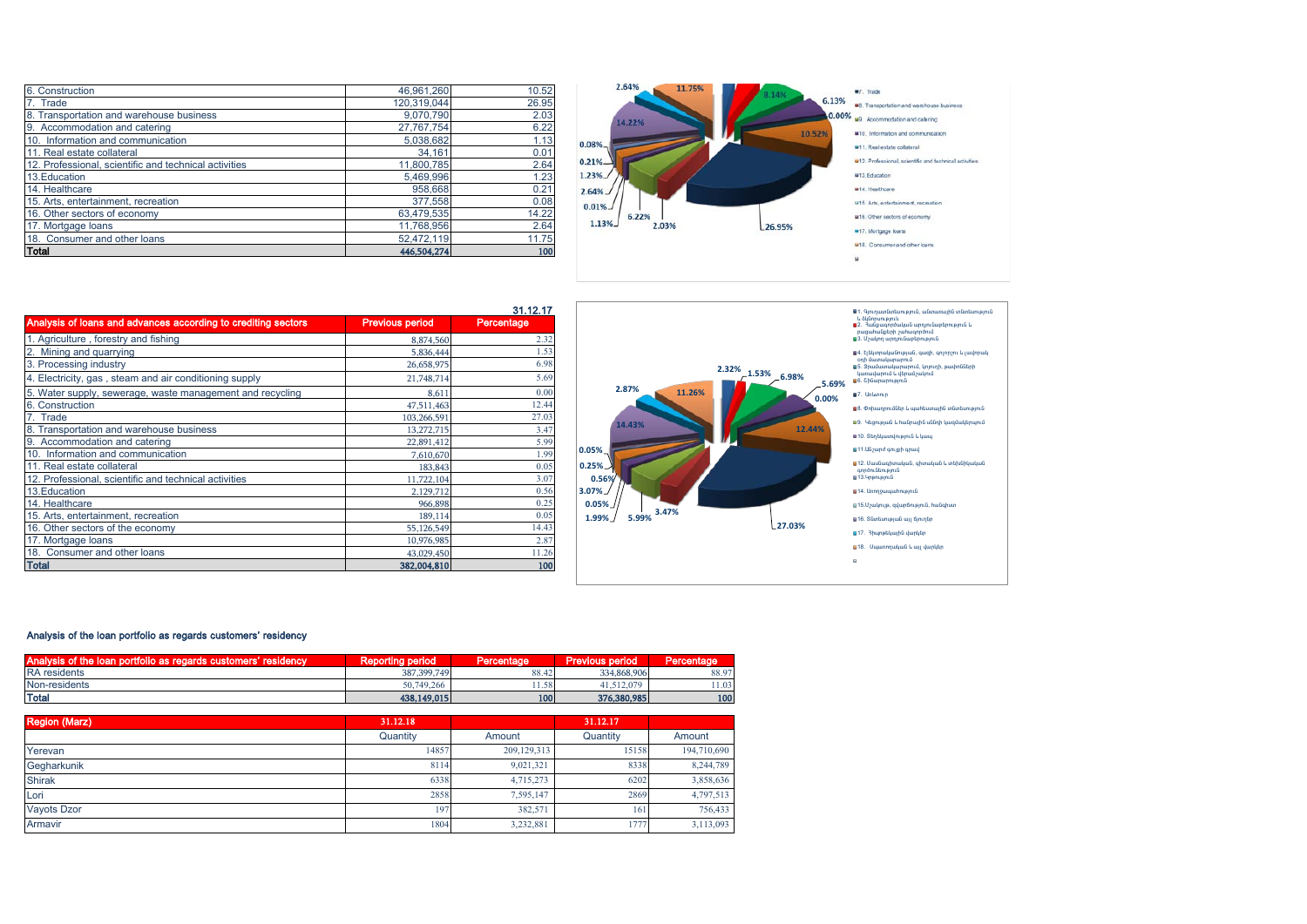| Syunik            | 2197   | 8,003,761   | 1917   | 7,829,163   |
|-------------------|--------|-------------|--------|-------------|
| Tavush            | 805    | 2.011.073   | 832    | 1,545,414   |
| Aragatsotn        | 5524   | 12,407,306  | 5925   | 8,210,347   |
| Kotayk            | 3706   | 38,767,630  | 3805   | 26,311,411  |
| Ararat            | 5236   | 9,914,525   | 5336   | 9,134,353   |
| <b>NKR</b>        | 5726   | 82,218,948  | 5325   | 66,357,064  |
| Foreign countries |        | 50,749,266  | 40     | 41,512,079  |
| <b>Total</b>      | 57,415 | 438,149,015 | 57,685 | 376,380,985 |



## Note 17. Financial assets at fair value through other comprehensive income

| <b>State securities</b>                                           | <b>Reporting period</b> | <b>Previous period</b> |
|-------------------------------------------------------------------|-------------------------|------------------------|
| <b>State obligations</b>                                          | 10,684,163              | 14,775,495             |
| <b>Treasury obligations</b>                                       | 10.684.163              | 14,775,495             |
| <b>Central Bank obligations</b>                                   |                         |                        |
| Promissory note                                                   |                         |                        |
| State obligations of countries with BBB-/Baa3/ or higher rating   |                         |                        |
| <b>Treasury obligations</b>                                       |                         |                        |
| <b>Central Bank obligations</b>                                   |                         |                        |
| Other                                                             |                         |                        |
| State securities of countries with BB+/Ba1/ or below rating or no |                         |                        |
| rating                                                            |                         |                        |
| <b>Treasury obligations</b>                                       |                         |                        |
| <b>Central Bank obligations</b>                                   |                         |                        |
| Other                                                             |                         |                        |
| Possible loss reserve for promissory notes (Note 7)               |                         |                        |
| <b>Total state securities</b>                                     | 10,684,163              | 14,775,495             |

| Non-state securities of RA          | listed | unlisted | listed |  |
|-------------------------------------|--------|----------|--------|--|
| Issuer with A-/A3/ or higher rating |        |          |        |  |
| Long term debt instruments          |        |          |        |  |
| Short term debt instruments         |        |          |        |  |
| Deposit certificates                |        |          |        |  |
| <b>Equity instruments</b>           |        |          |        |  |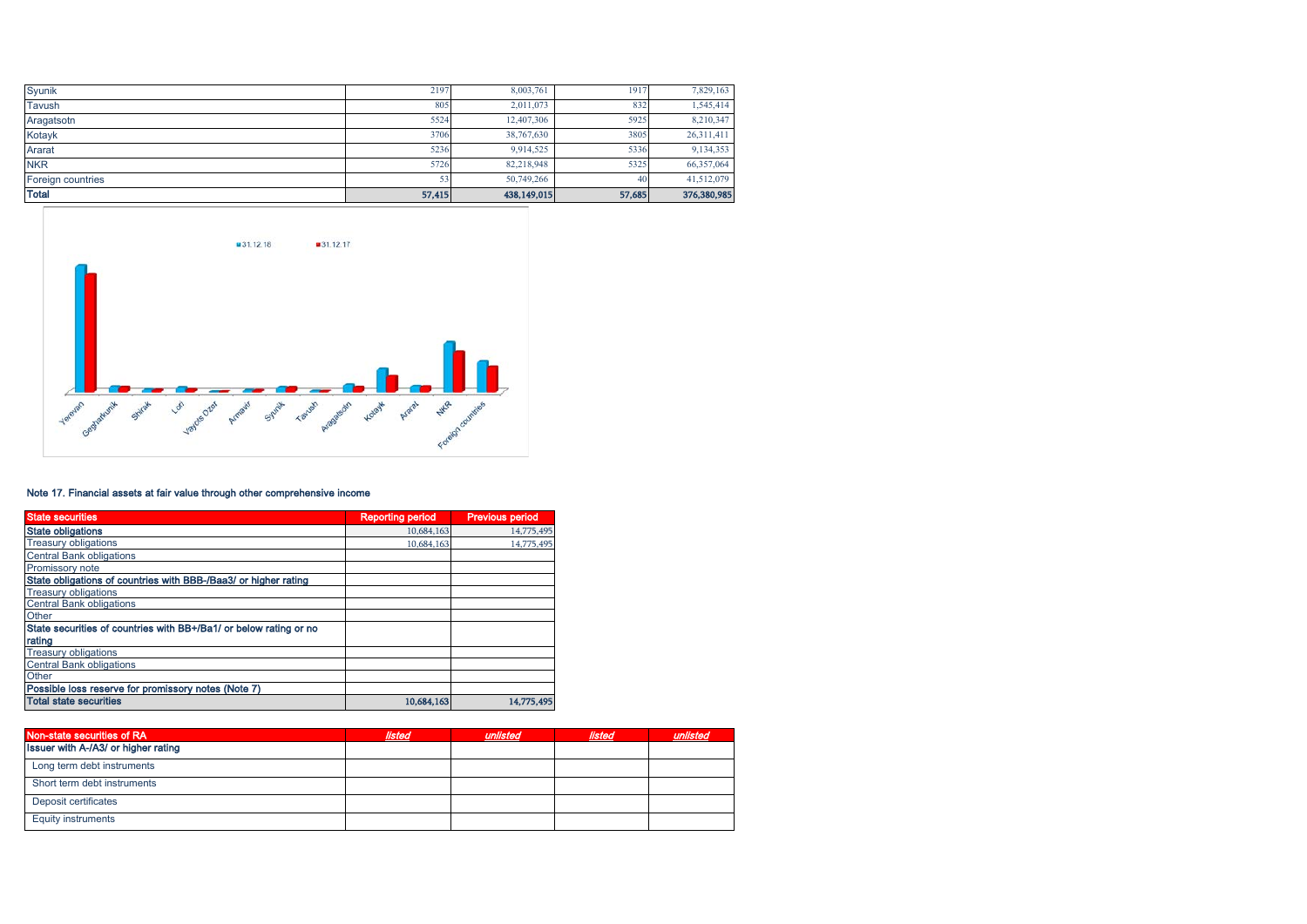| Other                                                             |   |           |           |
|-------------------------------------------------------------------|---|-----------|-----------|
| Issuer with "C" and higher rating by CBA                          |   |           |           |
| Long term debt instruments                                        |   |           |           |
| Short term debt instruments                                       |   |           |           |
| Deposit certificates                                              |   |           |           |
| <b>Equity instruments</b>                                         |   |           |           |
| Other                                                             |   |           |           |
| Issuer with BBB+/Baa1/ or below rating, other rating or no rating |   |           |           |
| Long term debt instruments                                        |   | 1,872,284 | 1,625,584 |
| Short term debt instruments                                       |   |           |           |
| Deposit certificates                                              |   |           |           |
| <b>Equity instruments</b>                                         |   |           |           |
| Other                                                             |   |           |           |
| Total non government securities of RA                             | 0 | 1,872,284 | 1,625,584 |

| Non-state securities of other countries                           | <b>listed</b> | unlisted | <b>listed</b> | unlisted |
|-------------------------------------------------------------------|---------------|----------|---------------|----------|
| Issuer with A-/A3/ or higher rating                               |               |          |               |          |
| Long term debt instruments                                        |               |          |               |          |
| Short term debt instruments                                       |               |          |               |          |
| Deposit certificates                                              |               |          |               |          |
| <b>Equity instruments</b>                                         |               |          |               |          |
| Other                                                             |               |          |               |          |
| Issuer with BBB+/Baa1/ or below rating, other rating or no rating |               |          |               |          |
| Long term debt instruments                                        |               |          |               |          |
| Short term debt instruments                                       |               |          |               |          |
| Deposit certificates                                              |               |          |               |          |
| <b>Equity instruments</b>                                         |               |          |               |          |
| Other                                                             |               |          |               |          |
| Total non government securities of other countries                |               |          |               |          |
|                                                                   |               |          |               |          |

# Total securities available for sale 12,556,447 16,401,079

| Other financial assets at fair value through other comprehensive      |  |  |
|-----------------------------------------------------------------------|--|--|
| income                                                                |  |  |
| Loans, factoring, amounts receivable                                  |  |  |
| Borrowers with A-/A3/ or higher rating                                |  |  |
| Borrowers with BBB+/Baa1 and below rating, other rating and no rating |  |  |
| Mortgage loans                                                        |  |  |
| Consumer loans                                                        |  |  |
| Other                                                                 |  |  |
| <b>Total</b>                                                          |  |  |

| Total financial assets at fair value through other comprehensive | 12.556.447 | 16,401,079 |
|------------------------------------------------------------------|------------|------------|
| income                                                           |            |            |

## Investments in other persons' share capital

#### Reporting period

| Company name | wain activity. | <b>Country of</b>   | <b>Investment date</b> | <b>Invested amount</b> | <b>Share</b> |
|--------------|----------------|---------------------|------------------------|------------------------|--------------|
|              |                | <b>registration</b> |                        | (thous.<br>drams)      |              |
|              |                |                     |                        |                        |              |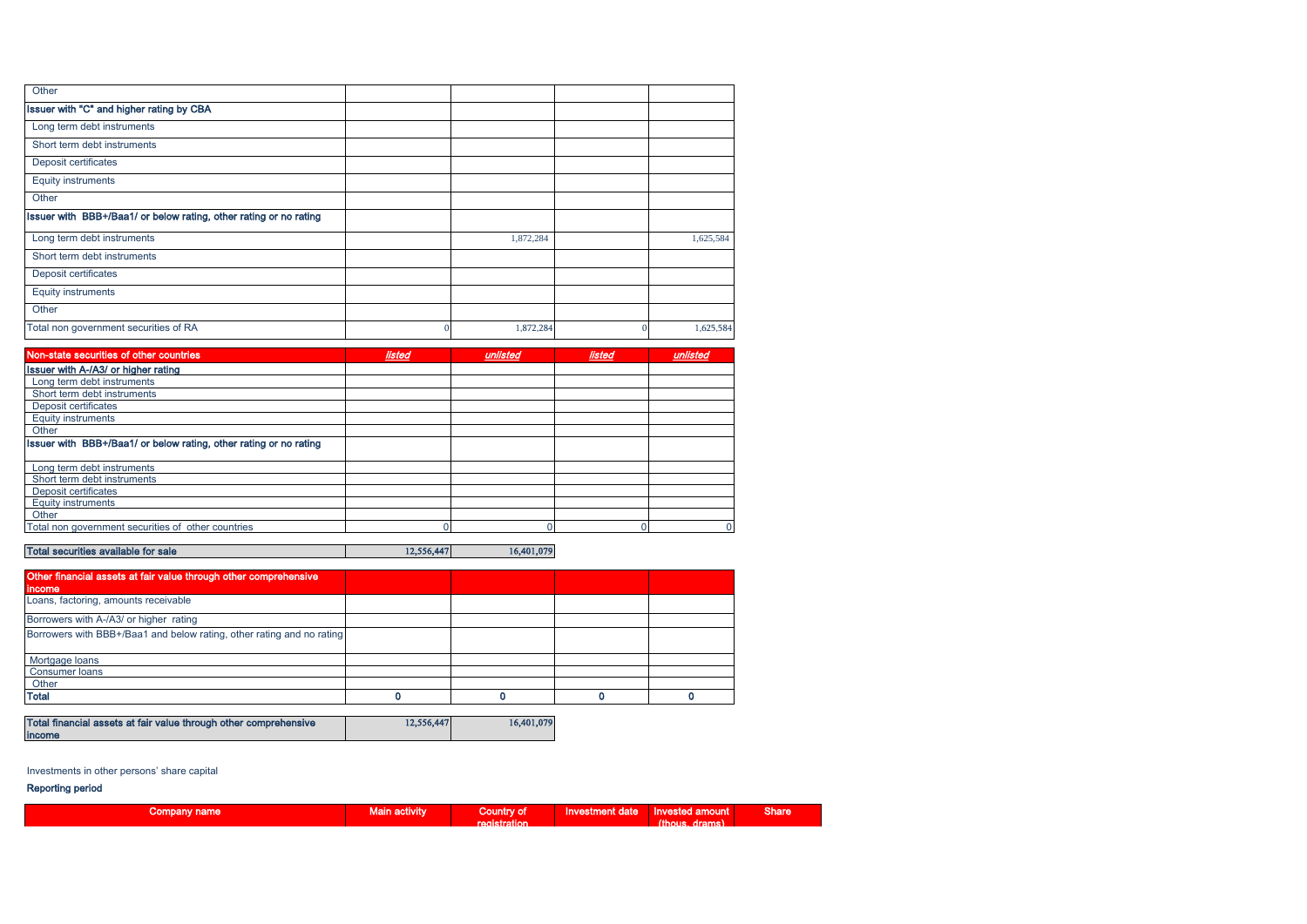| . Armenian Card CJSC                                                                                 | Payment and         | <b>RA</b> | 20.10.06 | 12143  | 2.00    |
|------------------------------------------------------------------------------------------------------|---------------------|-----------|----------|--------|---------|
|                                                                                                      | settlement services |           |          |        |         |
| 2. "ACRA Credit Reporting" CJSC                                                                      | Payment and         | <b>RA</b> | 22.11.07 | 19845  | 4.0003  |
|                                                                                                      | settlement services |           |          |        |         |
| 3. SWIFT                                                                                             | Payment and         | Belgium   | 23.04.12 | 17673  | 0.00005 |
|                                                                                                      | settlement services |           |          |        |         |
| <b>Total</b>                                                                                         |                     |           |          | 49,661 |         |
|                                                                                                      |                     |           |          |        |         |
| Impairment of investments in other companies share capital (reserve<br>for possible losses) (Note 7) |                     |           |          | $-421$ |         |
| <b>Total</b>                                                                                         |                     |           |          | 49,240 |         |
|                                                                                                      |                     |           |          |        |         |

## Previous period

| Company name                                                                                         | <b>Main activity</b>                      | <b>Country of</b><br>registration | <b>Investment date</b> | <b>Invested amount</b><br>¥thous. drams) | <b>Share</b> |
|------------------------------------------------------------------------------------------------------|-------------------------------------------|-----------------------------------|------------------------|------------------------------------------|--------------|
| I. Armenian Card CJSC                                                                                | Payment and<br>settlement services        | <b>RA</b>                         | 20.10.06               | 12143                                    | 2.00         |
| 2. "ACRA Credit Reporting" CJSC                                                                      | Payment and<br>settlement services        | <b>RA</b>                         | 22.11.07               | 19845                                    | 4.0003       |
| 3. SWIFT                                                                                             | <b>Payment</b> and<br>settlement services | Belgium                           | 23.04.12               | 15170                                    | 0.00005      |
| <b>Total</b>                                                                                         |                                           |                                   |                        | 47,158                                   |              |
| Impairment of investments in other companies share capital (reserve<br>for possible losses) (Note 7) |                                           |                                   |                        |                                          |              |
| <b>Total</b>                                                                                         |                                           |                                   |                        | 47,158                                   |              |

|                                                                  | <b>Reporting period</b> | <b>Previous period</b> |
|------------------------------------------------------------------|-------------------------|------------------------|
| Total financial assets at fair value through other comprehensive | 12,605,687              | 16,448,237             |
| income and investments in other companies' share capital         |                         |                        |

## Note 18. Other financial assets at amortized value

| <b>Government securities</b>                                                      | <b>Reporting period</b> | <b>Previous period</b> |
|-----------------------------------------------------------------------------------|-------------------------|------------------------|
| RA state bonds including                                                          |                         |                        |
| T-bonds                                                                           |                         |                        |
| <b>Bonds of Central bank</b>                                                      |                         |                        |
| Other                                                                             |                         |                        |
| Government securities of countries with BBB-/Baa3/ or higher rating,<br>including |                         |                        |
| T-bonds                                                                           |                         |                        |
| <b>Bonds of Central bank</b>                                                      |                         |                        |
| Other                                                                             |                         |                        |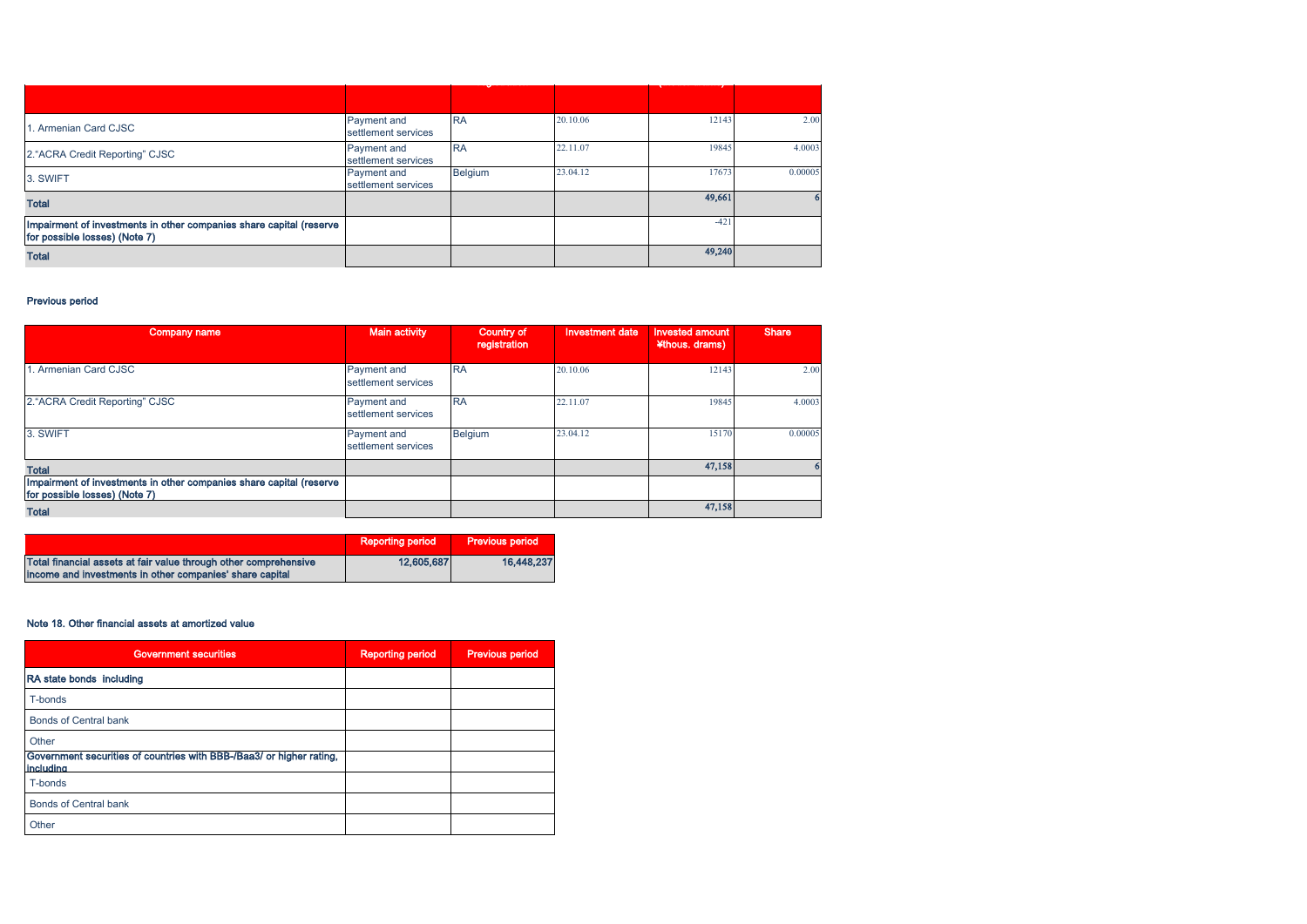| State securities of countries with BB+/Ba1/ or below rating or no<br>rating, including |  |
|----------------------------------------------------------------------------------------|--|
| T-bonds                                                                                |  |
| <b>Bonds of Central bank</b>                                                           |  |
| Other                                                                                  |  |
| <b>Accrued interest</b>                                                                |  |
| <b>Total</b>                                                                           |  |

| Non-government securities of RA                                      | listed | unlisted | listed | unlisted |
|----------------------------------------------------------------------|--------|----------|--------|----------|
| Issuer with A-/A3/ or higher rating, including                       |        |          |        |          |
| - long term debt instruments                                         |        |          |        |          |
| Financial<br>rm debt instruments                                     |        |          |        |          |
| liabilities at e certificates<br>fair value                          |        |          |        |          |
| <u>- other</u>                                                       |        |          |        |          |
| Issuer having "C-" and higher rating from CBA, including             |        |          |        |          |
| - long term debt instruments                                         |        |          |        |          |
| short term debt instruments                                          |        |          |        |          |
| - deposite certificates                                              |        |          |        |          |
| - other                                                              |        |          |        |          |
| Issuer with BBB+/Baa1/ and lower rating, other rating and no rating, |        |          |        |          |
| including                                                            |        |          |        |          |
| - long term debt instruments                                         |        |          |        |          |
| short term debt instruments                                          |        |          |        |          |
| - deposite certificates                                              |        |          |        |          |
| - other                                                              |        |          |        |          |
| <b>Accrued interest</b>                                              |        |          |        |          |
| <b>Total</b>                                                         | ۰      |          |        |          |

| Non-government securities of other countries                                                      | listed | unlisted | listed | unlisted |
|---------------------------------------------------------------------------------------------------|--------|----------|--------|----------|
| Issuer with A-/A3/ or higher rating, including                                                    |        |          |        |          |
| - long term debt instruments                                                                      |        |          |        |          |
| short term debt instruments                                                                       |        |          |        |          |
| deposite certificates                                                                             |        |          |        |          |
| ∙other                                                                                            |        |          |        |          |
| Issuer with BBB+/Baa1/ and lower rating, other rating and no rating,                              |        |          |        |          |
| including                                                                                         |        |          |        |          |
| - long term debt instruments                                                                      |        |          |        |          |
| short term debt instruments                                                                       |        |          |        |          |
| - deposite certificates                                                                           |        |          |        |          |
| - other                                                                                           |        |          |        |          |
| <b>Accrued interest</b>                                                                           |        |          |        |          |
| <b>Total</b>                                                                                      | -      |          |        |          |
|                                                                                                   |        |          |        |          |
| Impairment of other financial assets at amortized value (reserve for<br>possible losses) (Note 7) |        |          |        |          |
|                                                                                                   |        |          |        |          |
| Net investments in other financial assets at amortized value                                      |        |          |        |          |

Note 20. Property, Plant, Equipment and Intangible Assets

Property, plant and equipment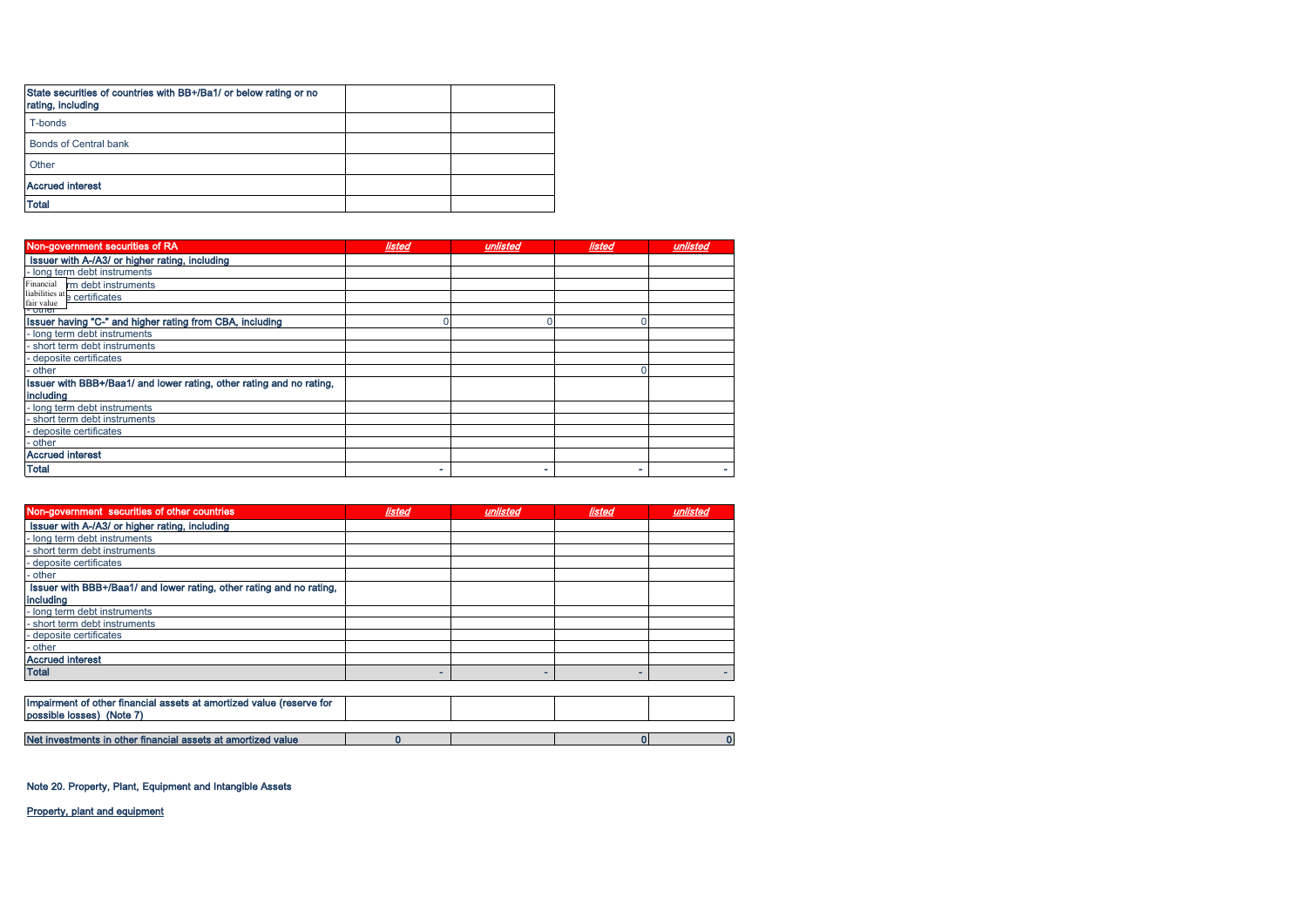| <b>Title</b>                                    | <b>Buildings</b> | Computer &<br>communication<br>means | <b>Vehicles</b> | <b>Other PPE</b> | Capital<br>investments as<br>regards PPE | <b>Capital investments</b><br>as regards leased<br><b>PPE</b> | Total      |
|-------------------------------------------------|------------------|--------------------------------------|-----------------|------------------|------------------------------------------|---------------------------------------------------------------|------------|
| <b>Initial cost</b>                             |                  |                                      |                 |                  |                                          |                                                               |            |
| Balance at the beginning of the previous period | 8,331,594        | 3,482,535                            | 231,570         | 1,860,698        |                                          | 204,175                                                       | 14,110,572 |
| Increase                                        | 29,020           | 361,485                              | 63,856          | 361,690          |                                          | 96,861                                                        | 912,912    |
| <b>Disposal</b>                                 |                  |                                      |                 |                  |                                          |                                                               |            |
| Write-off                                       | 219,178          |                                      | 78,407          | 112              |                                          |                                                               | 297,697    |
| Revaluation                                     |                  |                                      |                 |                  |                                          |                                                               |            |
| Depreciation adjustment from revaluation        |                  |                                      |                 |                  |                                          |                                                               |            |
| Balance at the end of the previous period       | 8,141,436        | 3,844,020                            | 217,019         | 2,222,276        |                                          | 301,036                                                       | 14,725,787 |
| Increase                                        | 2,415,676        | 298,820                              | 73,791          | 1,080,133        |                                          | 30,907                                                        | 3,899,327  |
| <b>Disposal</b>                                 |                  | 346                                  |                 |                  |                                          |                                                               | 346        |
| Revaluation'                                    |                  |                                      |                 |                  |                                          |                                                               |            |
| Write-off                                       |                  | 118,224                              | 47,224          | 47.993           |                                          |                                                               | 213,441    |
| Depreciation adjustment from revaluation        |                  |                                      |                 |                  |                                          |                                                               |            |
| Balance at the end of the reporting period      | 10,557,112       | 4,024,270                            | 243,586         | 3,254,416        | $\blacksquare$                           | 331,943                                                       | 18,411,327 |
| <b>Accumulated depreciation</b>                 |                  |                                      |                 |                  |                                          |                                                               |            |
| Balance at the beginning of the previous period | 872,427          | 2,417,005                            | 186,344         | 1,348,738        |                                          | 29,062                                                        | 4,853,576  |
| Increase                                        | 301,400          | 322,559                              | 13,831          | 166,515          |                                          | 6,778                                                         | 811,083    |
| <b>Disposal</b>                                 |                  |                                      |                 |                  |                                          |                                                               |            |
| Depreciation adjustment from revaluation        |                  |                                      |                 |                  |                                          |                                                               |            |
| Write-off                                       | 3,402            |                                      | 73,754          | 112              |                                          |                                                               | 77,268     |
| Balance at the end of the previous period       | 1,170,425        | 2,739,564                            | 126,421         | 1,515,141        |                                          | 35,840                                                        | 5,587,391  |
| Increase                                        | 313,681          | 152,959                              | (2,883)         | 51,635           |                                          | 9.529                                                         | 524,921    |
| <b>Disposal</b>                                 |                  | 168                                  |                 |                  |                                          |                                                               | 168        |
| Depreciation adjustment from revaluation        |                  |                                      |                 |                  |                                          |                                                               |            |
| Write-off                                       |                  | 16,947                               |                 |                  |                                          |                                                               | 16,947     |
| Balance at the end of the reporting period      | 1,484,106        | 2,875,408                            | 123,538         | 1,566,776        | $\overline{\phantom{a}}$                 | 45,369                                                        | 6,095,197  |
| Net carrying amount                             |                  |                                      |                 |                  |                                          |                                                               |            |
| <b>End of reporting period</b>                  | 9,073,006        | 1,148,862                            | 120,048         | 1,687,640        |                                          | 286,574                                                       | 12,316,130 |
| <b>End of previous period</b>                   | 6,971,011        | 1,104,456                            | 90.598          | 707,135          |                                          | 265,196                                                       | 9,138,396  |

#### Intangible Assets

|                                                 | Software                 | Licenses, | Copyright | Other intangible<br>assets | Capital<br>investments as<br>regards intangible<br>accate | <b>Total</b> |
|-------------------------------------------------|--------------------------|-----------|-----------|----------------------------|-----------------------------------------------------------|--------------|
| <b>Initial cost</b>                             |                          |           |           |                            |                                                           |              |
| Balance at the beginning of the previous period | 264,024                  | 2,338,577 | ۰         | 135,806                    | 4,847                                                     | 2,743,254    |
| Increase                                        | 5,000                    | 434,109   |           | $\sim$                     | $\overline{\phantom{a}}$                                  | 439,109      |
| <b>Disposal</b>                                 |                          |           |           |                            |                                                           |              |
| Impairment                                      |                          |           |           |                            |                                                           |              |
| Revaluation                                     |                          |           |           |                            |                                                           |              |
| Written off                                     |                          | 2,513     |           |                            |                                                           | 2,513        |
| Balance at the end of previous period           | 269,024                  | 2,770,173 |           | 135,806                    | 4,847                                                     | 3,179,850    |
| Increase                                        | $\overline{\phantom{a}}$ | 172,514   |           |                            |                                                           | 172,514      |
| Disposal                                        |                          |           |           |                            |                                                           |              |
| Revaluation*                                    |                          |           |           |                            |                                                           |              |
| Impairment                                      |                          |           |           |                            |                                                           |              |
| Written off                                     |                          | 95,794    |           |                            |                                                           | 95,794       |
| Balance at the end of the reporting period      | 269,024                  | 2,846,893 | ۰         | 135,806                    | 4,847                                                     | 3,256,570    |
| <b>Accumulated amortization</b>                 |                          |           |           |                            |                                                           |              |
| Balance at the end of previous period           | 27,935                   | 288,898   |           | 3,494                      | $\overline{\phantom{a}}$                                  | 320,327      |
| Increase                                        | 13,897                   | 139,904   |           | 5,636                      |                                                           | 159,437      |
| <b>Disposal</b>                                 |                          |           |           |                            |                                                           |              |
| Impairment                                      |                          | 2,513     |           |                            |                                                           | 2,513        |
| Revaluation                                     |                          |           |           |                            |                                                           | $\sim$       |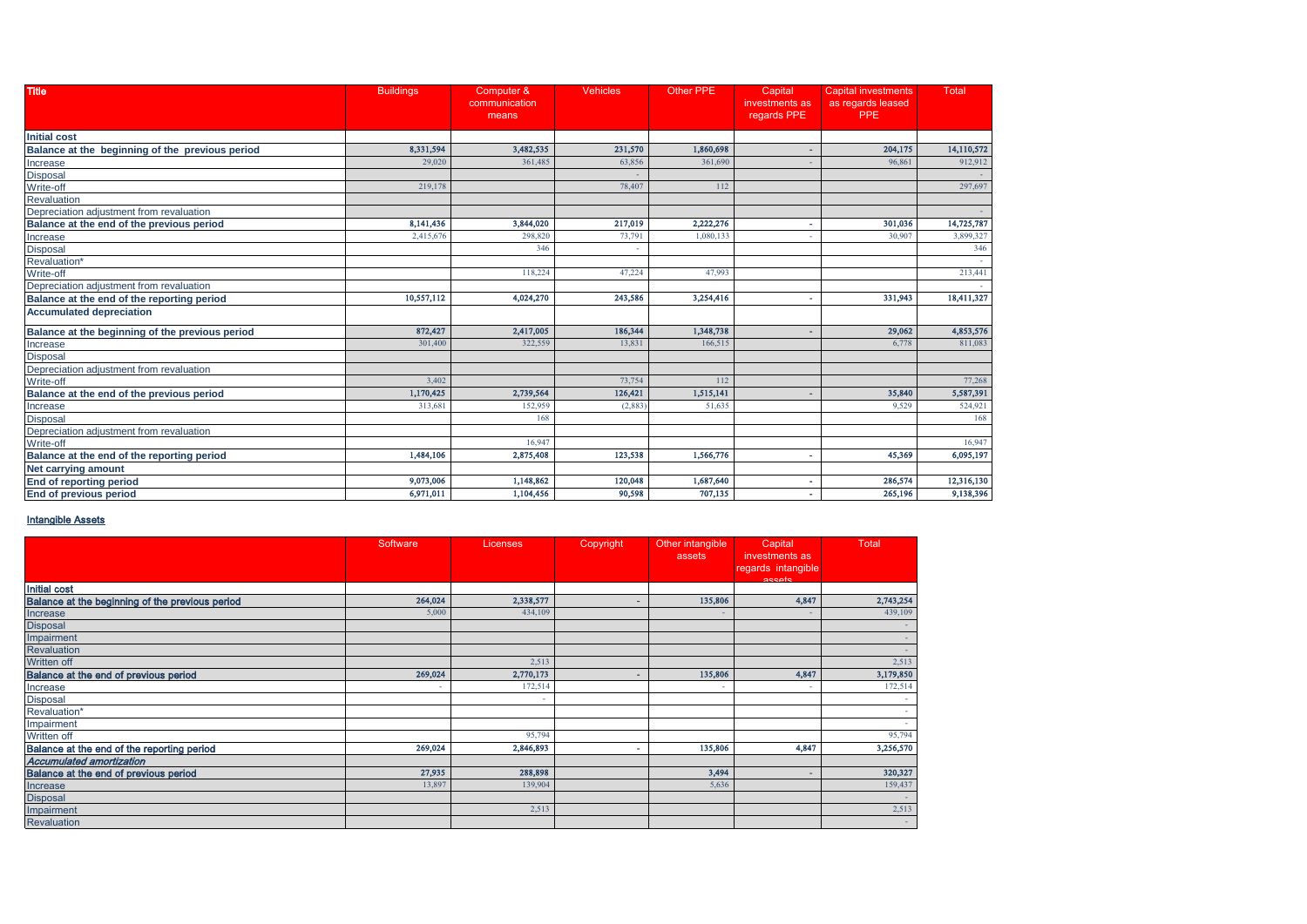| Balance at the end of previous period      | 41,832  | 426,289   | 9,130   |       | 477,251   |
|--------------------------------------------|---------|-----------|---------|-------|-----------|
| Increase                                   | 57,189  | 298,492   | 16.577  |       | 372,258   |
| <b>Disposal</b>                            |         |           |         |       |           |
| Depreciation adjustment from revaluation   |         | 95.444    |         |       | 95,444    |
| Revaluation                                |         |           |         |       |           |
| Balance at the end of the reporting period | 99,021  | 629,337   | 25.707  |       | 754,065   |
| Net carrying amount                        |         |           |         |       |           |
| End of reporting period                    | 170,003 | 2,217,556 | 110,099 | 4,847 | 2,502,505 |
| End of previous period                     | 227,192 | 2,343,884 | 126,676 | 4,847 | 2,702,599 |

## Note 21. Deferred tax assets

| Deferred tax assets movement           | <b>Reporting period</b> | Previous period |
|----------------------------------------|-------------------------|-----------------|
| Balance at the beginning of the period |                         |                 |
| Increase                               |                         |                 |
| Decrease                               |                         |                 |
| Balance at the end of the period       |                         |                 |

#### **Note 22.** Օ**ther Assets**

| Amounts receivable from bank transactions                         | <b>Reporting period</b> | Previous period |
|-------------------------------------------------------------------|-------------------------|-----------------|
| Dividends receivable                                              |                         |                 |
| Amounts receivable from trust management transactions             |                         |                 |
| Amounts receivable from other transactions                        | 1.639.221               | 1.213.728       |
| <b>Total</b>                                                      | 1,639,221               | 1.213.728       |
| Reserve for possible losses as regards bank transactions (Note 7) | $-16.392$               | $-18,647$       |
| Net amounts receivable from bank transactions                     | 1,622,829               | 1,195,081       |
|                                                                   |                         |                 |

| Accounts receivable and prepayments                              | <b>Reporting period</b> | <b>Previous period</b> |
|------------------------------------------------------------------|-------------------------|------------------------|
| Receivables as regards budget                                    | 28                      | 59                     |
| Receivables as regards suppliers                                 |                         |                        |
| Advance payments to the employees                                | $\Omega$                | 30                     |
| Advance payments to the suppliers                                | 1,024,632               | 1,209,708              |
| Advance payments and overpayments as regards budget and mandator | $\Omega$                | $\Omega$               |
| Other receivables and prepaymens                                 | 6,613,856               | 10,398,503             |
| <b>Total</b>                                                     | 7,638,516               | 11,608,300             |
| Reserve for possible losses as regards other assets (Note 7)     | $-462,063$              | $-496, 145$            |
| <b>Total</b>                                                     | 7,176,453               | 11,188,611             |
| Other assets                                                     |                         |                        |
| Warehouse                                                        | 318,529                 | 389,360                |
| Seized collateral                                                | 3,566,477               | 3,716,481              |
| Future period expenses                                           | 17.583                  | 22,648                 |
| Other assets                                                     | 153.167                 | 136,502                |
| Reserve for possible losses as regards other assets (Note 7)     | $-1,703$                | $-1,593$               |
| <b>Total</b>                                                     | 4,054,053               | 4,263,398              |
| <b>Total other assets</b>                                        | 12,853,335              | 16,570,634             |

## Note 23. Amounts due to banks and other financial institutions

| Current accounts | <b>Reporting period</b> | <b>Previous period</b> |
|------------------|-------------------------|------------------------|
| <b>RA Banks</b>  | 65,463                  | 223,482                |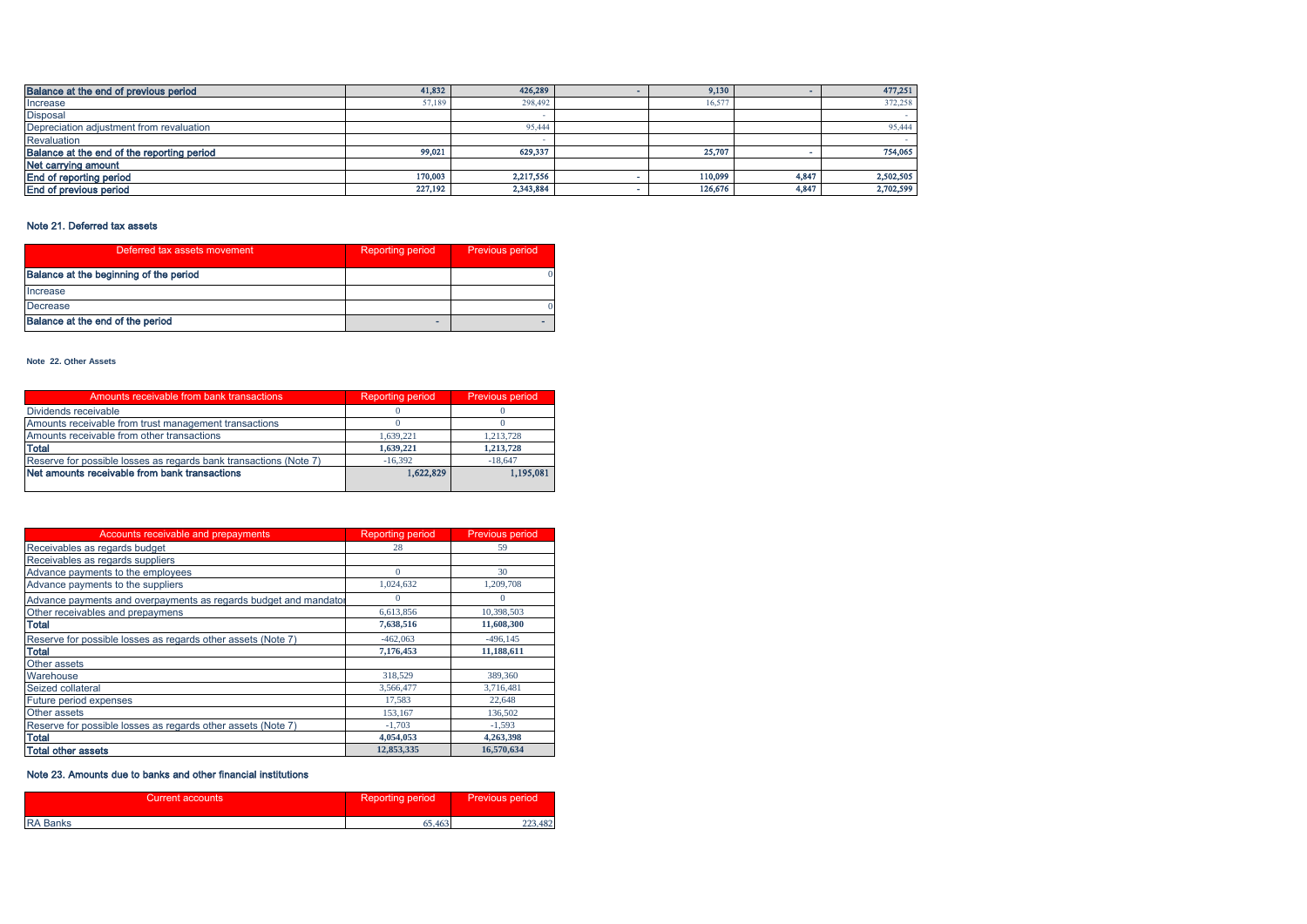| Banks with BBB-(Baa3) and higher rating                                | $\mathbf{0}$ |              |
|------------------------------------------------------------------------|--------------|--------------|
| Banks with rating below BBB-(Baa3) and no rating                       | 182          | 324,846      |
| <b>Accrued interest</b>                                                |              |              |
| <b>Total</b>                                                           | 65,645       | 548,328      |
| Interbank loans, deposits and other demands                            |              |              |
| <b>RA Central Bank</b>                                                 |              |              |
| Loans*                                                                 | 18,745,465   | 21,184,523   |
| Repo (repurchase) agreements                                           | 30,999,986   | 36,899,981   |
| Swap                                                                   |              |              |
| Other                                                                  |              |              |
| <b>RA Banks</b>                                                        |              |              |
| Loans and deposits                                                     | $\mathbf{0}$ | 8,713,793    |
| <b>Financial leasing</b>                                               |              |              |
| Repo (repurchase) agreements                                           | $\mathbf{0}$ | $\mathbf{0}$ |
| Swap                                                                   | $\theta$     | $\mathbf{0}$ |
| Other                                                                  | 1,511,699    | $\bf{0}$     |
| BBB-(Baa3) and higher rating banks                                     |              |              |
| Loans and deposits                                                     |              |              |
| <b>Financial leasing</b>                                               |              |              |
| Repo (repurchase) agreements                                           |              |              |
| Swap                                                                   |              |              |
| Other                                                                  |              |              |
| BBB-(Baa3) and lower rating and no rating banks                        |              |              |
| Loans and deposits                                                     | 7,739,985    | $\mathbf{0}$ |
| <b>Financial leasing</b>                                               |              |              |
| Repo (repurchase) agreements                                           |              |              |
| Swap                                                                   | $\mathbf{0}$ | $\Omega$     |
| Other                                                                  | 414          | 160,245      |
| <b>Accrued interest</b>                                                | 397,939      | 474,522      |
| <b>Total</b>                                                           | 59,395,488   | 67,433,064   |
| <b>Financial institutions</b>                                          |              |              |
| <b>Current accounts</b>                                                | 3,670,404    | 480,224      |
| Loans and deposits                                                     | 24,471,344   | 29,230,834   |
| Repo (repurchase) agreements                                           |              |              |
| Swap                                                                   |              |              |
| Other                                                                  | 2,822        | 4,824        |
| <b>Accrued interest</b>                                                | 566,391      | 865,336      |
| <b>Total</b><br>Total amounts due to banks and other fin, institutions | 28,710,961   | 30,581,218   |
|                                                                        | 88,172,094   | 98,562,610   |

As of 31.12.2018, loans received from the Central Bank of Armenia also include loan amounts attracted under international loan programs totaling AMD 18.745.465 thous. And accrued interest amounts AMD 332.833 thous.

## Note 24. Amounts due to customers

| Amounts due to RA government and local self-managed authorities | <b>Reporting period</b> | <b>Previous period</b> |
|-----------------------------------------------------------------|-------------------------|------------------------|
| Current accounts                                                | 220,497                 | 89.742                 |
| Time deposits                                                   |                         |                        |
| Loans                                                           | 362,052                 | 553,276                |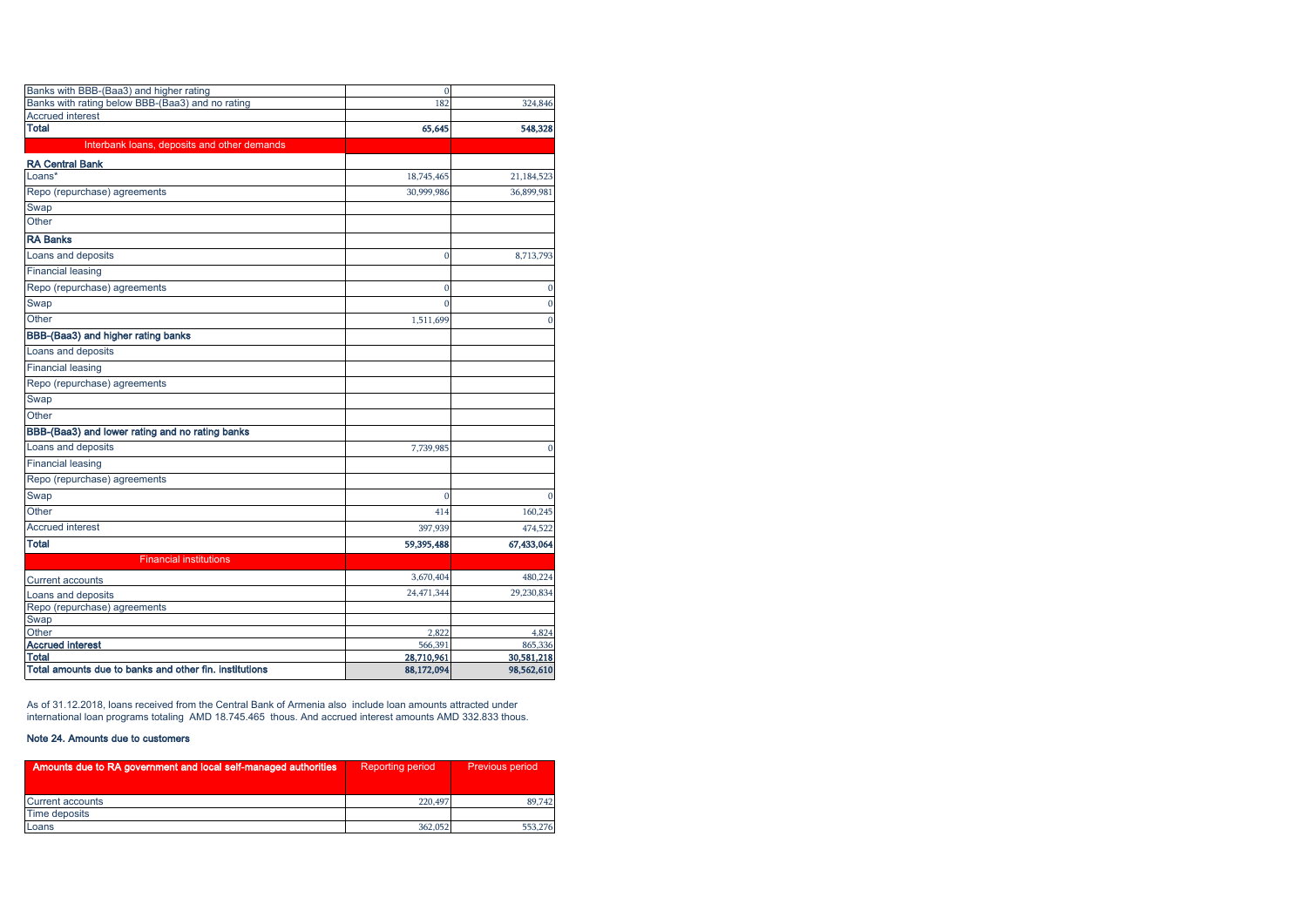| Repo (repurchase) agreements                      |             |               |
|---------------------------------------------------|-------------|---------------|
| Swap                                              |             |               |
| Other                                             | 53,837      | 47,979        |
| <b>Accrued interest</b>                           | 1,205       | 1,955         |
| Total                                             | 637,591     | 692,952       |
| Legal entities and institutions of RA (residents) |             |               |
| <b>Current accounts</b>                           | 64,991,642  | 46,088,823    |
| <b>Time deposits</b>                              | 32,161,984  | 47,603,643    |
| Repo (repurchase) agreements                      |             | 995,082       |
| Swap                                              | 8,940       |               |
| Other                                             | 4,673,346   | 4,000,822     |
| <b>Accrued interest</b>                           | 345,497     | 445,408       |
| Total                                             | 102,181,409 | 99,133,778    |
| Legal entities and institutions (non-residents)   |             |               |
| <b>Current accounts</b>                           | 61,788,635  | 18,766,874    |
| <b>Time deposits</b>                              | 927,312     | 2,967,099     |
| Repo (repurchase) agreements                      |             |               |
| Swap                                              |             |               |
| Other                                             | 250,804     | 49,085        |
| <b>Accrued interest</b>                           | 2,138       | 8,050         |
| <b>Total</b>                                      | 62,968,889  | 21,791,108    |
| Sole entrepreneurs of RA (residents)              |             |               |
|                                                   |             |               |
| <b>Current accounts</b>                           | 416,186     | 261,690       |
| <b>Time deposits</b>                              |             |               |
| Repo (repurchase) agreements                      |             |               |
| Swap                                              |             |               |
| Other                                             |             |               |
| <b>Accrued interest</b>                           |             |               |
| <b>Total</b>                                      | 416,186     | 261,690       |
| Sole entrepreneurs (non-residents)                |             |               |
| <b>Current accounts</b>                           | 127         | 54            |
| <b>Time deposits</b>                              |             |               |
| Repo (repurchase) agreements                      |             |               |
| Swap                                              |             |               |
| Other                                             |             |               |
| <b>Accrued interest</b>                           |             |               |
| Total                                             | 127         | 54            |
| Individuals (residents)                           |             |               |
| <b>Current accounts</b>                           | 22,525,210  | 16,755,561    |
| <b>Time deposits</b>                              | 253,823,373 | 247, 267, 642 |
| Repo (repurchase) agreements                      |             |               |
| Swap                                              |             |               |
| Other                                             | 163,044     | 159,410       |
| <b>Accrued interest</b>                           | 3,960,720   | 2,324,506     |
| Total                                             | 280,472,347 | 266,507,119   |
| Individuals (non-residents)                       |             |               |
| <b>Current accounts</b>                           | 15,726,826  | 3,480,499     |
| <b>Time deposits</b>                              | 11,362,067  | 9,285,925     |
| Repo (repurchase) agreements                      |             |               |
| Swap                                              |             |               |
| Other                                             |             |               |
| <b>Accrued interest</b>                           | 141,888     | 57,359        |
| Total                                             | 27,230,781  | 12,823,783    |
|                                                   |             |               |
| <b>Total liabilities to customers</b>             | 473,907,330 | 401,210,484   |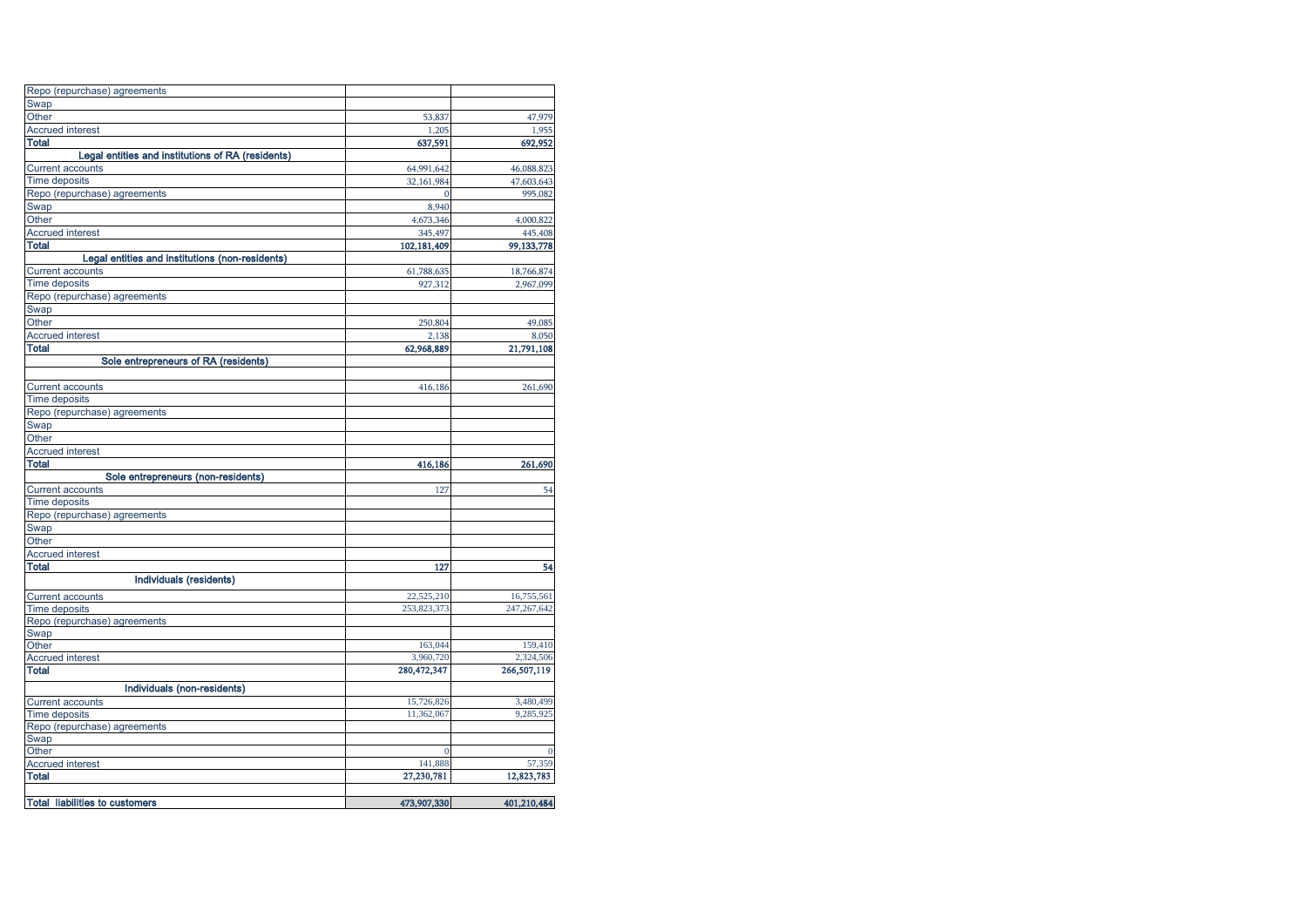The amount of the security of liabilities totaled: as at 31.12.2017 - AMD 22.671.881 thous., as at 31.12.2018 - AMD 29.974.151 thous.

2.Term liabilities to government include amounts involved from international financial organizations within RAED (Rural Areas Economic Development) program and Millennium Challenge Account program, which totaled AMD 362.052 thous., accrued interest AMD 1.205 thous.

## The structure of Bank depositors' (time deposits) by customers number

|                             | <b>Reporting period</b> | <b>Previous period</b> |
|-----------------------------|-------------------------|------------------------|
| Legal entities residents    |                         | 78                     |
| Legal entitie non-residents |                         |                        |
| Individuals residents       | 22.264                  | 21.164                 |
| Individuals non-residents   | 319                     | 271                    |
| <b>Total</b>                | 22,678                  | 21,520                 |

#### Note 25. Securities issued by Bank

| Securities issued by Bank | <b>Reporting period</b> | <b>Previous period</b> |
|---------------------------|-------------------------|------------------------|
|                           |                         |                        |
| Fixed-Income securities   | 11.462.171              | 8.967.294              |
|                           |                         |                        |
| <b>Total</b>              | 11,462,171              | 8.967.294              |

#### Note 26. Liabilities at fair value through profit or loss

| <b>Liability held for trading</b>                | <b>Reporting period</b> | <b>Previous period</b> |
|--------------------------------------------------|-------------------------|------------------------|
| Derivative instruments held for trading purposes |                         |                        |
| <b>Futures</b>                                   |                         |                        |
| Forward                                          |                         |                        |
| Option                                           |                         |                        |
| Swap                                             |                         |                        |
| Other                                            |                         |                        |
| Hedging derivative instruments                   |                         |                        |
| Other                                            | 23.252.698              | 24,556,156             |
| <b>Total</b>                                     | 23,252,698              | 24,556,156             |

## Note 27. Amounts payable

| <b>Amounts payable</b>      | <b>Reporting period</b> | <b>Previous period</b> |
|-----------------------------|-------------------------|------------------------|
| <b>Dividends</b>            |                         |                        |
| Trust management agreements |                         |                        |
| Deposits insurance          | 179.934                 | 292,030                |
| Other                       |                         |                        |
| <b>Total</b>                | 179,934                 | 292,030                |

## Note 28. Deferred tax liabilities

| Deferred tax liabilities movements     | Reporting period | <b>Previous period</b> |
|----------------------------------------|------------------|------------------------|
| Balance at the beginning of the period | 627.829          | 474.159                |
| Increase                               | 121.351          | 153,670                |
| Decrease                               |                  |                        |
| Balance at the end of the period       | 749.180          | 627,829                |

Note 29. Other liabilities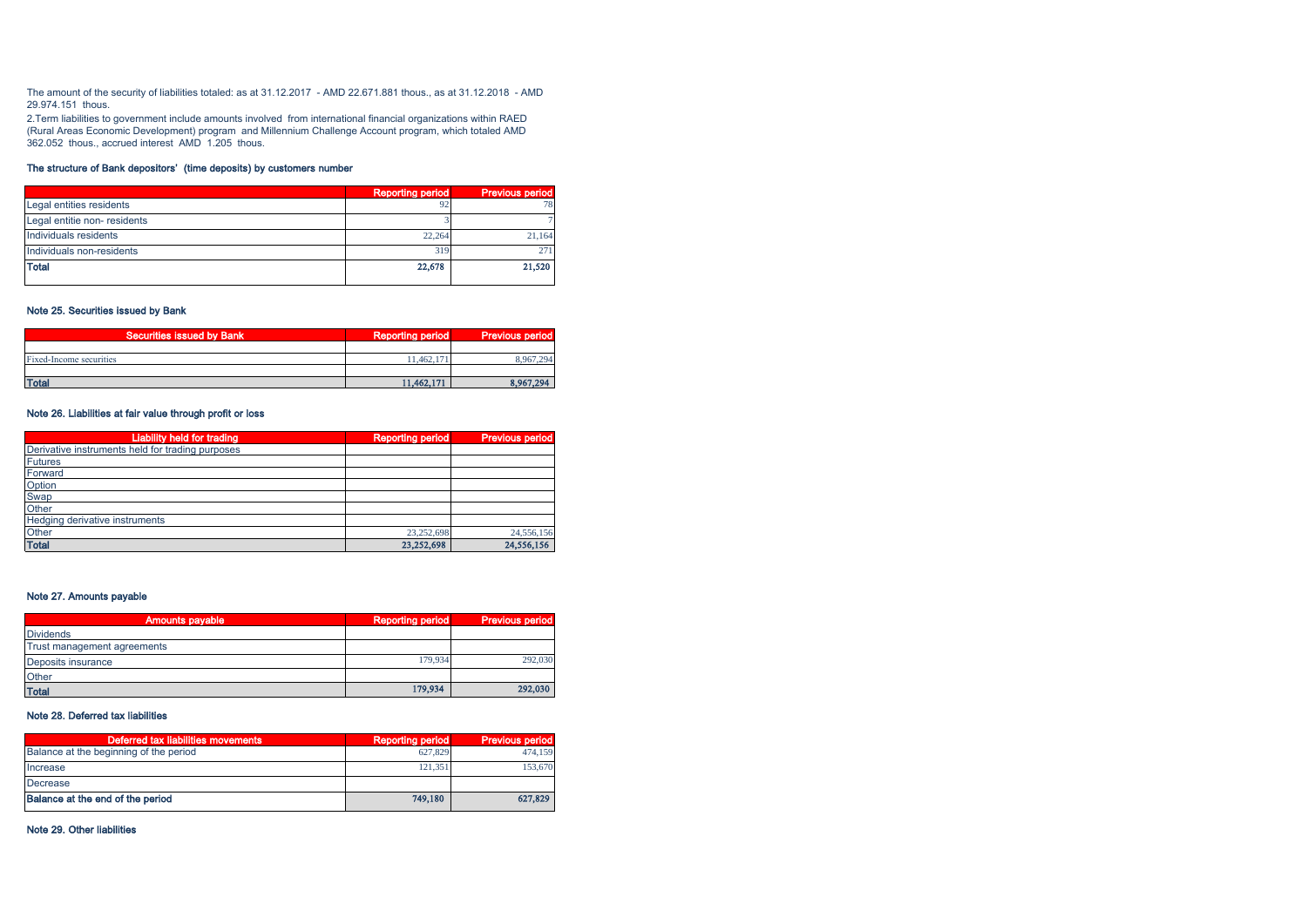| <b>Other liabilities</b>                                    | <b>Reporting period</b> | <b>Previous period</b> |
|-------------------------------------------------------------|-------------------------|------------------------|
| Settlement liabilities as regards cheques and other payment |                         |                        |
| Settlement liabilities as regards letters of credit         |                         |                        |
| Other settlements                                           |                         |                        |
| Payables as regards budget                                  |                         |                        |
| <b>Profit Tax</b>                                           | 419.282                 | 296,211                |
| <b>VAT</b>                                                  | 14.731                  | 29,830                 |
| other taxes and dues                                        | 368,338                 | 298,768                |
| social insurance payments                                   |                         |                        |
| Liabilities to employees as regards salary                  | 339,657                 | 283,574                |
| Payables as regards suppliers                               | 138,008                 | 165,050                |
| Payables as regards completion of chartered capital         |                         |                        |
| Other liabilities                                           | 848                     | 2,294                  |
| Balance at the end of period                                | 1,280,864               | 1,075,727              |

#### Note 30. Chartered capital

a) Bank's chartered capital registered and fully paid – AMD 31.374.560 thous.

b) The number of issued and allocated ordinary shares - 41.120, nomminal value – AMD 763.000 c) Major participants as of the end of the reporting period

| <b>Major participant</b>  | <b>Amount of</b><br>participation | <b>Share</b><br>% | <b>Type of activity</b><br>(for legal entities) |
|---------------------------|-----------------------------------|-------------------|-------------------------------------------------|
| <b>Vitaly Grigoryants</b> | 31,374,560                        | 100               | Individual                                      |
|                           | 31,374,560                        |                   |                                                 |

# Note 32. Revaluation and remeasurement reserves, other components of equity "Revaluation and remeasurement reserves"

## Components:

| <b>Revaluation reserves</b>                                   | <b>Reporting period</b> | Previous period |
|---------------------------------------------------------------|-------------------------|-----------------|
| Unrealized gain/loss from revaluation of investments for sale | 2,189,352               | 2,009,002       |
| <b>Fixed assets revaluation reserve</b>                       | 471.422                 | 471,422         |
| <b>Other reserves</b>                                         |                         |                 |
| Total revaluation reserves                                    | 2,660,774               | 2,480,424       |

## Other components of equity

#### Reserves

| Other reserves         | <b>Reporting period</b> | <b>Previous period</b> |
|------------------------|-------------------------|------------------------|
| Main reserve           |                         |                        |
| Opening balance        | 691,167                 | 638,508                |
| Increase               | 64,010                  | 52,659                 |
| Decrease               |                         |                        |
| <b>Closing balance</b> | 755,177                 | 691,167                |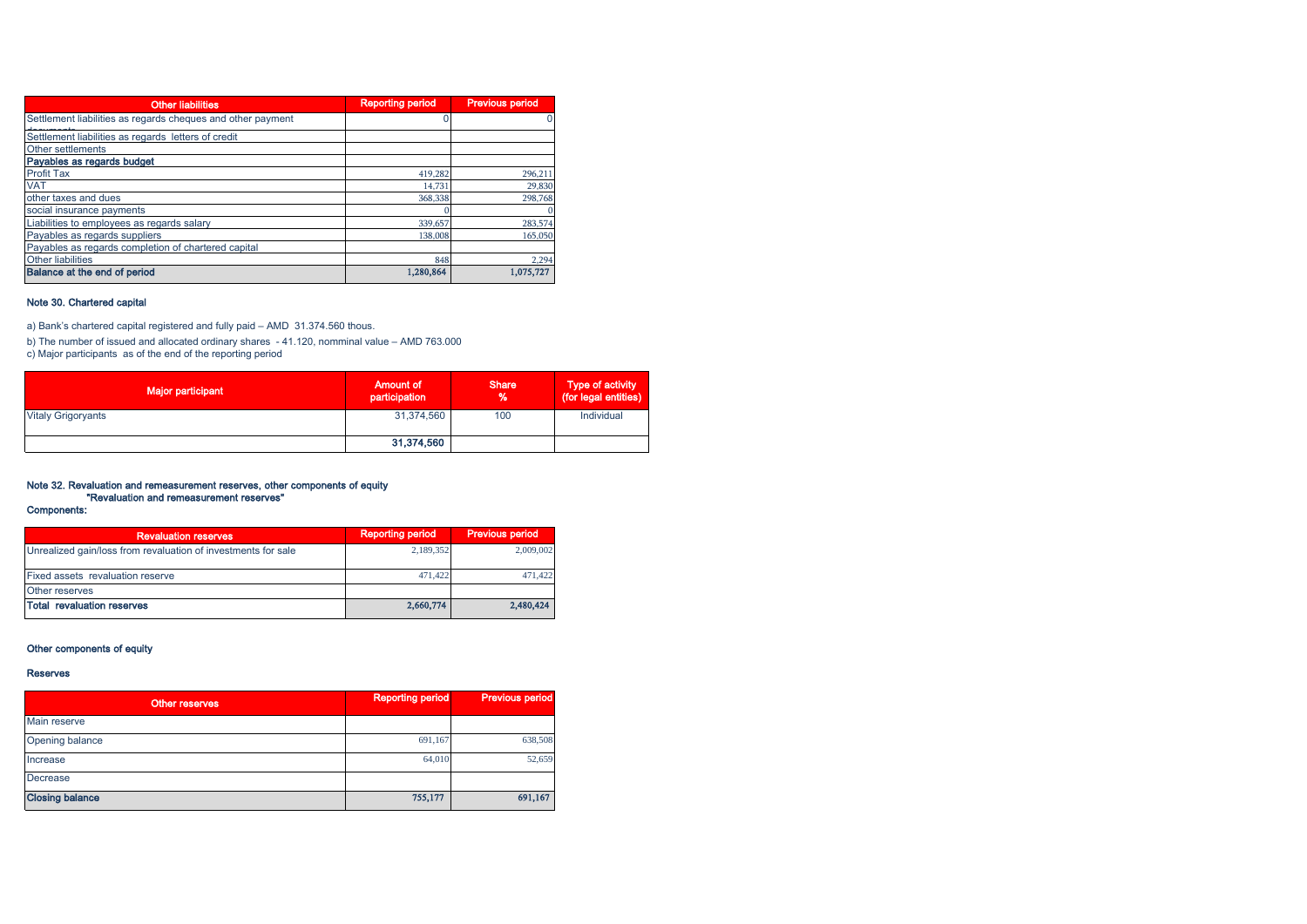#### Note 33. Retained earnings

| <b>Retained profit</b> | <b>Reporting period</b> | <b>Previous period</b> |
|------------------------|-------------------------|------------------------|
| Opening balance        | 4,888,085               | 2,807,725              |
| Increase               | 3,332,520               | 2,133,020              |
| Decrease               | 64,010                  | 52,660                 |
| <b>Closing balance</b> | 8,156,595               | 4,888,086              |

#### Note 34. Reserves, contingencies and potential liabilities

| <b>Reserves</b>                |   | <b>Reporting period</b> | <b>Previous period</b> |
|--------------------------------|---|-------------------------|------------------------|
| Opening balance                |   | 676,042                 | 655,706                |
| Allocations to the reserve     | ∼ | 449,190                 | 207,373                |
| Use of reserve                 |   | (185, 454)              | (247,581)              |
| Net allocations to the reserve |   | 263,736                 | (40, 208)              |
| <b>Closing balance</b>         |   | 939,778                 | 615,498                |

## Bank's legal liabilities

The Bank carries out its activity within the requirements prescribed by legislation and needs no additional reserves as regards its legal liabilities.

#### Bank's tax liabilities

The Bank has met its tax obligations and needs no additional reserves as regards its tax liabilities.

## Bank's contingent liabilities as regards off-balance items containing credit risk

|                                                 | <b>Reporting period</b> | <b>Previous period</b> |
|-------------------------------------------------|-------------------------|------------------------|
| Unused credit lines                             | 32,183,176              | 21,049,256             |
| Guarantees provided                             | 54,825,209              | 35,968,014             |
| Letters of credit issued                        |                         | 1,279,062              |
| Reserve as regards the mentioned items (Note 7) | (939, 778)              | (615, 498)             |
| <b>Closing balance</b>                          | 86,068,607              | 57,680,834             |

#### Bank's liability as regards operating lease

#### The leased premises are as follows:

Yerevan - Artsakh Branch Talin - Talin Branch Yerevan - Hayreniq Branch Stepanakert - Khachen Branch Yerevan - Arshakuni Branch Masis - Masis Branch Ashtarak - Ashtarak Branch Gavar - Gavar Branch Yerevan - Komitas Branch Artik - Artik Branch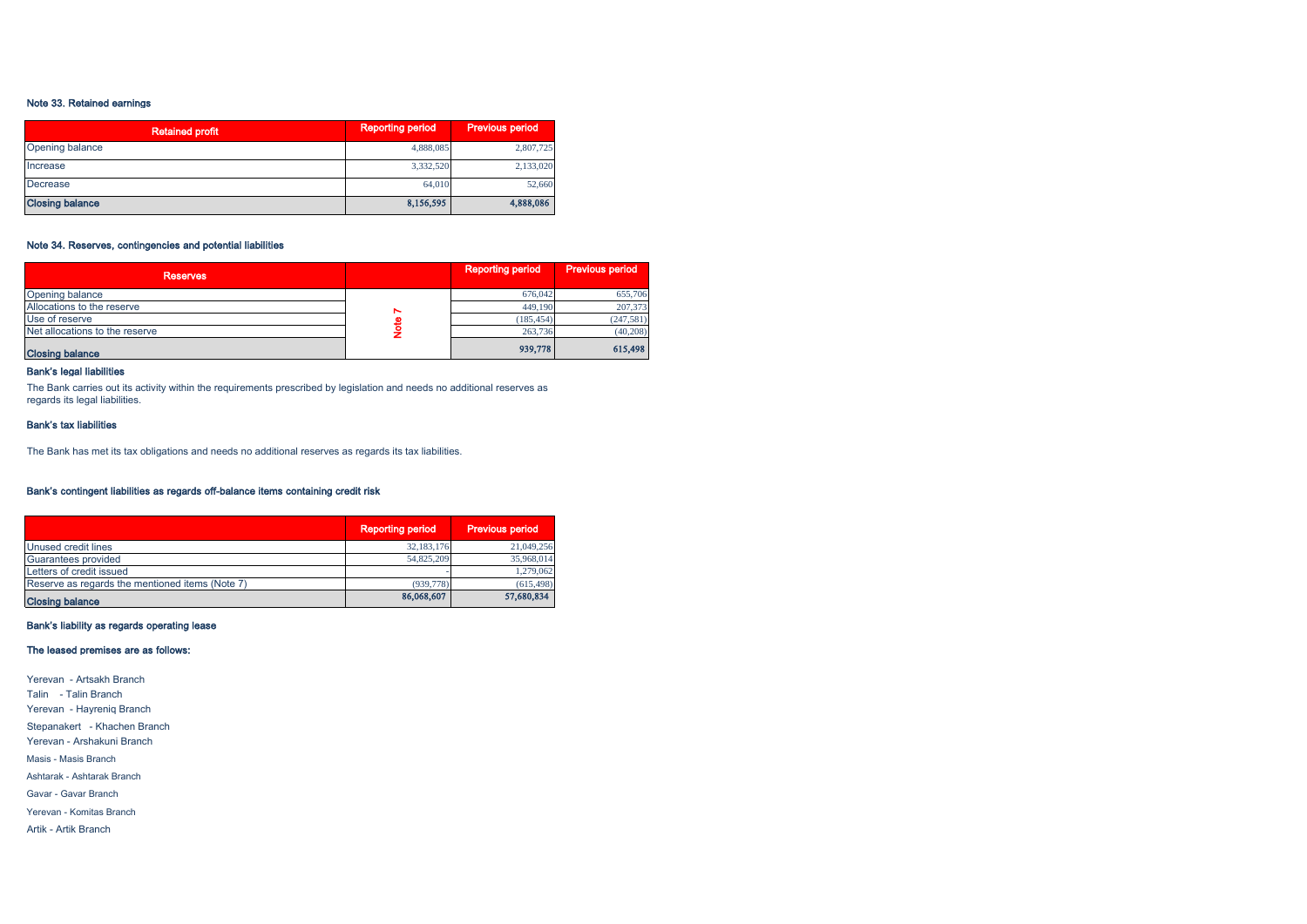| Martuni - Alashkert Branch |
|----------------------------|
| Artashat - Artashat Branch |
| Yerevan - Arabkir Branch   |
| Yerevan - Avan Branch      |
| Yerevan - Aparan Branch    |
| Yerevan - Charbakh Branch  |
| Yerevan - Araratyan Branch |
| Yerevan - Teryan Branch    |
| Yerevan - Yerevan Branch   |
| Yerevan - Tashir Branch    |
| Hrazdan - Hrazdan Branch   |
| Yerevan - Qajaznuni Branch |
| Yerevan - Nor Aresh Branch |
| Yerevan - Nor Avan Branch  |
| Yerevan - Davtashen Branch |
| Yerevan - Noragavit Branch |
| Yerevan - Kapan Branch     |

Sevan - Sevan Branch

Yerevan - Ajapnyak Branch

## The structure of future total minimum lease amounts payable for operating lease

| The structure of minimum lease payments | Amounts payable in<br>drams equivalent to<br>foreign currency | thous, drams<br>Amounts payable in<br>drams |
|-----------------------------------------|---------------------------------------------------------------|---------------------------------------------|
| Up to 1 year                            |                                                               | 259,857                                     |
| 1-5 years                               |                                                               | 833,373                                     |
| 5-10 years                              |                                                               | 797,483                                     |
| <b>Total</b>                            |                                                               | 1,890,712                                   |

## Note 35. Related party transactions

The related party transactions were conducted according to the market terms and interest rates.

| Loans and advances to customers at amortized value | <b>Reporting period</b> | <b>Previous period</b> |  |
|----------------------------------------------------|-------------------------|------------------------|--|
|                                                    | 01.01.18-31.12.18       | 01.01.17-31.12.17      |  |
| Balance as of 01 January                           | 6,266,753               | 2,846,673              |  |
| Loans and advances provided during the year        | 27.387.913              | 8,788,896              |  |
| Loans and advances repaid during the year          | 10.481,019              | 5,368,816              |  |
| <b>Balance</b>                                     | 23,173,647              | 6,266,753              |  |
| Interest income                                    | 1,344,235               | 628,191                |  |

The loans have been provided to the Bank's management and their related parties

| Amounts due to customers | <b>Reporting period</b> | <b>Previous period</b> |
|--------------------------|-------------------------|------------------------|
|                          | 01.01.18-31.12.18       | 01.01.17-31.12.17      |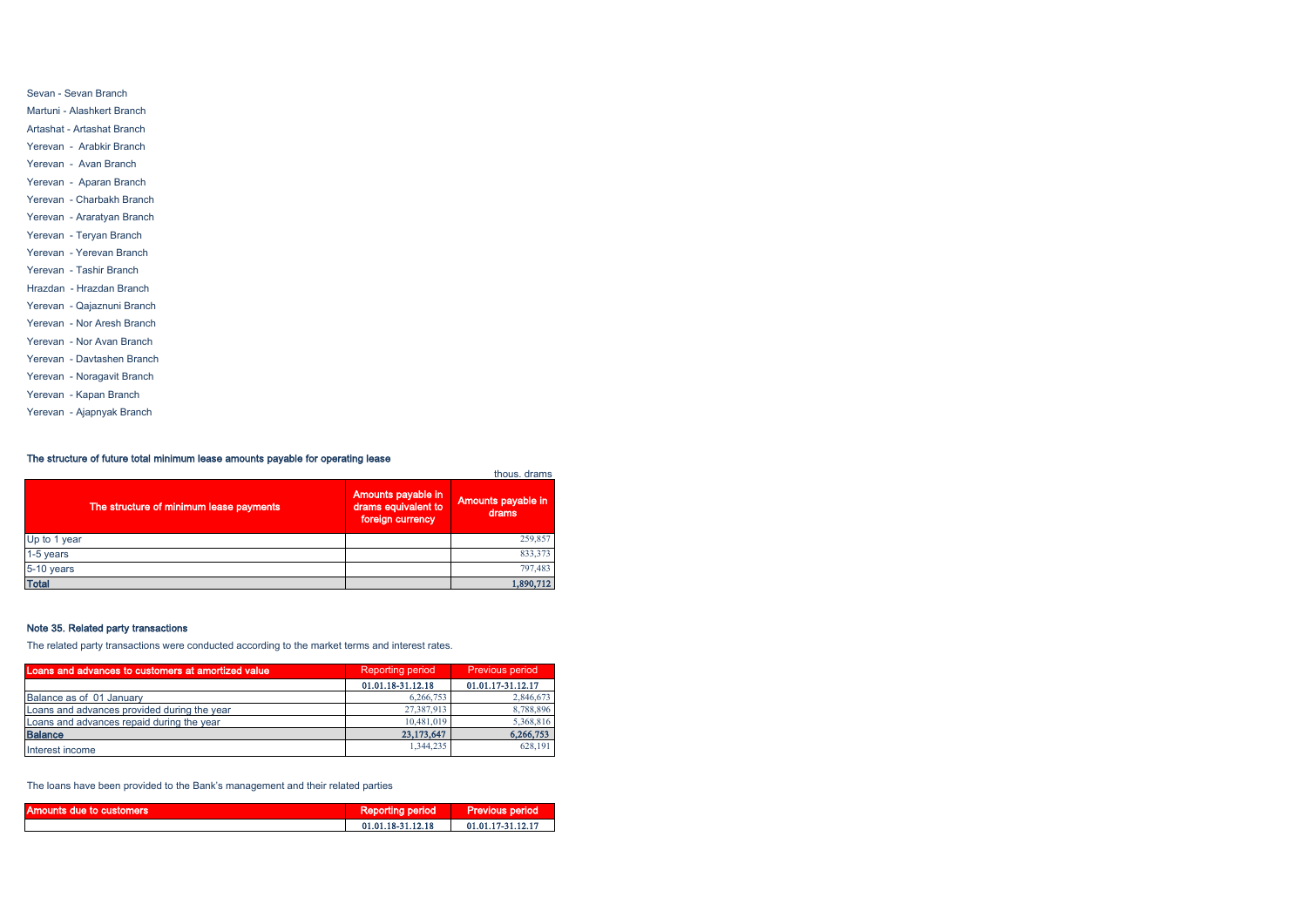| Balance as of 01 January         | 14,852,072  | 4.611.136   |
|----------------------------------|-------------|-------------|
| Amounts received during the year | 177,796,728 | 105,245,317 |
| Amounts paid during the year     | 176.352.192 | 95,004,381  |
| <b>Balance</b>                   | 16,296,608  | 14,852,072  |
| Interest expense                 | 1.570.978   | 993.545     |

| Salary and equivalent payments to the Bank's management | <b>Reporting period</b> | <b>Previous period</b> |  |
|---------------------------------------------------------|-------------------------|------------------------|--|
|                                                         | 01.01.18-31.12.18       | 01.01.17-31.12.17      |  |
| <b>The Board</b>                                        |                         |                        |  |
| Salary                                                  | 96,816                  | 96,816                 |  |
| bonus                                                   |                         |                        |  |
| <b>Executive body</b>                                   |                         |                        |  |
| Salary                                                  | 225.497                 | 197,848                |  |
| bonus                                                   | 17,451                  | 18,937                 |  |
| Internal audit                                          |                         |                        |  |
| Salary                                                  | 55,987                  | 57,042                 |  |
| bonus                                                   | 4,750                   | 4,750                  |  |
| <b>Total</b>                                            | 400,501                 | 375,393                |  |

#### Note 36. Minimal disclosures concerning financial risks

#### 1. Credit risk

The main objective of credit risks management for the Bank is the timely (sometimes even before provision of the loan) identification, valuation and realization of corresponding steps directed to their reduction.

The Bank evaluates the credit risk in relation of both each borrower and the whole loan portfolio.

According to the methodology developed by the Bank, the creditworthiness of the potential borrower is assessed before provision of the loan. From the viewpoint of, prevention of the credit risk, the most important principl purpose of the loan. After provision of the loan, monitoring is conducted by the Bank during the whole period of the loan agreement to regularly assess the borrower's solvency and the loan's security as well as to take cor credit risk.

Also the Bank's overall loan portfolio is subjected to regular analysis by industry branches, customers, and loan types to ensure the portfolio diversification and quality. Intra-bank normatives restricting credit risk (ma overall loan risk, maximum risk per individual loan types as regards loan portfolio quality, maximum risk as regards a borrower, maximum risk as regards the maior borrowers, maximum risk as regards a person related to the related to the Bank, etc.) are established by the corresponding internal legal acts approved by the Bank Board (these normatives are more severe than the corresponding normatives established by the RA Central Bank).

The Bank considers activity of the Loan committee as very important for thye containment of credit risk. Loan committee is the body to realize the Bank's credit policy, the purpose of which is management of the Bank's loan The main objective of the loan committee is making collective professional protocol or final decisions concerning realization and servicing of transactions containing credit risk.

31.12.2018

#### 2. Geographical concentrations

| <b>Title</b>                                            | <b>RA</b>     | <b>CIS countries</b> | <b>OECD* Countries</b> | <b>Non OECD</b><br><b>Countries</b> | <b>Total</b> |
|---------------------------------------------------------|---------------|----------------------|------------------------|-------------------------------------|--------------|
| <b>Assets</b>                                           |               |                      |                        |                                     |              |
| Cash and balances with CBA                              | 116,481,681   |                      |                        |                                     | 116,481,681  |
| Amounts due from banks and other financial institutions | 2,094,013     | 12,325,574           | 7,607,205              | 2,548,837                           | 24,575,629   |
| Financial instruments held for trading                  | 23,252,698    |                      |                        |                                     | 23,252,698   |
| Loans and advances to customers at amortized value      | 387, 399, 749 | 1,455,059            | 1,602,877              | 47,691,330                          | 438,149,015  |
| Securities available for sale                           | 12,588,014    |                      | 17,673                 |                                     | 12,605,687   |
| Securities held to maturity                             |               |                      |                        |                                     |              |
| Other assets                                            | 11,599,300    | 29,597               | 8,690                  | 1,215,748                           | 12,853,335   |
| <b>Total assets</b>                                     | 553,415,455   | 13,810,230           | 9,236,445              | 51,455,915                          | 627,918,045  |
| <b>Liabilities</b>                                      |               |                      |                        |                                     |              |
| Amounts due to banks and other financial institutions   | 78,496,472    | 7,784,689            |                        | 1,890,933                           | 88,172,094   |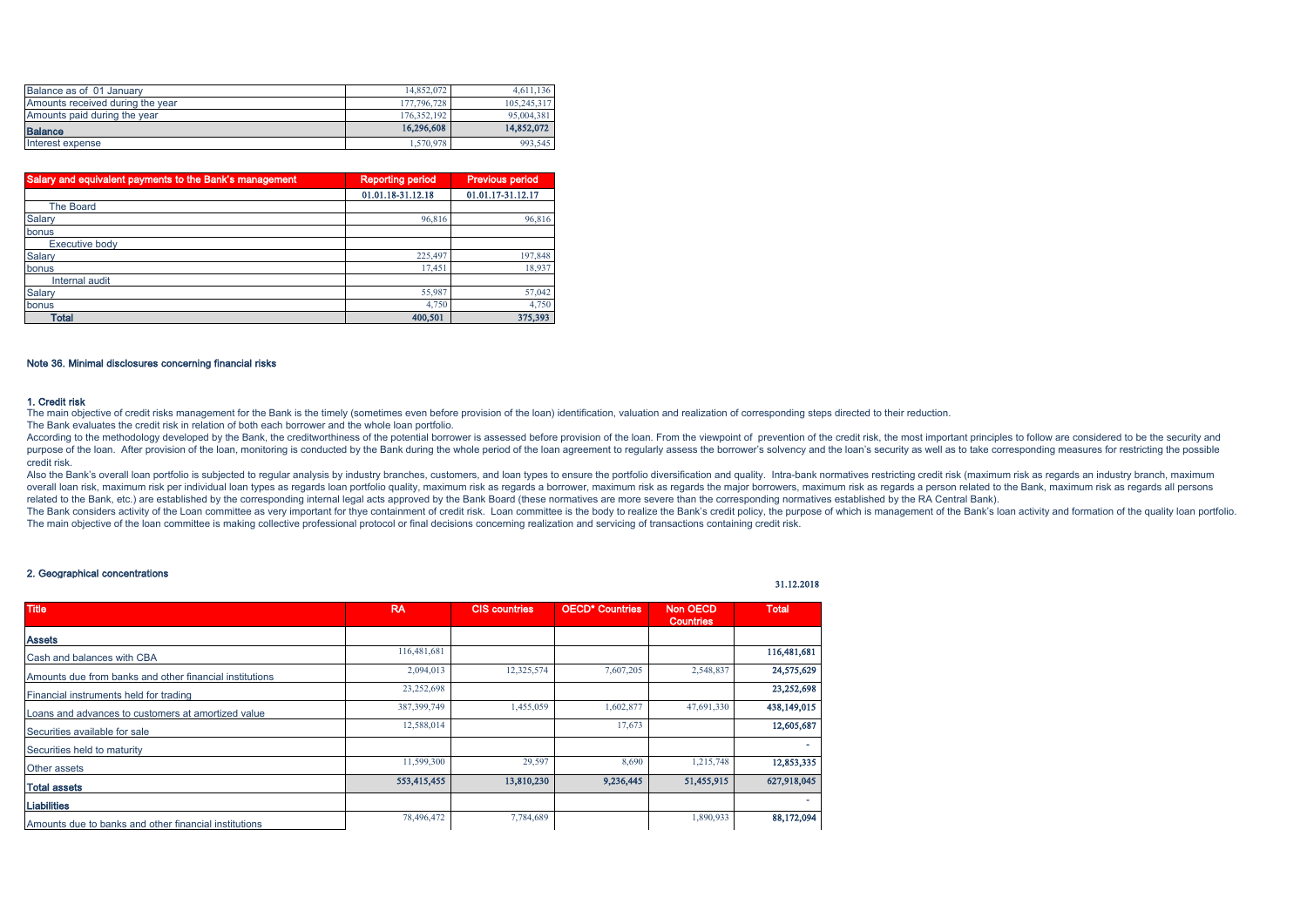| Amounts due to customers             | 383,707,533 | 10,489,162  | 5,986,692 | 73,723,943     | 473,907,330 |
|--------------------------------------|-------------|-------------|-----------|----------------|-------------|
| Financial liability held for trading | 23,252,698  |             |           |                | 23,252,698  |
| <b>Other liabilities</b>             | 1,264,526   |             | 16,337    |                | 1,280,864   |
| <b>Total liabilities</b>             | 486,721,229 | 18,273,851  | 6,003,029 | 75,614,877     | 586,612,986 |
| Net position                         | 66,694,226  | (4,463,621) | 3,233,416 | (24, 158, 962) | 41,305,059  |

## 31.12.2017

| <b>Title</b>                                            | <b>RA</b>   | <b>CIS countries</b> | <b>OECD* Countries</b> | <b>Non OECD</b><br><b>Countries</b> | <b>Total</b> |
|---------------------------------------------------------|-------------|----------------------|------------------------|-------------------------------------|--------------|
| <b>Assets</b>                                           |             |                      |                        |                                     |              |
| Cash and balances with CBA                              | 112,151,692 |                      |                        |                                     | 112,151,692  |
| Amounts due from banks and other financial institutions | 8,634,061   | 3,620,986            | 3,007,646              | 2,015,338                           | 17,278,031   |
| Financial instruments held for trading                  | 24,556,156  |                      |                        |                                     | 24,556,156   |
| Loans and advances to customers at amortized value      | 334,861,601 | 859,403              | 776,099                | 39,883,882                          | 376,380,985  |
| Securities available for sale                           | 16,433,067  |                      | 15,170                 |                                     | 16,448,237   |
| Securities held to maturity                             |             |                      |                        |                                     |              |
| Other assets                                            | 12,555,815  | 46,838               | 145,388                | 3,822,593                           | 16,570,634   |
| <b>Total assets</b>                                     | 509,192,392 | 4,527,227            | 3,944,303              | 45,721,813                          | 563,385,735  |
| <b>Liabilities</b>                                      |             |                      |                        |                                     |              |
| Amounts due to banks and other financial institutions   | 98,075,646  | 161,996              |                        | 324,968                             | 98,562,610   |
| Amounts due to customers                                | 366,595,538 | 3,924,560            | 5,033,991              | 25,656,395                          | 401,210,484  |
| Financial liability held for trading                    | 24,556,156  |                      |                        |                                     | 24,556,156   |
| <b>Other liabilities</b>                                | 1,060,235   |                      | 15,491                 |                                     | 1,075,727    |
| <b>Total liabilities</b>                                | 490,287,575 | 4,086,556            | 5,049,482              | 25,981,364                          | 525,404,977  |
| <b>Net position</b>                                     | 18,904,817  | 440,671              | (1, 105, 179)          | 19,740,449                          | 37,980,758   |

#### OECD \* - Organization for Economic Cooperation and Development

# Analysis of assets containing credit risk according to industrial branches and exposure

|                                      |                                                                                  |                       |                    |           |           | 31.12.18 |
|--------------------------------------|----------------------------------------------------------------------------------|-----------------------|--------------------|-----------|-----------|----------|
| <b>Assets</b>                        |                                                                                  | <b>Working assets</b> | Non-working assets |           |           |          |
|                                      | Standard/Non-risky<br>Controlled/Risky<br>Non-standard/<br>Medium risky<br>risky |                       | Doubtful/Highly    | Bad       |           |          |
|                                      |                                                                                  | 428,882,043           | 4,968,258          | 2,213,710 | 2,085,004 |          |
| Loans and advances, including        |                                                                                  | 55,557                | 1,264              | 309       | 285       |          |
| 1. Agriculture, forestry and fishing | amount                                                                           | 8,876,335             | 619,401            | 6,341     | 195,109   |          |
|                                      | number                                                                           | 574                   |                    |           |           |          |
| 2. Mining and quarrying              | amount                                                                           | 16,892,919            |                    |           | 69,495    |          |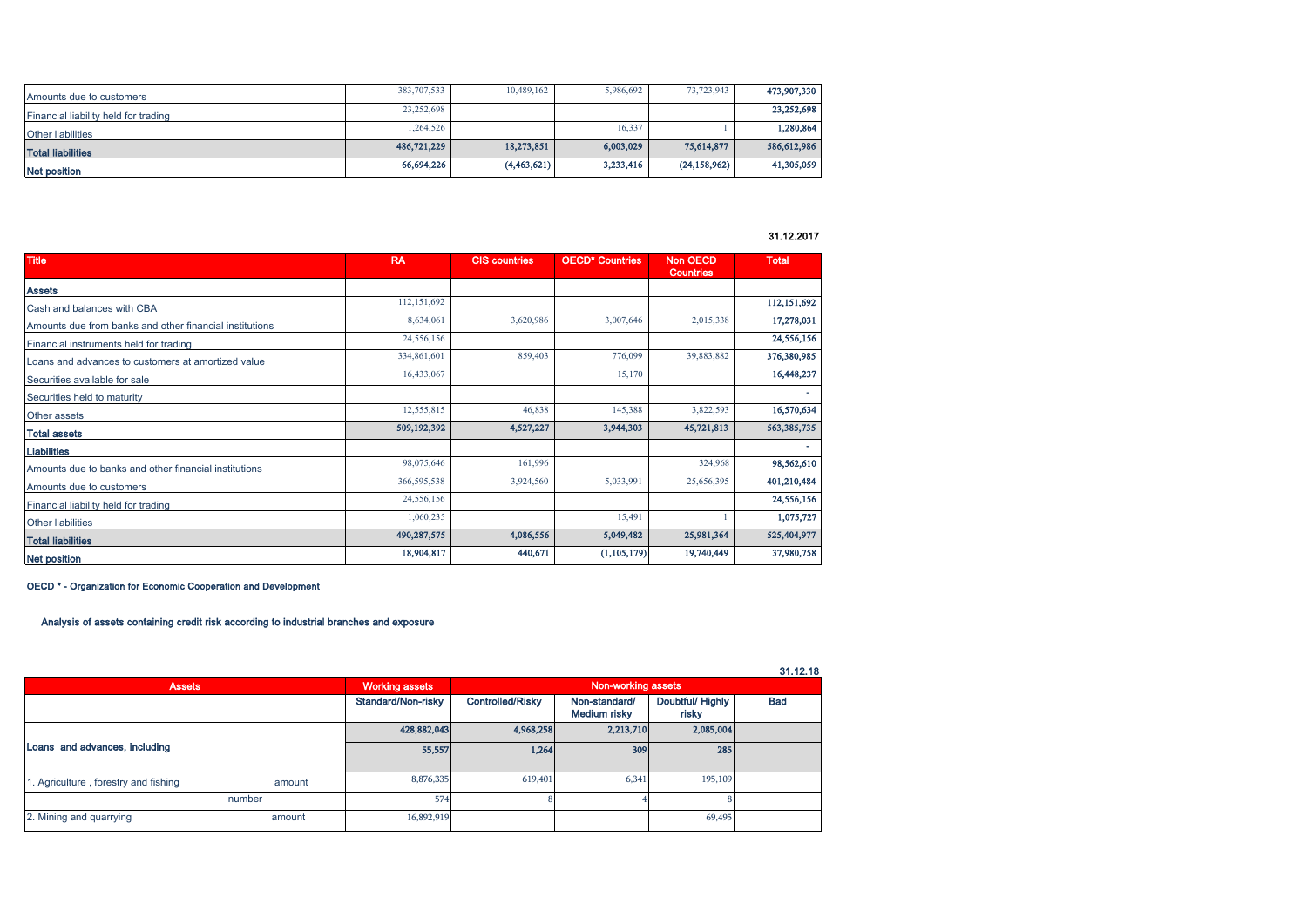|                                                                     | number | 23          |                |                | $\overline{1}$          |  |
|---------------------------------------------------------------------|--------|-------------|----------------|----------------|-------------------------|--|
| 3. Processing industry                                              | amount | 35,495,347  | 13,493         | 64,911         | 172,987                 |  |
|                                                                     |        |             |                |                |                         |  |
|                                                                     | number | 76          | $\mathbf{1}$   | $\overline{1}$ | $\overline{\mathbf{3}}$ |  |
| 4. Electricity, gas, steam and air conditioning supply              | amount | 27,078,609  |                |                |                         |  |
|                                                                     | number | 33          |                |                |                         |  |
| 5. Water supply, sewerage, waste management and recycling<br>amount |        | 11,579      |                |                |                         |  |
|                                                                     | number | 5           |                |                |                         |  |
| 6. Construction                                                     | amount | 45,079,886  | 164,582        |                | 619,498                 |  |
|                                                                     | number | 177         |                |                | я                       |  |
| 7. Trade                                                            | amount | 116,149,541 | 1,338,540      | 1,084,231      | 27,071                  |  |
|                                                                     | number | 312         |                |                |                         |  |
| 8. Transportation and warehouse business                            | amount | 8,879,771   | 91,192         |                |                         |  |
|                                                                     | number | 27          |                |                |                         |  |
| 9. Accommodation and catering                                       | amount | 26,202,260  | 1,071,651      | 63,110         |                         |  |
|                                                                     | number | 51          | -1             | $\overline{2}$ |                         |  |
| 10. Information and communication                                   | amount | 4,988,295   |                |                |                         |  |
|                                                                     | number | 13          |                |                |                         |  |
| 11. Real property buisness                                          | amount | 33,820      |                |                |                         |  |
|                                                                     | number | 9           |                |                |                         |  |
| 12. Professional, scientific and technical activities               | amount | 11,682,777  |                |                |                         |  |
|                                                                     | number | 16          |                |                |                         |  |
| 13. Education                                                       | amount | 5,415,296   |                |                |                         |  |
|                                                                     | number | 435         |                |                |                         |  |
| 14. Healthcare                                                      | amount | 949,082     |                |                |                         |  |
|                                                                     | number | 18          |                |                |                         |  |
| 15. Arts, entertainment, recreation                                 | amount | 373,782     |                |                |                         |  |
|                                                                     | number | 10          |                |                |                         |  |
| 16. Other branches of economy                                       | amount | 62,839,613  | 4,638          |                |                         |  |
|                                                                     | number | 57          | $\overline{2}$ |                |                         |  |
| 17. Mortgage loans                                                  | amount | 11,424,354  | 103,736        | 60,146         | 18,294                  |  |
|                                                                     | number | 1,839       | 31             | 12             | 12                      |  |
| 18. Consumer and other loans                                        | amount | 46,508,777  | 1,561,025      | 934,971        | 982,550                 |  |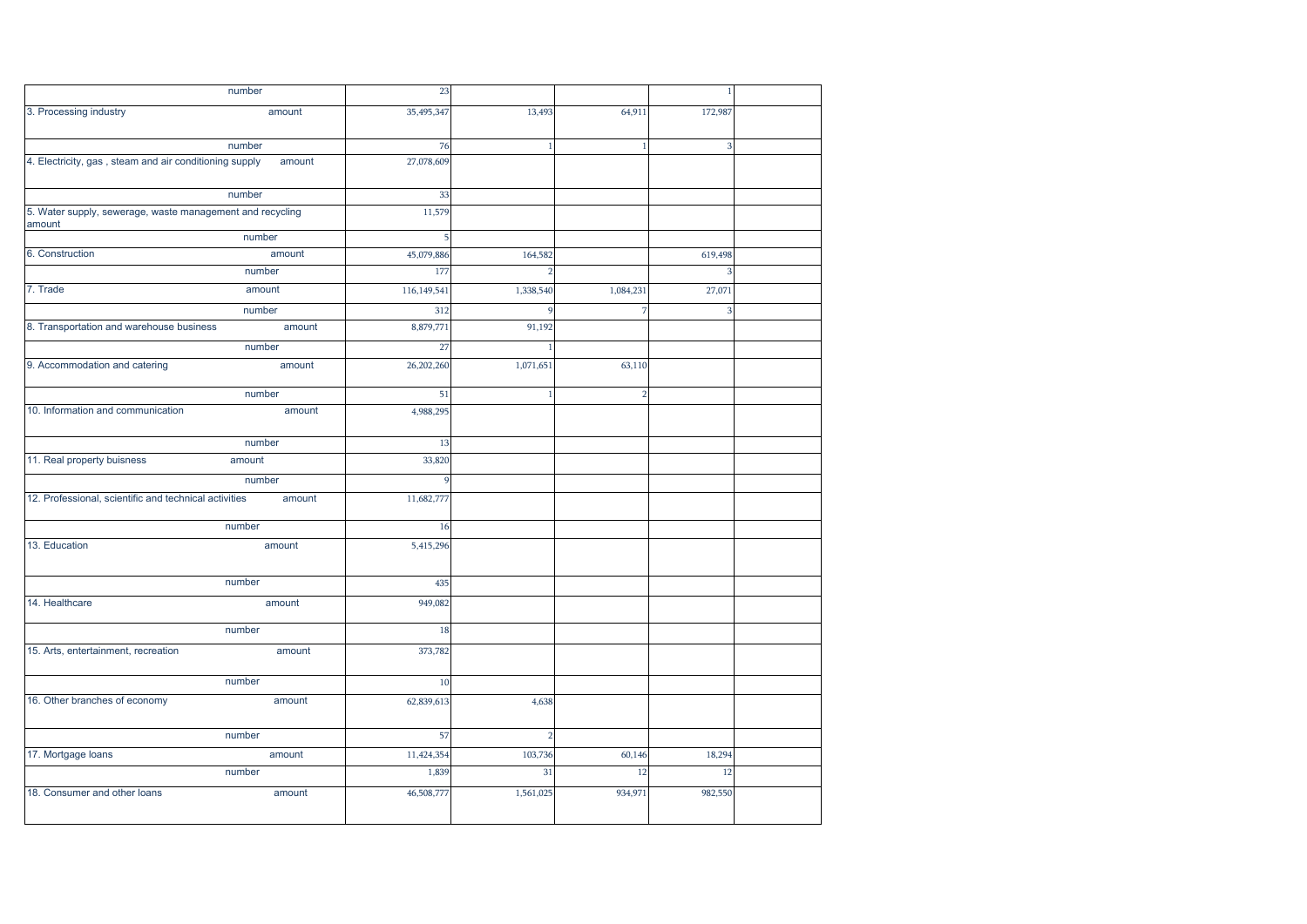|                              | number | 51,882     | 1,209 | 283    | 255   |  |
|------------------------------|--------|------------|-------|--------|-------|--|
| <b>Receivables</b>           | amount | 9,814,719  | 5,693 | 16,946 | 2,108 |  |
|                              | number | 10,577     | 559   | 513    | 405   |  |
| <b>Investment securities</b> | amount | 49,240     |       |        |       |  |
|                              | number | 3          |       |        |       |  |
| Off-balance sheet items      | amount | 86,058,187 | 4,246 | 5,230  | 944   |  |
|                              | number | 8,984      | 45    | 10     | 12    |  |
| including<br>guarantees      | amount | 54,254,129 | 1,600 | 529    |       |  |
|                              | number | 419        |       |        |       |  |
| letters of credit            | amount |            |       |        |       |  |
|                              | number |            |       |        |       |  |

31.12.2017

| <b>Assets</b>                                                       |        | <b>Working assets</b>     | Non-working assets      |                                      |                           |     |
|---------------------------------------------------------------------|--------|---------------------------|-------------------------|--------------------------------------|---------------------------|-----|
|                                                                     |        | <b>Standard/Non-risky</b> | <b>Controlled/Risky</b> | Non-standard/<br><b>Medium risky</b> | Doubtful/ Highly<br>risky | Bad |
|                                                                     |        | 370,822,831               | 2,380,684               | 2,657,263                            | 520,207                   |     |
| Loans and advances, including                                       |        | 55,888                    | 1,207                   | 347                                  | 243                       |     |
| 1. Agriculture, forestry and fishing                                | amount | 8,465,622                 | 243,832                 | 25,159                               | 7,322                     |     |
|                                                                     | number | 723                       | 13                      |                                      | 3                         |     |
| 2. Mining and quarrying                                             | amount | 5,760,852                 |                         |                                      | 8,701                     |     |
|                                                                     | number | 22                        |                         |                                      |                           |     |
| 3. Processing industry                                              | amount | 26,391,428                |                         |                                      | 484                       |     |
|                                                                     | number | 83                        |                         |                                      |                           |     |
| 4. Electricity, gas, steam and air conditioning supply              | amount | 21,531,227                |                         |                                      |                           |     |
|                                                                     | number | 43                        |                         |                                      |                           |     |
| 5. Water supply, sewerage, waste management and recycling<br>amount |        | 8,525                     |                         |                                      |                           |     |
|                                                                     | number |                           |                         |                                      |                           |     |
| 6. Construction                                                     | amount | 45,615,740                | 186,424                 | 983,405                              |                           |     |
|                                                                     | number | 134                       | 3                       |                                      |                           |     |
| 7. Trade                                                            | amount | 101,854,033               | 148,890                 | 165,012                              | 600                       |     |
|                                                                     | number | 318                       |                         |                                      |                           |     |
| 8. Transportation and warehouse business                            | amount | 13,037,925                | 91,192                  |                                      | 885                       |     |
|                                                                     | number | 32                        |                         |                                      |                           |     |
| 9. Accommodation and catering                                       | amount | 21,453,439                |                         | 926,186                              | 1.042                     |     |
|                                                                     | number | 82                        |                         |                                      |                           |     |
| 10. Information and communication                                   | amount | 7.534.564                 |                         |                                      |                           |     |
|                                                                     | number | 15                        |                         |                                      |                           |     |
| 11. Real property buisness                                          | amount | 182,004                   |                         |                                      |                           |     |
|                                                                     | number |                           |                         |                                      |                           |     |
| 12. Professional, scientific and technical activities               | amount | 11,604,883                |                         |                                      |                           |     |
|                                                                     | number | 17                        |                         |                                      |                           |     |
| 13. Education                                                       | amount | 2,108,123                 | 88                      | 158                                  |                           |     |
|                                                                     | number | 408                       |                         |                                      |                           |     |
| 14. Healthcare                                                      | amount | 957,229                   |                         |                                      |                           |     |
|                                                                     | number | 19                        |                         |                                      |                           |     |
| 15. Arts, entertainment, recreation                                 | amount | 186,586                   | 579                     |                                      |                           |     |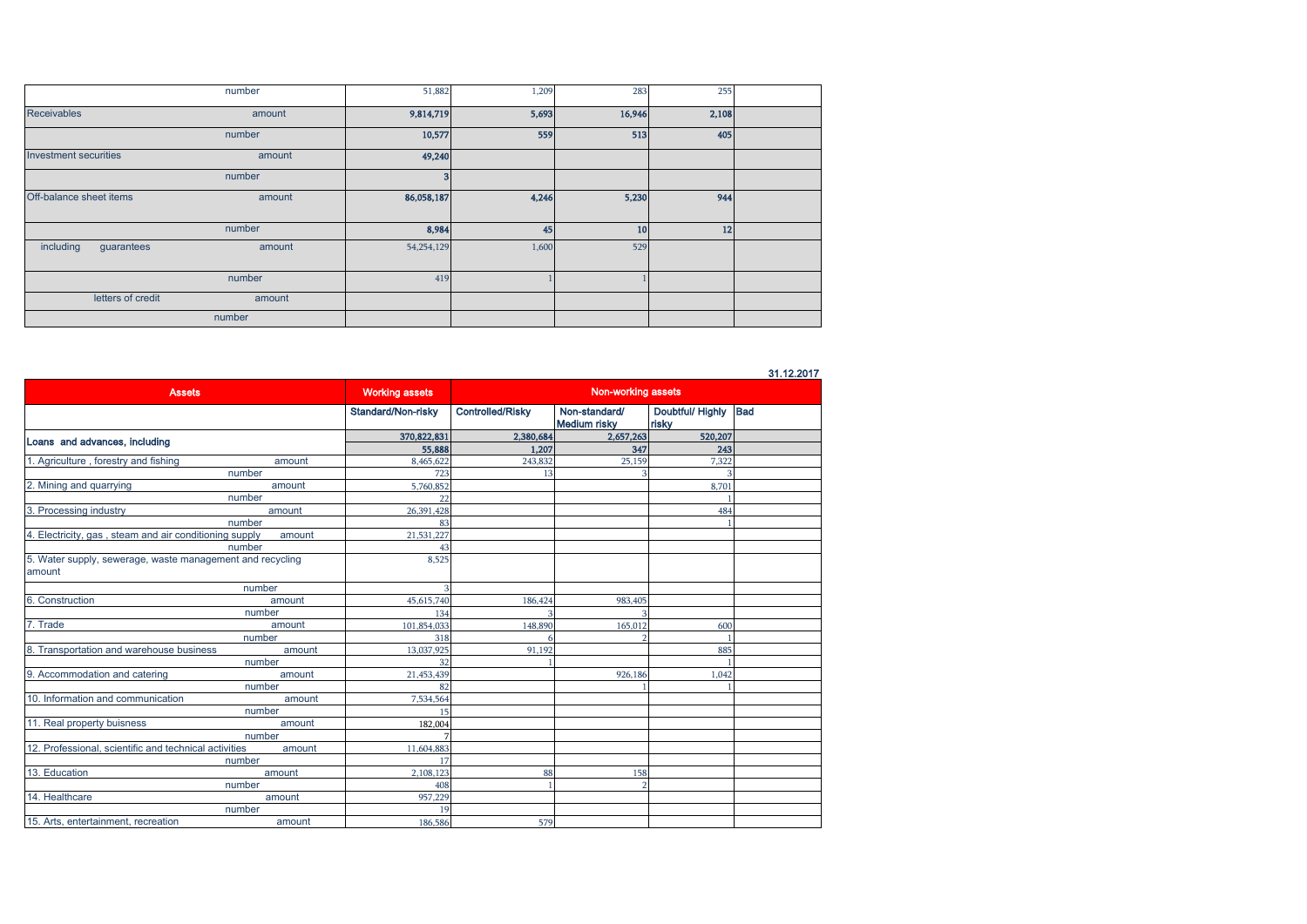|                               | number | 13         |           |         |         |  |
|-------------------------------|--------|------------|-----------|---------|---------|--|
| 16. Other branches of economy | amount | 54,575,285 |           |         |         |  |
|                               | number | 52         |           |         |         |  |
| 17. Mortgage loans            | amount | 10,605,218 | 155,402   | 48,805  | 15,144  |  |
|                               | number | 1,923      | 38        | 13      |         |  |
| 18. Consumer and other loans  | amount | 38,950,148 | 1,554,277 | 508,538 | 486,029 |  |
|                               | number | 51,994     | 1,144     | 323     | 230     |  |
| <b>Receivables</b>            | amount | 17,096,993 | 10,386    | 3,062   | 6,122   |  |
|                               | number | 10,167     | 373       | 297     | 360     |  |
| Investment securities         | amount | 47,148     |           |         |         |  |
|                               | number | 3          |           |         |         |  |
| Off-balance sheet items       | amount | 57,647,259 | 24,197    | 3,952   | 5,426   |  |
|                               | number | 12,774     | 39        | 15      |         |  |
| including<br>guarantees       | amount | 35,588,534 |           | 73,015  |         |  |
|                               | number | 354        |           |         |         |  |
| letters of credit             | amount | 1,266,271  |           |         |         |  |
|                               | number |            |           |         |         |  |

Analysis of credit portfolio according to regions and risk exposure

31.12.17

| Loans and advances, including | <b>Working assets</b> | Non-working assets      |                                      |                               |  |
|-------------------------------|-----------------------|-------------------------|--------------------------------------|-------------------------------|--|
| Loans, including              | Standard/Non-risky    | <b>Controlled/Risky</b> | Non-standard/<br><b>Medium risky</b> | Doubtful/ Highly Bad<br>risky |  |
| . Residents of RA             | 329,479,570           | 2.376.524               | 2.492,605                            | 520,207                       |  |
| 2. Non-residents              | 41,343,261            | 4.160                   | 164,658                              |                               |  |
| <b>Total</b>                  | 370,822,831           | 2,380,684               | 2,657,263                            | 520,207                       |  |

#### Loans to non-residents 31.12.17

| <b>Assets</b>                                             |        | <b>Working assets</b> |                         | Non-working assets            |                           |            |
|-----------------------------------------------------------|--------|-----------------------|-------------------------|-------------------------------|---------------------------|------------|
|                                                           |        | Standard/Non-risky    | <b>Controlled/Risky</b> | Non-standard/<br>Medium risky | Doubtful/ Highly<br>risky | <b>Bad</b> |
|                                                           |        | 41,343,261            | 4,160                   | 164,658                       |                           |            |
| Loans and advances, including                             |        | 36                    |                         |                               |                           |            |
| 1. Agriculture, forestry and fishing                      | amount |                       |                         |                               |                           |            |
|                                                           | number |                       |                         |                               |                           |            |
| 2. Mining and quarrying                                   | amount |                       |                         |                               |                           |            |
|                                                           | number |                       |                         |                               |                           |            |
| 3. Processing industry                                    | amount |                       |                         |                               |                           |            |
|                                                           | number |                       |                         |                               |                           |            |
| 4. Electricity, gas, steam and air conditioning supply    | amount |                       |                         |                               |                           |            |
|                                                           | number |                       |                         |                               |                           |            |
| 5. Water supply, sewerage, waste management and recycling |        |                       |                         |                               |                           |            |
| amount                                                    |        |                       |                         |                               |                           |            |
|                                                           | number |                       |                         |                               |                           |            |
| 6. Construction                                           | amount | 212,489               |                         |                               |                           |            |
|                                                           | number |                       |                         |                               |                           |            |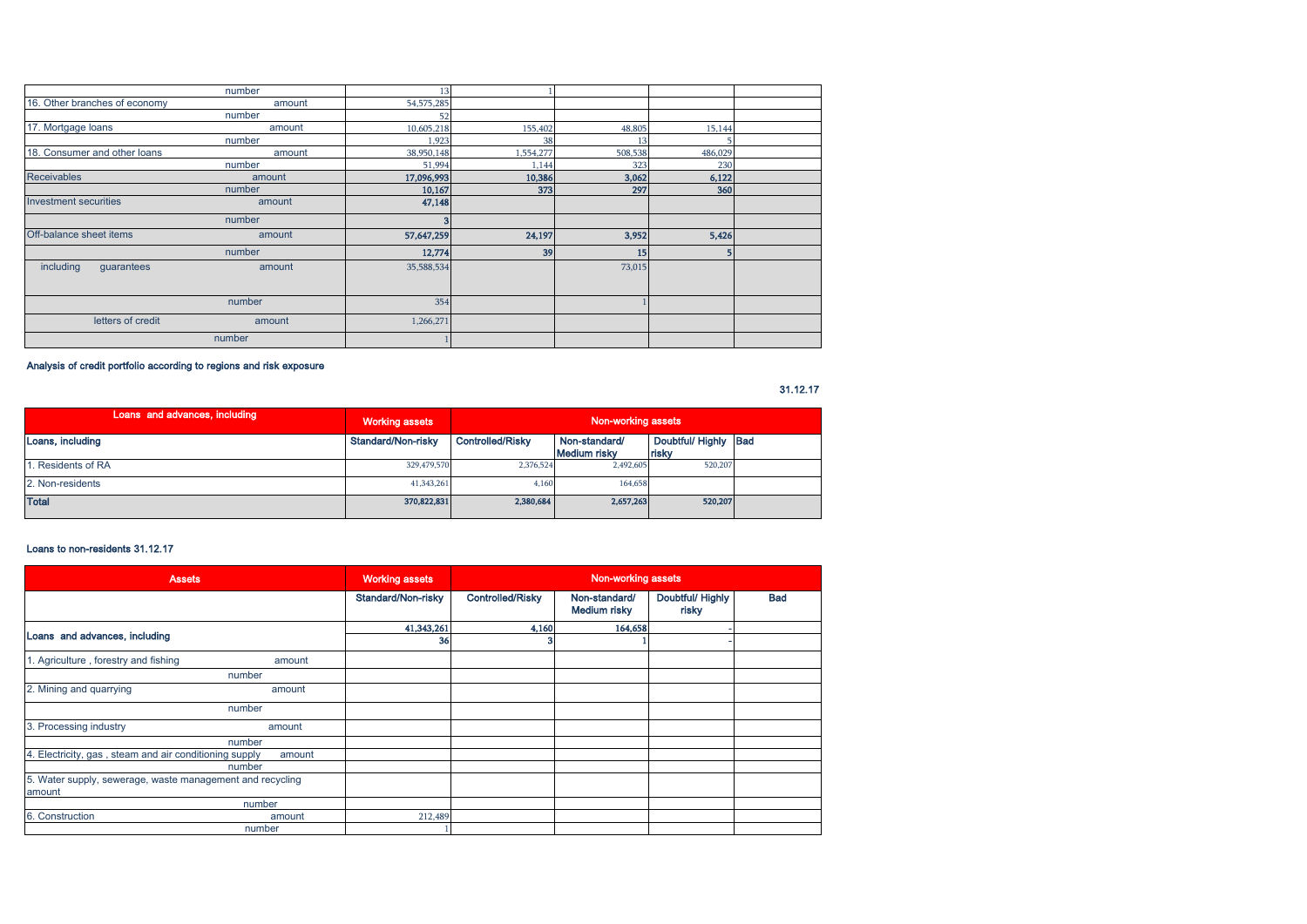| 7. Trade                                              | amount | 40,919,578 |       | 164,658 |  |
|-------------------------------------------------------|--------|------------|-------|---------|--|
|                                                       | number |            |       |         |  |
| 8. Transportation and warehouse business              | amount |            |       |         |  |
|                                                       | number |            |       |         |  |
| 9. Accommodation and catering                         | amount |            |       |         |  |
|                                                       | number |            |       |         |  |
| 10. Information and communication                     | amount |            |       |         |  |
|                                                       | number |            |       |         |  |
| 11. Real property buisness                            | amount |            |       |         |  |
|                                                       | number |            |       |         |  |
| 12. Professional, scientific and technical activities | amount |            |       |         |  |
|                                                       | number |            |       |         |  |
| 13. Education                                         | amount |            |       |         |  |
|                                                       | number |            |       |         |  |
| 14. Healthcare                                        | amount |            |       |         |  |
|                                                       | number |            |       |         |  |
| 15. Arts, entertainment, recreation                   | amount |            |       |         |  |
|                                                       | number |            |       |         |  |
| 16. Other branches of economy                         | amount |            |       |         |  |
|                                                       | number |            |       |         |  |
| 17. Mortgage loans                                    | amount | 1,933      |       |         |  |
|                                                       | number |            |       |         |  |
| 18. Consumer and other loans                          | amount | 209,261    | 4,160 |         |  |
|                                                       | number | 22         | 3     |         |  |

31.12.2018

| <b>Assets</b>     | <b>Working assets</b> | Non-working assets      |                                      |                               |  |
|-------------------|-----------------------|-------------------------|--------------------------------------|-------------------------------|--|
| Loans, including  | Standard/Non-risky    | <b>Controlled/Risky</b> | Non-standard/<br><b>Medium risky</b> | Doubtful/ Highly Bad<br>risky |  |
| . Residents of RA | 378,343,999           | 4,942,899               | 2,027,847                            | 2,085,004                     |  |
| 2. Non-residents  | 50,538,044            | 25,359                  | 185,863                              |                               |  |
| <b>Total</b>      | 428,882,043           | 4,968,258               | 2,213,710                            | 2,085,004                     |  |

## Loans to non-residents 31.12.2018

| <b>Assets</b>                                                       |        | <b>Working assets</b> | Non-working assets      |                                      |                           |            |
|---------------------------------------------------------------------|--------|-----------------------|-------------------------|--------------------------------------|---------------------------|------------|
|                                                                     |        | Standard/Non-risky    | <b>Controlled/Risky</b> | Non-standard/<br><b>Medium risky</b> | Doubtful/ Highly<br>risky | <b>Bad</b> |
| Loans and advances, including                                       |        | 50,538,044            | 25,359                  | 185,863                              |                           |            |
|                                                                     |        | 48                    |                         |                                      |                           |            |
| 1. Agriculture, forestry and fishing                                | amount |                       |                         |                                      |                           |            |
|                                                                     | number |                       |                         |                                      |                           |            |
| 2. Mining and quarrying                                             | amount |                       |                         |                                      |                           |            |
|                                                                     | number |                       |                         |                                      |                           |            |
| 3. Processing industry                                              | amount | 6,937                 |                         |                                      |                           |            |
|                                                                     | number |                       |                         |                                      |                           |            |
| 4. Electricity, gas, steam and air conditioning supply              | amount |                       |                         |                                      |                           |            |
|                                                                     | number |                       |                         |                                      |                           |            |
| 5. Water supply, sewerage, waste management and recycling<br>amount |        |                       |                         |                                      |                           |            |
|                                                                     | number |                       |                         |                                      |                           |            |
| 6. Construction                                                     | amount |                       | 8,567                   |                                      |                           |            |
|                                                                     | number |                       |                         |                                      |                           |            |
| 7. Trade                                                            | amount | 50,247,258            |                         | 185,863                              |                           |            |
|                                                                     | number |                       |                         |                                      |                           |            |
| 8. Transportation and warehouse business                            | amount |                       |                         |                                      |                           |            |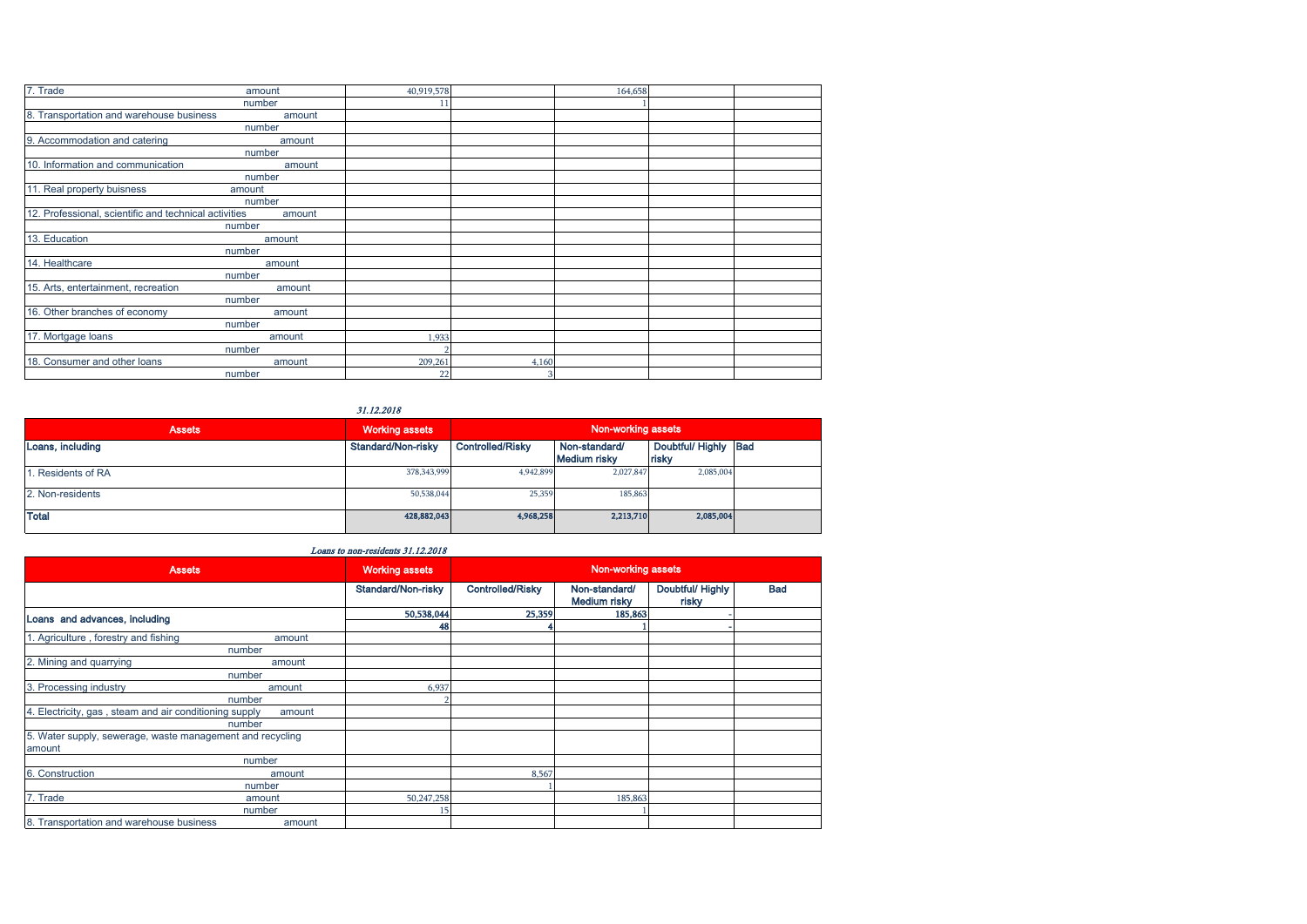| number                                                          |         |        |  |  |
|-----------------------------------------------------------------|---------|--------|--|--|
| 9. Accommodation and catering<br>amount                         |         |        |  |  |
| number                                                          |         |        |  |  |
| 10. Information and communication<br>amount                     |         |        |  |  |
| number                                                          |         |        |  |  |
| 11. Real property buisness<br>amount                            |         |        |  |  |
| number                                                          |         |        |  |  |
| 12. Professional, scientific and technical activities<br>amount |         |        |  |  |
| number                                                          |         |        |  |  |
| 13. Education<br>amount                                         |         |        |  |  |
| number                                                          |         |        |  |  |
| 14. Healthcare<br>amount                                        |         |        |  |  |
| number                                                          |         |        |  |  |
| 15. Arts, entertainment, recreation<br>amount                   | 2,712   |        |  |  |
| number                                                          |         |        |  |  |
| 16. Other branches of economy<br>amount                         |         |        |  |  |
| number                                                          |         |        |  |  |
| 17. Mortgage loans<br>amount                                    | 1,034   |        |  |  |
| number                                                          |         |        |  |  |
| 18. Consumer and other loans<br>amount                          | 280,103 | 16,792 |  |  |
| number                                                          | 29      | 3      |  |  |

## Loan portfolio indicators as of 31.12.2018

Non-performing loans/ total loans 3.05%

Reserve for non-performing loans/total capital 9.09%

Loan reserve /total loans 1.90 %

Possible loss reserve/Non-performing loans 62.35%

Large amount advances/capital 498.77%:

Market risk

## Currency risk

For the purposes of currency risk assessment, the Bank applies the VaR (Value at Risk) model well accepted in the international practice. The model ensures definite probability forecast of expected maximum currency fluctua the Bank eventual losses. For the purposes of currency risk suppression the Bank carried out daily monitoring of currency positions. In the occurrence of open currency positions, the Bank applies hedging instruments for th

#### The Bank's foreign currency risk analysis according to financial assets and liabilities

|                                                                   | <i><b>31.12.2018</b></i> |                              |                                |              |
|-------------------------------------------------------------------|--------------------------|------------------------------|--------------------------------|--------------|
|                                                                   | <b>Drams</b>             | I group foreign<br>currency* | Il group foreign<br>currency** | <b>Total</b> |
| <b>Assets</b>                                                     |                          |                              |                                |              |
| Cash and balances with CBA                                        | 58,474,285               | 57,674,413                   | 332,983                        | 116,481,681  |
| Standardized precious metal bullions                              |                          | 154,475                      |                                | 154,475      |
| Amounts due from banks and other financial institutions           | 1,084,124                | 12,420,740                   | 11,070,765                     | 24,575,629   |
| Financial instruments kept for trading                            | 23,252,698               |                              |                                | 23,252,698   |
| Loans and advances to customers at amortized value                | 211,389,888              | 224,077,182                  | 2,681,945                      | 438,149,015  |
| Financial assets at fair value through other comprehensive income | 11.865.127               | 740,560                      |                                | 12,605,687   |
| Financial assets held to maturity                                 |                          |                              |                                |              |
| Other                                                             | 7,636,024                | 5,209,350                    | 7,961                          | 12,853,335   |
| <b>Total assets</b>                                               | 313,702,146              | 300,276,720                  | 14,093,654                     | 628,072,520  |
| <b>Liabilities</b>                                                |                          |                              |                                |              |
| Amounts due to banks and other financial institutions             | 74,133,402               | 11.167.186                   | 2,871,506                      | 88,172,094   |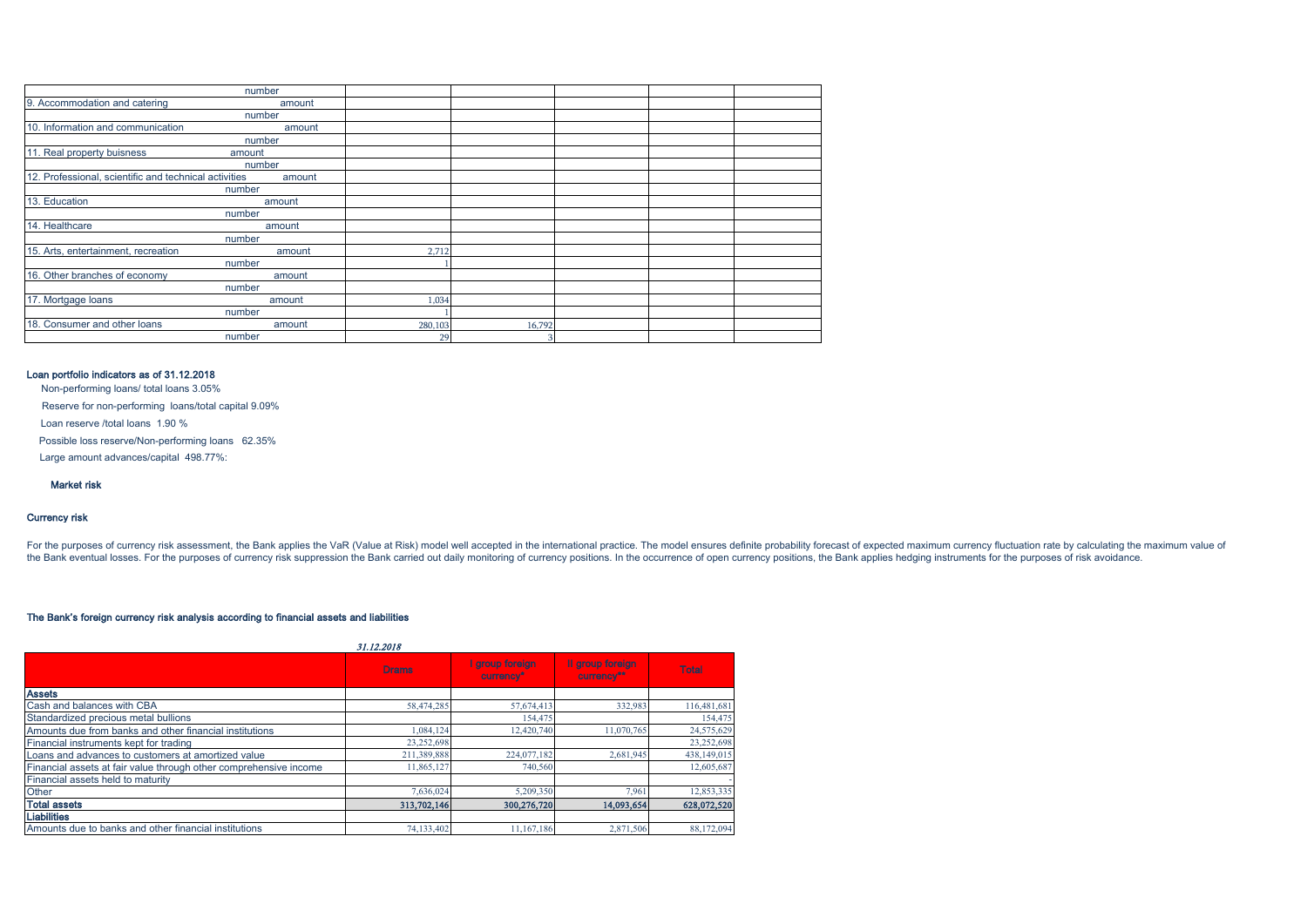| Amounts due to customers                         | 186,649,375 | 276,035,991 | 11.221.964 | 473,907,330 |
|--------------------------------------------------|-------------|-------------|------------|-------------|
| Securities issued by the bank                    | 102,724     | 11.359.447  |            | 11,462,171  |
| Liabilities at fair value through profit or loss | 23,252,698  |             |            | 23,252,698  |
| <b>Other liabilities</b>                         | 1.242.565   | 38.299      |            | 1,280,864   |
| <b>Total liabilities</b>                         | 285,380,764 | 298,600,923 | 14.093.470 | 598,075,157 |
| Net position                                     | 28,321,382  | 1,675,797   | 184        | 29.997.363  |

31.12.2017

|                                                                   | <b>Drams</b> | I group foreign<br>currency* | Il group foreign<br>currency** | <b>Total</b> |
|-------------------------------------------------------------------|--------------|------------------------------|--------------------------------|--------------|
| <b>Assets</b>                                                     |              |                              |                                |              |
| Cash and balances with CBA                                        | 96,953,225   | 14,720,925                   | 477,542                        | 112,151,692  |
| Standardized precious metal bullions                              |              | 115.135                      |                                | 115,135      |
| Amounts due from banks and other financial institutions           | 6,766,970    | 5,575,206                    | 4,935,855                      | 17,278,031   |
| Financial instruments kept for trading                            | 24,556,156   |                              |                                | 24,556,156   |
| Loans and advances to customers at amortized value                | 149,179,580  | 225,406,985                  | 1,794,420                      | 376,380,985  |
| Financial assets at fair value through other comprehensive income | 15,954,198   | 494,039                      |                                | 16,448,237   |
| Financial assets held to maturity                                 |              |                              |                                |              |
| Other                                                             | 11,189,290   | 5,373,188                    | 8,156                          | 16,570,634   |
| <b>Total assets</b>                                               | 304,599,419  | 251,685,478                  | 7,215,973                      | 563,500,870  |
| <b>Liabilities</b>                                                |              |                              |                                |              |
| Amounts due to banks and other financial institutions             | 87,771,546   | 10,495,411                   | 295,653                        | 98,562,610   |
| Amounts due to customers                                          | 163,503,159  | 230,770,473                  | 6,936,852                      | 401,210,484  |
| Securities issued by the bank                                     | 102,784      | 8,864,510                    |                                | 8,967,294    |
| Liabilities at fair value through profit or loss                  | 24,556,156   |                              |                                | 24,556,156   |
| Other liabilities                                                 | 1,010,535    | 65,192                       |                                | 1,075,727    |
| <b>Total liabilities</b>                                          | 276,944,180  | 250,195,586                  | 7,232,505                      | 534,372,271  |
| <b>Net position</b>                                               | 27,655,239   | 1,489,892                    | (16, 532)                      | 29,128,599   |

\* The 1st group foreign currencies include US Dollar, Euro, English Pound sterling, Swiss Franc, Gold metal account

\*\* The 2nd group foreign currencies include Russian Rouble, Ukrainian Hryvnia, UAE Dirham, Singapur Dollar.

## Analysis of the Bank's Foreign Currency risk according to the types of derivative financial instruments

| Types of derivative financial instruments                      | Drams.      | I group foreign<br>currency* | Il group foreign<br>currency** | <b>Total</b> |
|----------------------------------------------------------------|-------------|------------------------------|--------------------------------|--------------|
| <b>Futures instruments</b>                                     |             |                              |                                |              |
| - liabilities                                                  |             |                              |                                |              |
| - demands                                                      |             |                              |                                |              |
| <b>Forward instruments</b>                                     |             |                              |                                |              |
| - liabilities                                                  |             |                              |                                |              |
| - demands                                                      |             |                              |                                |              |
| Options                                                        |             |                              |                                |              |
| - liabilities                                                  |             |                              |                                |              |
| demands                                                        |             |                              |                                |              |
| Swaps                                                          |             |                              |                                |              |
| - liabilities                                                  | 1,669,890   |                              |                                |              |
| demands                                                        |             | 1,660,950                    |                                |              |
| Other derivative instruments                                   |             |                              |                                |              |
| - liabilities                                                  |             |                              |                                |              |
| - demands                                                      |             |                              |                                |              |
| Net position according to the derivative financial instruments | (1,669,890) | 1,660,950                    |                                |              |
| Net open position*                                             | (1,669,890) | 1,660,950                    |                                |              |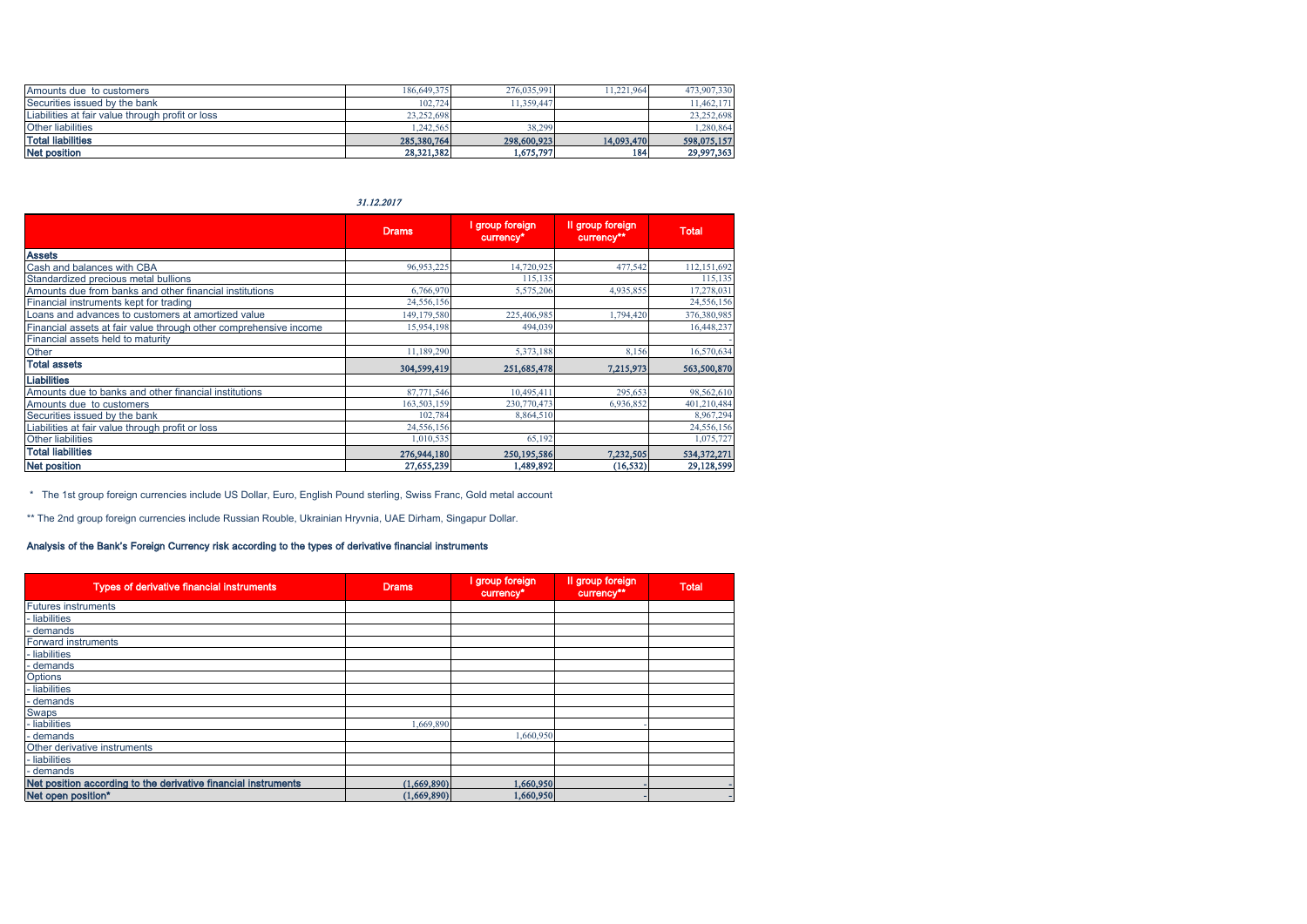#### Interest rate risk

Efficient assets and liabilities management also assumes a management of assets and liabilities as a result of which the Bank will to the extent possible avoid interest rate risk.

The objective of the interest rate risk management at the Bank is to maintain the target levels of the assets and liabilities interest rate spread and net interest margin.

For the interest rate risk management purposes, the Bank makes calculations on the monthly basis of the both net interest margin and the assets and liabilities interest rate spread, taking into account the assets profitabi time limitation.

To restrict interest rate risk, special mechanisms have been developed as regards assets and liabilities pricing (setting interest rates).

Interest rate risk assessment is based on the model of time gap calculation for assets and liabilities sensitive towards interest rate changes, which allows to evaluate the effect of the interest rate changes on the Bank's Interest rate risk is also assessed using the duration method, which shows the change in the economic value of the capital as a result of interest rate changes, taking into account the time inconsistency of the involved li

#### Average interest rates for interest-bearing financial assets and liabilities as of the end of the reporting period

|                                                          | Reporting period interest rates |                  | Previous period interest rates |                  |  |
|----------------------------------------------------------|---------------------------------|------------------|--------------------------------|------------------|--|
|                                                          |                                 |                  |                                |                  |  |
|                                                          |                                 |                  |                                |                  |  |
| Item                                                     | Drams                           | Foreign currency | Drams                          | Foreign currency |  |
|                                                          | %                               | %                | %                              | %                |  |
| <b>Assets</b>                                            |                                 |                  |                                |                  |  |
| <b>Balances with CBA</b>                                 |                                 |                  |                                |                  |  |
| Amounts due from banks and other financial organizations |                                 | 6.75             |                                | 7.00             |  |
| including                                                |                                 |                  |                                |                  |  |
| - interbank loans                                        |                                 |                  |                                |                  |  |
| - interbank repo                                         |                                 |                  |                                |                  |  |
| - interbank swap                                         |                                 |                  |                                |                  |  |
| Loans and advances to customers at amortized value       | $6 - 24$                        | $7 - 16$         | $6 - 24$                       | $7 - 16$         |  |
| Securities held for trading and available for sale       | $9 - 13$                        |                  | $9 - 13$                       |                  |  |
| Securities held to maturity                              |                                 |                  |                                |                  |  |
| Liabilities                                              |                                 |                  |                                |                  |  |
| Amounts due to banks                                     | $2 - 10.5$                      | $4 - 6.5$        | $2 - 9.50$                     | $2.75 - 8.3$     |  |
| and other financial institutions                         |                                 |                  |                                |                  |  |
| Amounts due to                                           | $0.01 - 10.5$                   | $0.01 - 5.5$     | $0.01 - 11.0$                  | $0.01 - 5.50$    |  |
| customers                                                |                                 |                  |                                |                  |  |
| Liabilities as regards securities issued by the Bank     | 14.00                           | $7.0 - 8.5$      | 14.00                          | $7.5 - 8.5$      |  |

#### Liquidity risk

The purpose of the Bank's liquidity management is to create an integrity of financial potential, which will enable to meet the well founded money demands of all types of creditors, depositors and other customers without se Bank's balance sheet and off-balance sheet items, as well as ensuring the maximum possible profitability level.

To ensure smooth liquidity and efficiently manage the liquidity risk, the Bank implements coordinated management of assets and liabilities, which assumes:

1. availability of sufficient number of highly liquid assets,

2. sustainability of resources,3. acceptable time gaps for assets and liabilities,

4. possibilities to attract means from external sources.

For correct decision-making concerning the Bank's liquidity management, it is especially important to carry out a time analysis for assets and liabilities, which is implemented through the assets and liabilities time gap c Instant liquidity is calculated on the daily basis to make correct situational decisions.

| 31.12.18                                           |                |           |             |                            |            |             |             |                      |          | 31.12.16    |
|----------------------------------------------------|----------------|-----------|-------------|----------------------------|------------|-------------|-------------|----------------------|----------|-------------|
|                                                    | Non-performing |           |             | Time remaining to maturity |            |             |             |                      |          |             |
| <b>Item description</b>                            | overdue        | time      | demand      | up to 3 months             | 3-6 months | 6-12 months | 1-5 years   | more than 5<br>years | open-end | Total       |
| <b>Assets</b>                                      |                |           |             |                            |            |             |             |                      |          |             |
| Cash in intern. and CBA                            |                |           | 116.271.681 |                            |            |             |             |                      | 210,000  | 116,481,681 |
| Amounts due from banks and other fin. institutions |                |           | 11.391.744  | 11.343.056                 | 198 000    | 158,676     | 869,443     |                      | 614.71   | 24,575,629  |
| Loans provided to customers                        | 4.298.717      | 4.968.257 |             | 109,064,409                | 53,677,556 | 56,040,026  | 165.212.564 | 44,887,486           |          | 438,149,015 |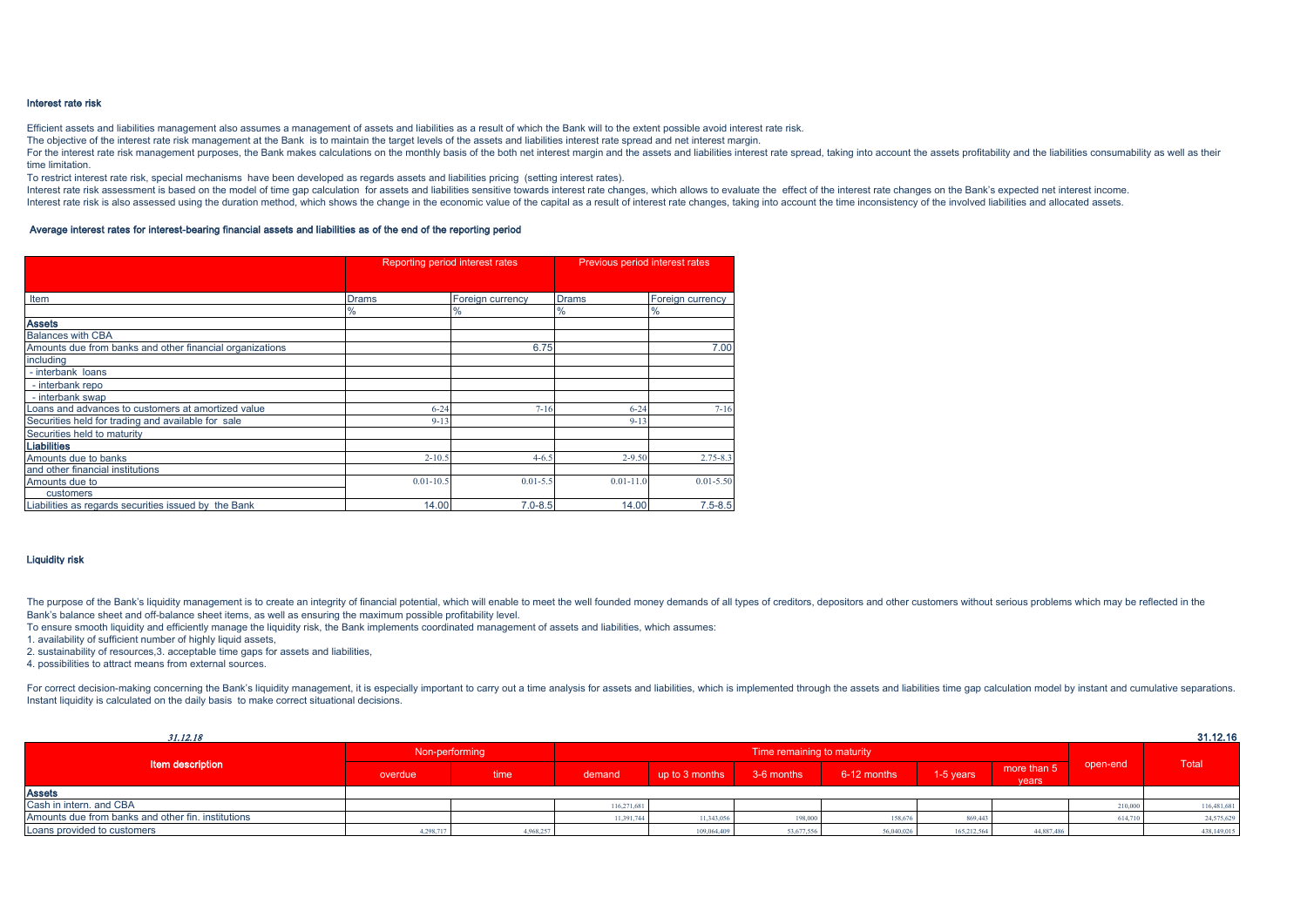| <b>Financial assets</b>                          |           |           |               | 14 835 659  | 8.541.159  | 99.451         | 4.080.323   | 8.252.553  | 49.240     | 35,858,385     |
|--------------------------------------------------|-----------|-----------|---------------|-------------|------------|----------------|-------------|------------|------------|----------------|
| held for trade                                   |           |           |               | 14.835.65   | 8.417.039  |                |             |            |            | 23,252,698     |
| available for sale                               |           |           |               |             | 124,120    | 99.451         | 4.080.323   | 8.252.553  | 49,240     | 12,605,687     |
| held up to maturity                              |           |           |               |             |            |                |             |            |            |                |
| Realized under repo agreements                   |           |           |               |             |            |                |             |            |            |                |
| Other assets                                     | 28.116    | 4.298     | 7.958.523     | 935,804     | 48.243     | 79.432         | 182.781     |            | 3.616.138  | 12,853,335     |
| *Contractual demands                             |           |           |               |             |            |                |             |            |            |                |
| <b>Total</b>                                     | 4,326,833 | 4,972,555 | 135,621,948   | 136,178,928 | 62,464,958 | 56,377,585     | 170,345,111 | 53,140,039 | 4,490,088  | 627,918,045    |
| 1-st group currency                              | 4,204,891 | 4.550.59  | 74.050.68     | 66,015,652  | 26,199,915 | 23,241,91      | 101,413,060 |            | 600,009    | 300,276,720    |
| 2-nd group currency                              |           |           | 1.314.495     | 11,992,842  | 48.924     | 402.833        | 313,650     |            | 20.910     | 14.093.654     |
| Variable interest rate                           |           |           |               |             |            |                |             |            |            |                |
| Fixed interest rate                              | 4,298,71  | 4,968,257 | 7.948.20      | 120,407,465 | 53,999,67  | 56,298,15      | 170,162,330 | 53,140,039 | 614,71     | 471,837,555    |
| Interest free                                    | 28.116    | 4.298     | 127.673.74    | 15,771,463  | 8.465.282  | 79,432         | 182.781     |            | 3,875,37   | 156,080,490    |
| <b>Liabilities</b>                               |           |           |               |             |            |                |             |            |            |                |
| Amounts due to banks and other fin. institutions |           |           | 5.250.505     | 48,126,679  | 7.902.601  | 2,235,01       | 8.387.744   | 16,269,551 |            | 88,172,094     |
| Amounts due to customers                         |           |           | 169 877 55    | 56.289.596  | 45.147.618 | 78,258,00      | 122.571.373 | 1.763.188  |            | 473,907,330    |
| upon demand                                      |           |           | 169,877,550   |             |            |                |             |            |            | 169,877,550    |
| time liability                                   |           |           |               | 56.289.596  | 45.147.618 | 78,258,00      | 122,571,373 | 1.763.188  |            | 304,029,78     |
| Other                                            |           |           |               |             |            |                |             |            |            |                |
| Liabilities for securities issued by the banks   |           |           |               | 674.546     |            |                | 10.787.625  |            |            | 11,462,17      |
| <b>Other liabilities</b>                         |           |           | 1.142.856     | 138,008     |            |                |             |            |            | 1,280,864      |
| Off-balance contingent liabilities               | 6.174     | 4.246     | 31,804.05     | 6,300,147   | 20,708.140 | 9.445.14       | 17,800,698  |            |            | 86,068,607     |
| *Contractual liabilities                         |           |           |               |             |            |                |             |            |            |                |
| <b>Total</b>                                     |           |           | 176,270,911   | 105,228,829 | 53,050,219 | 80,493,019     | 141,746,742 | 18,032,739 |            | 574,822,459    |
| 1-st group currency                              |           |           | 114,771,87    | 34.324.57   | 18,547,323 | 36,910,96      | 94,046,18   |            |            | 298,600,923    |
| 2-nd group currency                              |           |           | 10,296,75     | 1,955,41    | 270,797    | 511,562        | 1,058,93    |            |            | 14,093,47      |
| Large amount liability                           |           |           |               | 31,166,484  | 325,205    | 20,360         | 18,587,234  |            |            | 50,099,283     |
| Variable rate liability                          |           |           |               |             |            |                |             |            |            |                |
| <b>Fixed rate liability</b>                      |           |           | 170,484.70    | 89.682.740  | 42.993.155 | 79,690,002     | 141,746,742 | 18,032,739 |            | 542,630,080    |
| Interest free                                    |           |           | 5.786.20      | 15,546,089  | 10,057,064 | 803.01         |             |            |            | 32,192,379     |
| Net liquidity gap                                | 4,326,833 | 4,972,555 | (40,648,963)  | 30,950,099  | 9,414,739  | (24, 115, 434) | 28,598,369  | 35,107,300 | 4,490,088  | 53,095,586     |
| 1-st group currency                              | 4,204,891 | 4,550,59  | (40, 721, 19  | 31,691,075  | 7,652,592  | (13,669,05)    | 7,366,880   |            | 600,009    | 1,675,797      |
| 2-nd group currency                              |           |           | (8.982.26     | 10.037.425  | (221, 873) | (108.7)        | (745, 287)  |            | 20.910     | 184            |
| Variable interest rate                           |           |           |               |             |            |                |             |            |            |                |
| <b>Fixed rate</b>                                | 4,298,71  | 4.968.257 | (162, 536, 49 | 30,724,725  | 11,006.52  | (23, 391, 84)  | 28,415,588  | 35,107,300 | 614.71     | (70, 792, 525) |
| Cumulative liquidity gap                         | 4.326.833 | 9.299.388 | (31.349.57)   | (399,476)   | 9.015.263  | (15.100.1)     | 13,498,198  | 48,605,498 | 53.095.586 | 574,822,459    |

## 31.12.2017

|                                                    | Non-performing |           | Time remaining to maturity |                |            |             |             |                      |           |             |
|----------------------------------------------------|----------------|-----------|----------------------------|----------------|------------|-------------|-------------|----------------------|-----------|-------------|
| <b>Item description</b>                            | overdue        | time      | demand                     | up to 3 months | 3-6 months | 6-12 months | 1-5 years   | more than 5<br>years | open-end  | Total       |
| <b>Assets</b>                                      |                |           |                            |                |            |             |             |                      |           |             |
| Cash in intern, and CBA                            |                |           | 62,015,054                 | 50,016,638     |            |             |             |                      | 120,000   | 112,151,692 |
| Amounts due from banks and other fin. institutions |                |           | 4.153.560                  | 6,173,70       | 999.975    | 2.435,602   | 2,834,545   |                      | 680.643   | 17,278,031  |
| Loans provided to customers                        | 1 366 835      | 4.191.31  |                            | 81,877,530     | 57.654.715 | 27,564,529  | 170,984,095 | 32,741,962           |           | 376,380,985 |
| <b>Financial assets</b>                            |                |           |                            |                | 16,532,980 | 13,524,963  | 656,946     | 10,242,346           | 47.158    | 41,004,393  |
| held for trade                                     |                |           |                            |                | 16,532,980 | 8.023.176   |             |                      |           | 24,556,156  |
| available for sale                                 |                |           |                            |                |            | 5.501.787   | 656,946     | 10,242,346           | 47158     | 16,448,237  |
| held up to maturity                                |                |           |                            |                |            |             |             |                      |           |             |
| Realized under repo agreements                     |                |           |                            |                |            |             |             |                      |           |             |
| Other assets                                       | 14.767         | 12,798    | 6,679,760                  | 18.07          | 95,215     | 403.936     | 3,272,183   | 2,357,424            | 3,716,481 | 16,570,634  |
| *Contractual demands                               |                |           |                            |                |            |             |             |                      |           |             |
| <b>Total</b>                                       | 1,381,602      | 4,204,117 | 72,848,374                 | 138,085,944    | 75,282,885 | 43,929,030  | 177,747,769 | 45,341,732           | 4,564,282 | 563,385,735 |
| 1-st group currency                                | 4.015.831      | 3,177,656 | 23,791.77                  | 66,950,555     | 28.386.181 | 12,425,175  | 112.257.664 |                      | 680.643   | 251,685,478 |
| 2-nd group currency                                |                |           | 1,539,690                  | 4,834,780      | 480.303    | 84 000      | 252,000     |                      | 25.200    | 7,215,973   |
| Variable interest rate                             |                |           |                            |                |            |             |             |                      |           |             |
| Fixed interest rate                                | 1.366.835      | 4.191.31  | 2.007.61                   | 121.116.89     | 66,773,455 | 42,967,91   | 173,729,009 | 45.341.73            | 680.643   | 458,175,415 |
| Interest free                                      | 14.767         | 12,798    | 70,840,759                 | 16,969,04      | 8.509.430  | 961.120     | 4.018.760   |                      | 3.883.63  | 105,210,320 |